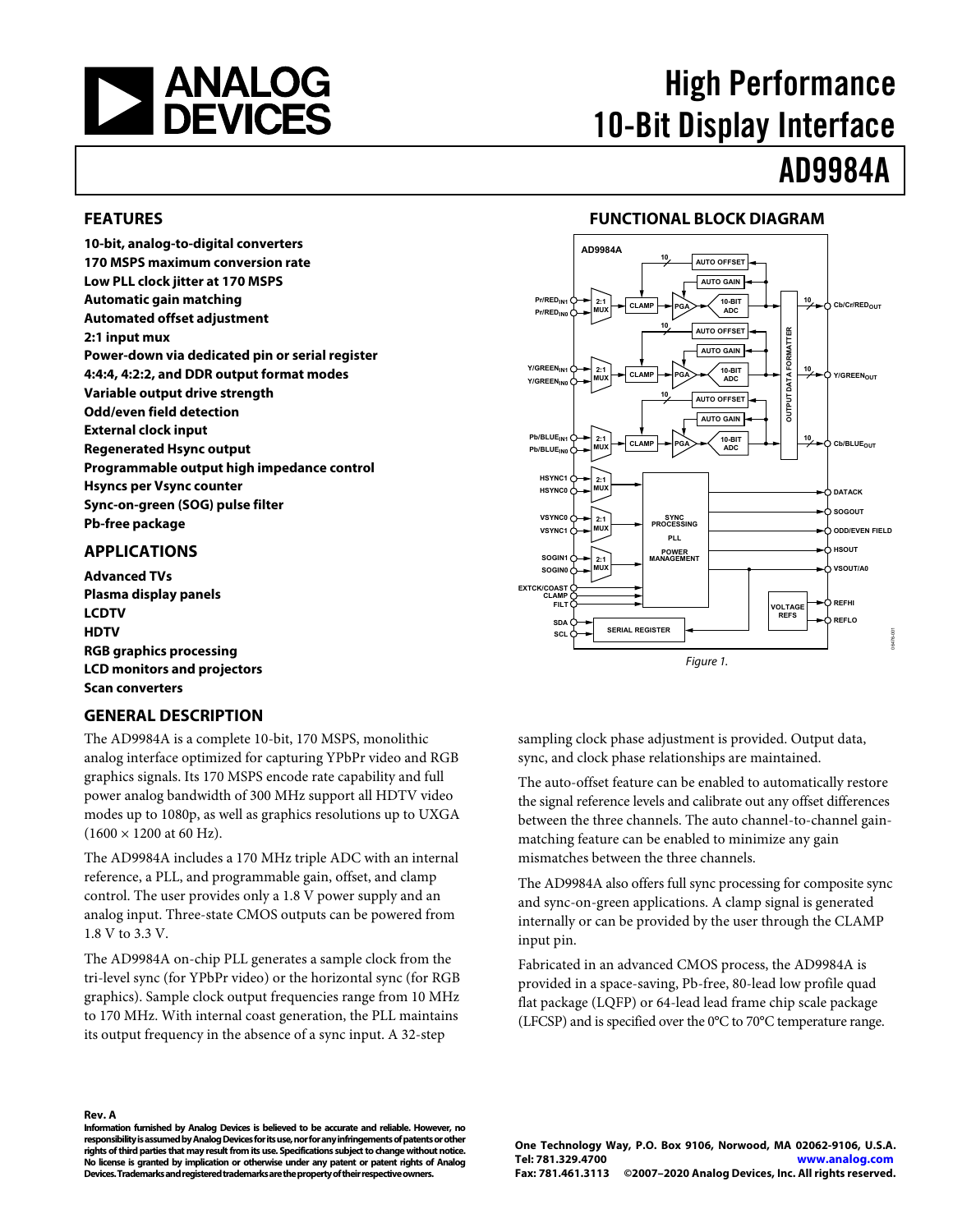# <span id="page-1-0"></span>**TABLE OF CONTENTS**

| Pin Configurations and Function Descriptions 6 |
|------------------------------------------------|
|                                                |
|                                                |
|                                                |
|                                                |
|                                                |
|                                                |
|                                                |
|                                                |
|                                                |
|                                                |
|                                                |
|                                                |
|                                                |
|                                                |
|                                                |
|                                                |

# **REVISION HISTORY**

| 11/2020-Rev. 0 to Rev. A |  |
|--------------------------|--|
|                          |  |
|                          |  |
|                          |  |
|                          |  |
|                          |  |

# 7/2007-Revision 0: Initial Version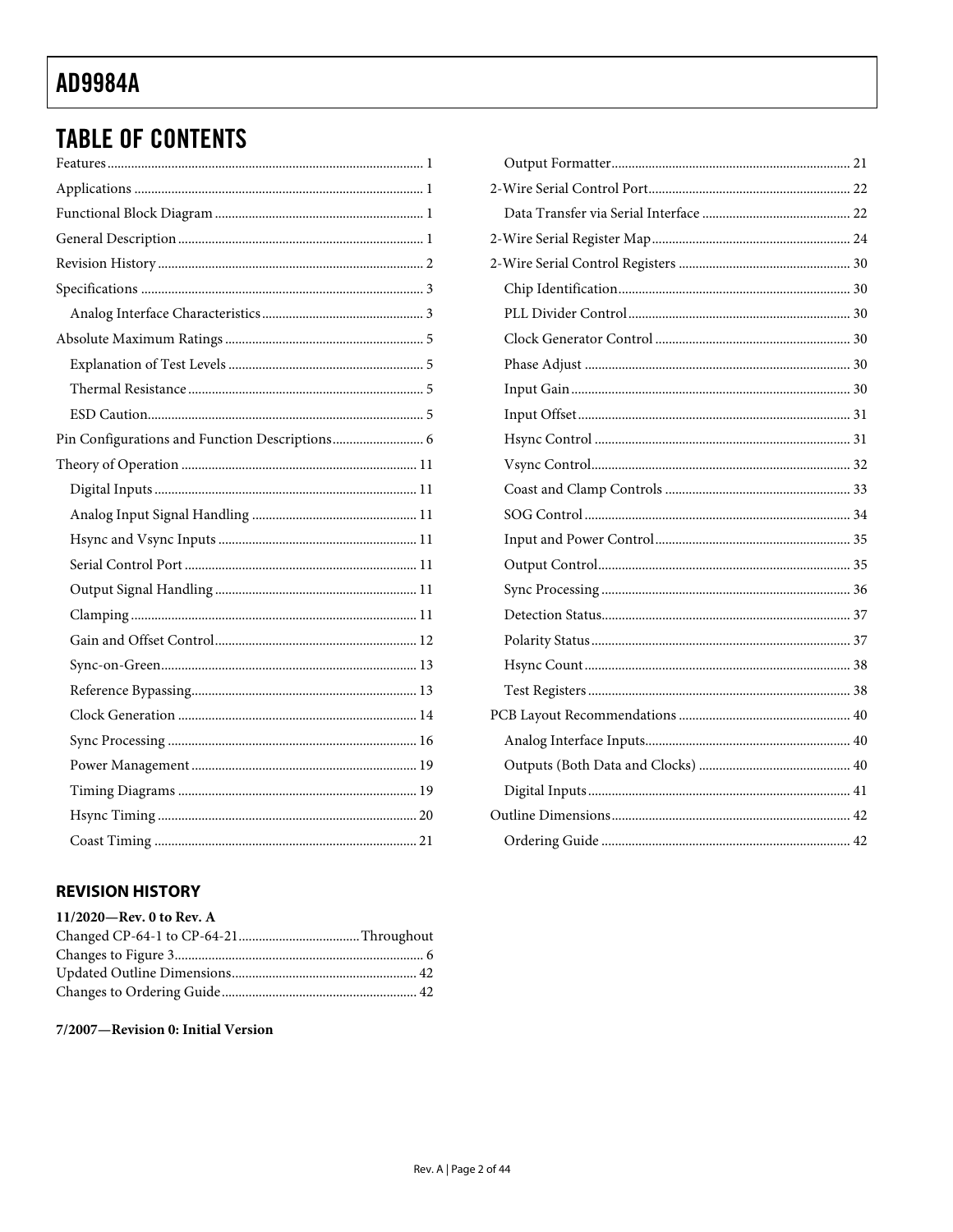# <span id="page-2-0"></span>**SPECIFICATIONS**

# **ANALOG INTERFACE CHARACTERISTICS**

 $V_D = 1.8$  V,  $V_{DD} = 3.3$  V,  $PV_D = 1.8$  V,  $DAV_{DD} = 1.8$  V,  $ADC clock = maximum conversion rate$ , full temperature range = 0°C to 70°C.

## **Table 1. Electrical Characteristics**

<span id="page-2-1"></span>

|                                         |                | <b>Test</b>        | AD9984AKSTZ-140<br>AD9984AKCPZ-140 |                  | AD9984AKSTZ-170<br>AD9984AKCPZ-170 |                |                  |              |                      |
|-----------------------------------------|----------------|--------------------|------------------------------------|------------------|------------------------------------|----------------|------------------|--------------|----------------------|
| <b>Parameter</b>                        | <b>Temp</b>    | Level <sup>1</sup> | Min                                | <b>Typ</b>       | Max                                | Min            | <b>Typ</b>       | <b>Max</b>   | Unit                 |
| <b>RESOLUTION</b>                       |                |                    |                                    |                  |                                    |                |                  |              |                      |
| Number of Bits                          |                |                    |                                    | 10               |                                    |                | 10               |              | <b>Bits</b>          |
| LSB Size                                |                |                    |                                    | 0.098            |                                    |                | 0.098            |              | % of full scale (FS) |
| DC ACCURACY                             |                |                    |                                    |                  |                                    |                |                  |              |                      |
| <b>Differential Nonlinearity</b>        | $25^{\circ}$ C | ı                  |                                    | ±0.6             | $+1.8/-1.0$                        |                | ±0.7             | $+1.9/-1.0$  | <b>LSB</b>           |
|                                         | Full           | VI                 |                                    |                  | $+1.9/-1.0$                        |                |                  | $+2.0/-1.0$  | <b>LSB</b>           |
| <b>Integral Nonlinearity</b>            | $25^{\circ}$ C | $\mathbf{I}$       |                                    | ±2.35            | ±7.0                               |                | ±2.35            | ±8.5         | <b>LSB</b>           |
|                                         | Full           | VI                 |                                    |                  | ±9.0                               |                |                  | ±9.0         | <b>LSB</b>           |
| No Missing Codes                        | Full           | VI                 |                                    | GNT <sup>2</sup> |                                    |                | GNT <sup>2</sup> |              |                      |
| <b>ANALOG INPUT</b>                     |                |                    |                                    |                  |                                    |                |                  |              |                      |
| Input Voltage Range                     |                |                    |                                    |                  |                                    |                |                  |              |                      |
| Minimum                                 | Full           | VI                 |                                    |                  | 0.5                                |                |                  | 0.5          | V p-p                |
| Maximum                                 | Full           | VI                 | 1.0                                |                  |                                    | 1.0            |                  |              | V p-p                |
| Gain Tempco                             | $25^{\circ}$ C | V                  |                                    | 125              |                                    |                | 125              |              | ppm/°C               |
| <b>Input Bias Current</b>               | $25^{\circ}$ C | IV                 |                                    |                  | 1                                  |                |                  | 1            | μA                   |
|                                         | Full           | IV                 |                                    |                  | $\mathbf{1}$                       |                |                  | $\mathbf{1}$ | $\mu$ A              |
| Input Full-Scale Matching               | Full           | VI                 |                                    | 1                |                                    |                | $\mathbf{1}$     |              | %FS                  |
| Offset Adjustment Range                 | Full           | VI                 |                                    | 50               |                                    |                | 50               |              | %FS                  |
| SWITCHING PERFORMANCE                   |                |                    |                                    |                  |                                    |                |                  |              |                      |
| <b>Maximum Conversion Rate</b>          | Full           | VI                 | 140                                |                  |                                    | 170            |                  |              | <b>MSPS</b>          |
| <b>Minimum Conversion Rate</b>          | Full           | IV                 |                                    |                  | 10 <sup>1</sup>                    |                |                  | 10           | <b>MSPS</b>          |
| Clock to Data Skew (tskEw)              | Full           | IV                 | $-0.5$                             |                  | $+2.0$                             | $-0.5$         |                  | $+2.0$       | ns                   |
| t <sub>BUFF</sub>                       | Full           | VI                 | 4.7                                |                  |                                    | 4.7            |                  |              | μs                   |
| <b>t</b> stah                           | Full           | VI                 | 4.0                                |                  |                                    | 4.0            |                  |              | μs                   |
| t <sub>DHO</sub>                        | Full           | VI                 | $\mathbf 0$                        |                  |                                    | 0              |                  |              | $\mu s$              |
| t <sub>DAL</sub>                        | Full           | VI                 | 4.7                                |                  |                                    | 4.7            |                  |              | μs                   |
| t <sub>DAH</sub>                        | Full           | VI                 | 4.0                                |                  |                                    | 4.0            |                  |              | μs                   |
| t <sub>DSU</sub>                        | Full           | VI                 | 250                                |                  |                                    | 250            |                  |              | ns                   |
| t <sub>STASU</sub>                      | Full           | VI                 | 4.7                                |                  |                                    | 4.7            |                  |              | μs                   |
| tstosu                                  | Full           | VI                 | 4.0                                |                  |                                    | 4.0            |                  |              | μs                   |
| Maximum PLL Clock Rate                  | Full           | VI                 | 140                                |                  |                                    | 170            |                  |              | MHz                  |
| Minimum PLL Clock Rate                  | Full           | IV                 |                                    |                  | 10                                 |                |                  | 10           | <b>MHz</b>           |
| <b>Sampling Phase Tempco</b>            | Full           | ${\sf IV}$         |                                    | 15               |                                    |                | 15               |              | ps/°C                |
| <b>DIGITAL INPUTS</b>                   |                |                    |                                    |                  |                                    |                |                  |              |                      |
| Input Voltage, High (VIH)               | Full           | VI                 | 1.0                                |                  |                                    | 1.0            |                  |              | $\mathsf{V}$         |
| Input Voltage, Low (VL)                 | Full           | VI                 |                                    |                  | 0.8                                |                |                  | 0.8          | $\vee$               |
| Input Current, High (I <sub>IH</sub> )  | Full           | V                  |                                    |                  | $-1.0$                             |                |                  | $-1.0$       | μA                   |
| Input Current, Low (IL)                 | Full           | v                  |                                    |                  | $1.0\,$                            |                |                  | 1.0          | μA                   |
| <b>Input Capacitance</b>                | $25^{\circ}$ C | V                  |                                    | $\overline{2}$   |                                    |                | $\overline{2}$   |              | pF                   |
| <b>DIGITAL OUTPUTS</b>                  |                |                    |                                    |                  |                                    |                |                  |              |                      |
| Output Voltage, High (V <sub>OH</sub> ) | Full           | VI                 | $V_{DD} - 0.1$                     |                  |                                    | $V_{DD} - 0.1$ |                  |              | $\vee$               |
| Output Voltage, Low (V <sub>OL</sub> )  | Full           | VI                 |                                    |                  | 0.1                                |                |                  | 0.1          | $\vee$               |
| Duty Cycle (DATACK)                     | Full           | ${\sf IV}$         | 45                                 | 50               | 55                                 | 45             | 50               | 55           | %                    |
| <b>Output Coding</b>                    |                |                    |                                    | Binary           |                                    |                | Binary           |              |                      |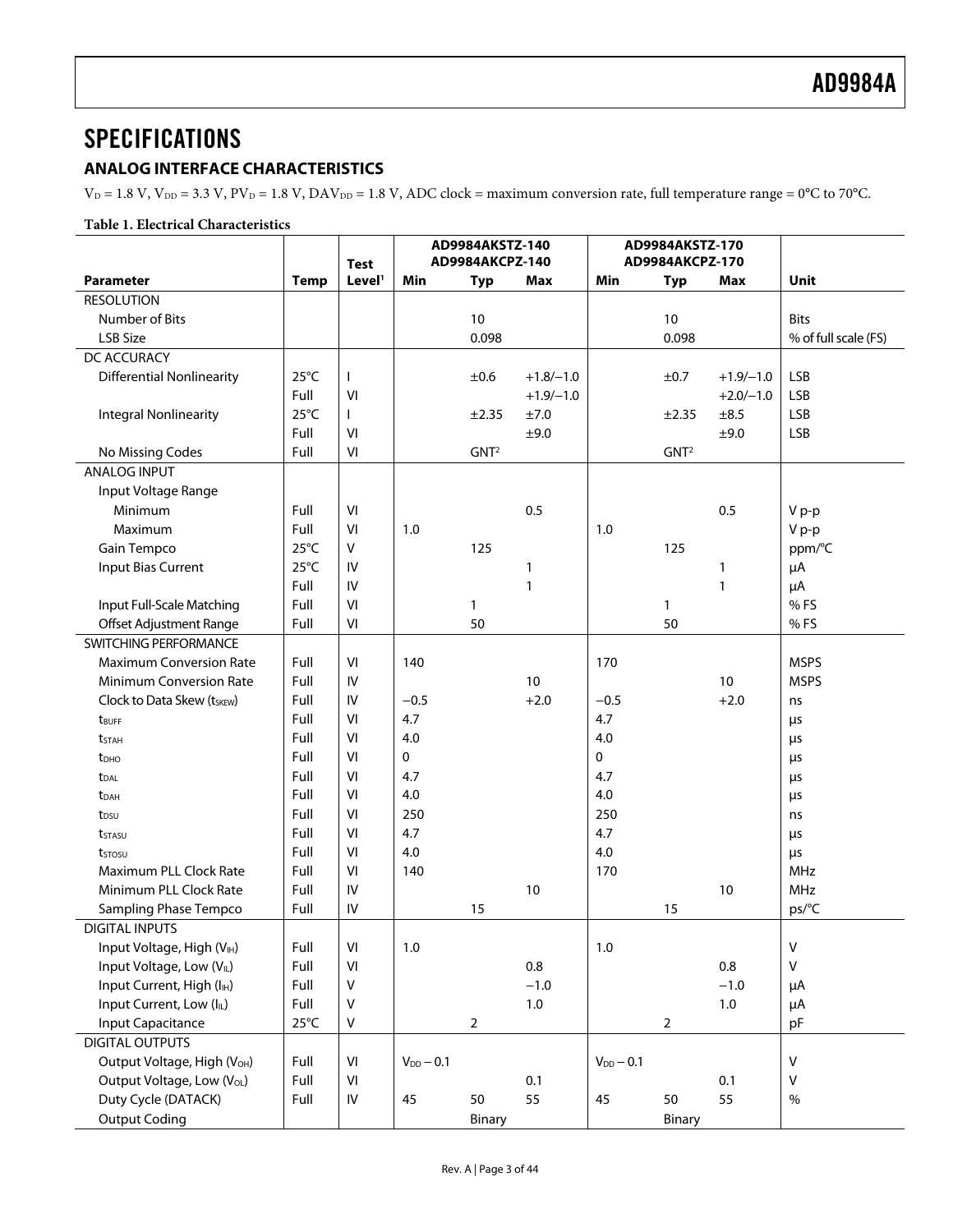<span id="page-3-0"></span>

|                                                        |                | Test               |     | AD9984AKSTZ-140<br>AD9984AKCPZ-140 |      |       | AD9984AKSTZ-170<br>AD9984AKCPZ-170 |      |             |
|--------------------------------------------------------|----------------|--------------------|-----|------------------------------------|------|-------|------------------------------------|------|-------------|
| <b>Parameter</b>                                       | <b>Temp</b>    | Level <sup>1</sup> | Min | Typ                                | Max  | Min   | Typ                                | Max  | <b>Unit</b> |
| <b>POWER SUPPLY</b>                                    |                |                    |     |                                    |      |       |                                    |      |             |
| V <sub>D</sub> Supply Voltage                          | Full           | IV                 | 1.7 | 1.8                                | 1.9  | 1.755 | 1.8                                | 1.9  | V           |
| V <sub>DD</sub> Supply Voltage                         | Full           | IV                 | 1.7 | 3.3                                | 3.47 | 1.7   | 3.3                                | 3.47 | V           |
| PV <sub>D</sub> Supply Voltage                         | Full           | IV                 | 1.7 | 1.8                                | 1.9  | 1.7   | 1.8                                | 1.9  | V           |
| DAV <sub>DD</sub> Supply Voltage                       | Full           | IV                 | 1.7 | 1.8                                | 1.9  | 1.7   | 1.8                                | 1.9  | V           |
| V <sub>D</sub> Supply Current (I <sub>D</sub> )        | $25^{\circ}$ C | v                  |     | 250                                |      |       | 255                                |      | mA          |
| V <sub>DD</sub> Supply Current (I <sub>DD</sub> )      | $25^{\circ}$ C | v                  |     | 31                                 |      |       | 34                                 |      | mA          |
| PV <sub>D</sub> Supply Current (IPV <sub>D</sub> )     | $25^{\circ}$ C | v                  |     | 9                                  |      |       | 9                                  |      | mA          |
| DAV <sub>DD</sub> Supply Current (IDA <sub>VDD</sub> ) | $25^{\circ}$ C | v                  |     | 16                                 |      |       | 19                                 |      | mA          |
| <b>Total Power Dissipation</b>                         | Full           | VI                 |     |                                    | 710  |       |                                    | 740  | mW          |
| Power-Down Supply Current                              | Full           | VI                 |     | 10                                 |      |       | 10                                 |      | mA          |
| Power-Down Dissipation                                 | Full           | VI                 |     | 18                                 |      |       | 18                                 |      | mW          |
| <b>DYNAMIC PERFORMANCE</b>                             |                |                    |     |                                    |      |       |                                    |      |             |
| Analog Bandwidth, Full Power                           | $25^{\circ}$ C | V                  |     | 300                                |      |       | 300                                |      | <b>MHz</b>  |
| Crosstalk                                              | Full           | v                  |     | 60                                 |      |       | 60                                 |      | dBc         |

1 See th[e Explanation of Test Levels](#page-4-1) section.

<sup>2</sup> Guaranteed by design, not production tested.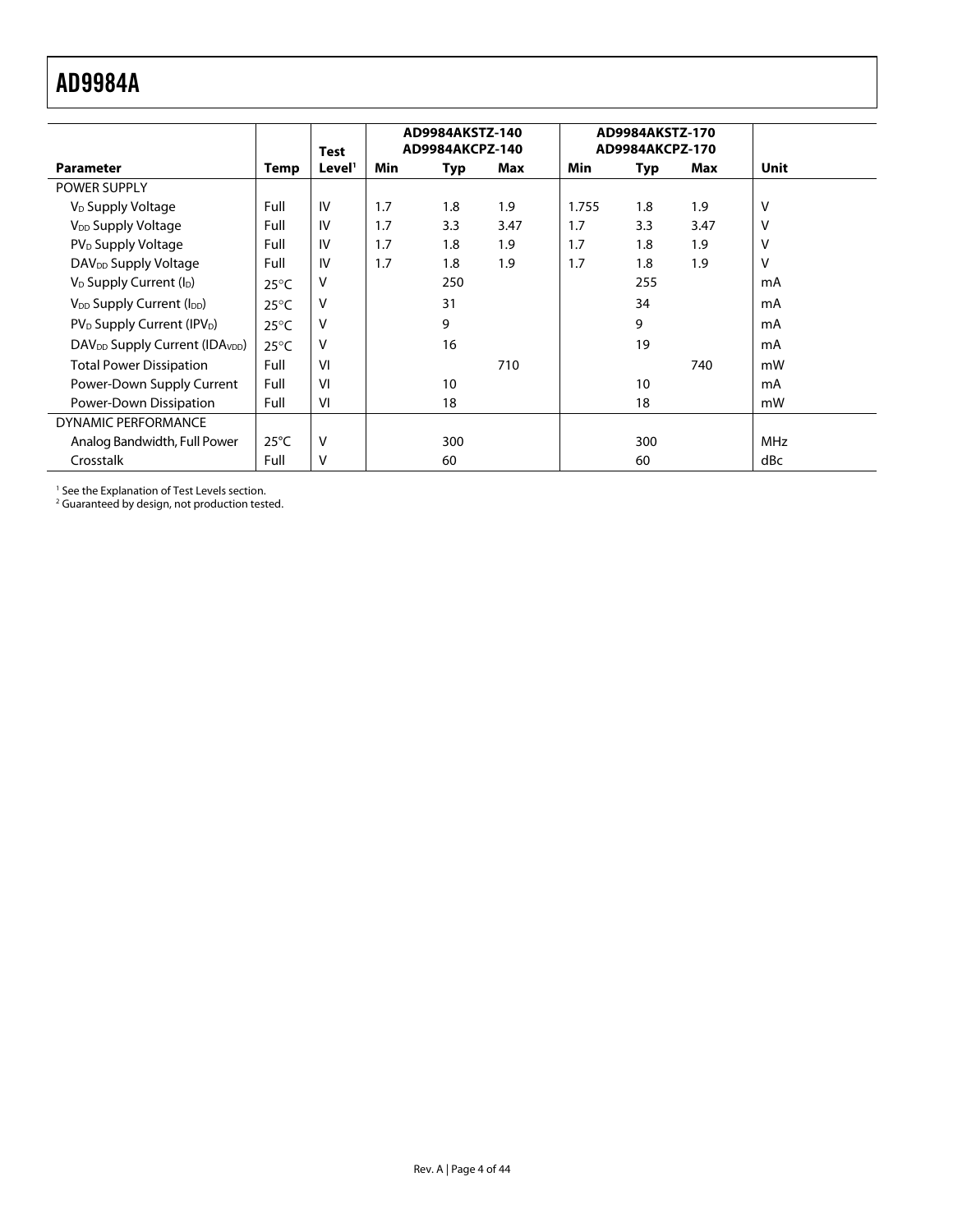# <span id="page-4-1"></span><span id="page-4-0"></span>ABSOLUTE MAXIMUM RATINGS

#### **Table 2.**

| Parameter                           | Rating                              |
|-------------------------------------|-------------------------------------|
| V <sub>D</sub>                      | 1.98 V                              |
| V <sub>DD</sub>                     | 3.6V                                |
| PV <sub>D</sub>                     | 1.98 V                              |
| <b>DAV<sub>DD</sub></b>             | 1.98 V                              |
| Analog Inputs                       | $V_D$ to 0.0 V                      |
| REFHI                               | $V_D$ to 0.0 V                      |
| REFLO                               | $V_D$ to 0.0 V                      |
| Digital Inputs                      | 5 V to 0.0 V                        |
| <b>Digital Output Current</b>       | 20 mA                               |
| Operating Temperature Range         | $-25^{\circ}$ C to $+85^{\circ}$ C  |
| Storage Temperature Range           | $-65^{\circ}$ C to $+150^{\circ}$ C |
| <b>Maximum Junction Temperature</b> | $150^{\circ}$ C                     |
| Maximum Case Temperature            | $150^{\circ}$ C                     |

Stresses above those listed under Absolute Maximum Ratings may cause permanent damage to the device. This is a stress rating only; functional operation of the device at these or any other conditions above those indicated in the operational section of this specification is not implied. Exposure to absolute maximum rating conditions for extended periods may affect device reliability.

#### **EXPLANATION OF TEST LEVELS**

- I. 100% production tested.
- II. 100% production tested at 25°C and sample tested at specified temperatures.
- III. Sample tested only.
- IV. Parameter is guaranteed by design and characterization testing.
- V. Parameter is a typical value only.
- VI. 100% production tested at 25°C; guaranteed by design and characterization testing.

# **THERMAL RESISTANCE**

 $\theta_{JA}$  is specified for the worst-case conditions, that is, a device soldered in a circuit board for surface-mount packages.

#### **Table 3. Thermal Resistance**

| Package Type  | θи | $\theta$ JC | Unit          |
|---------------|----|-------------|---------------|
| 80-Lead LOFP  | 35 | 16          | $\degree$ C/W |
| 64-Lead LFCSP | 35 | 16          | $\degree$ C/W |

#### **ESD CAUTION**



ESD (electrostatic discharge) sensitive device. Charged devices and circuit boards can discharge without detection. Although this product features patented or proprietary protection circuitry, damage may occur on devices subjected to high energy ESD. Therefore, proper ESD precautions should be taken to avoid performance degradation or loss of functionality.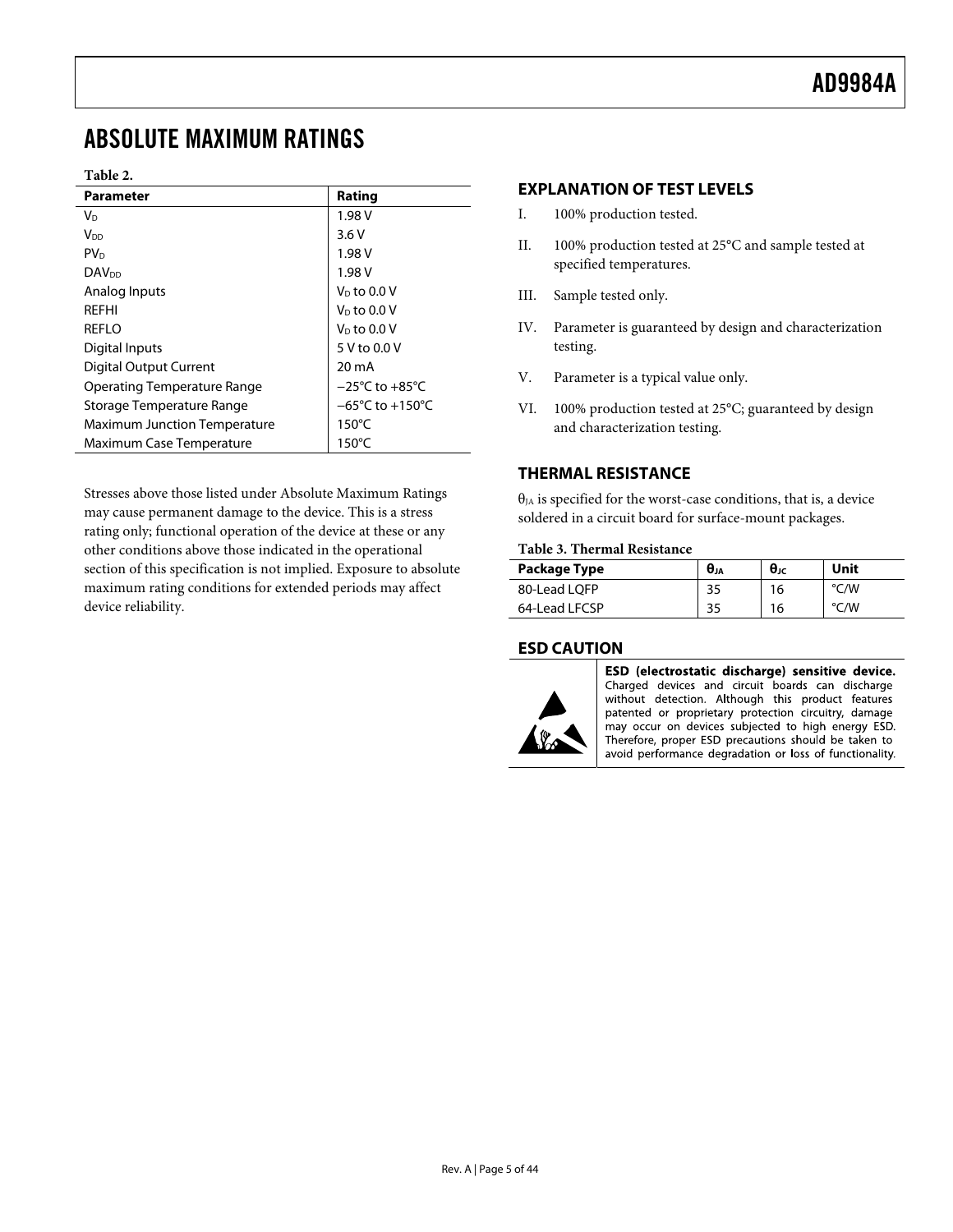# <span id="page-5-0"></span>PIN CONFIGURATIONS AND FUNCTION DESCRIPTIONS



Rev. A | Page 6 of 44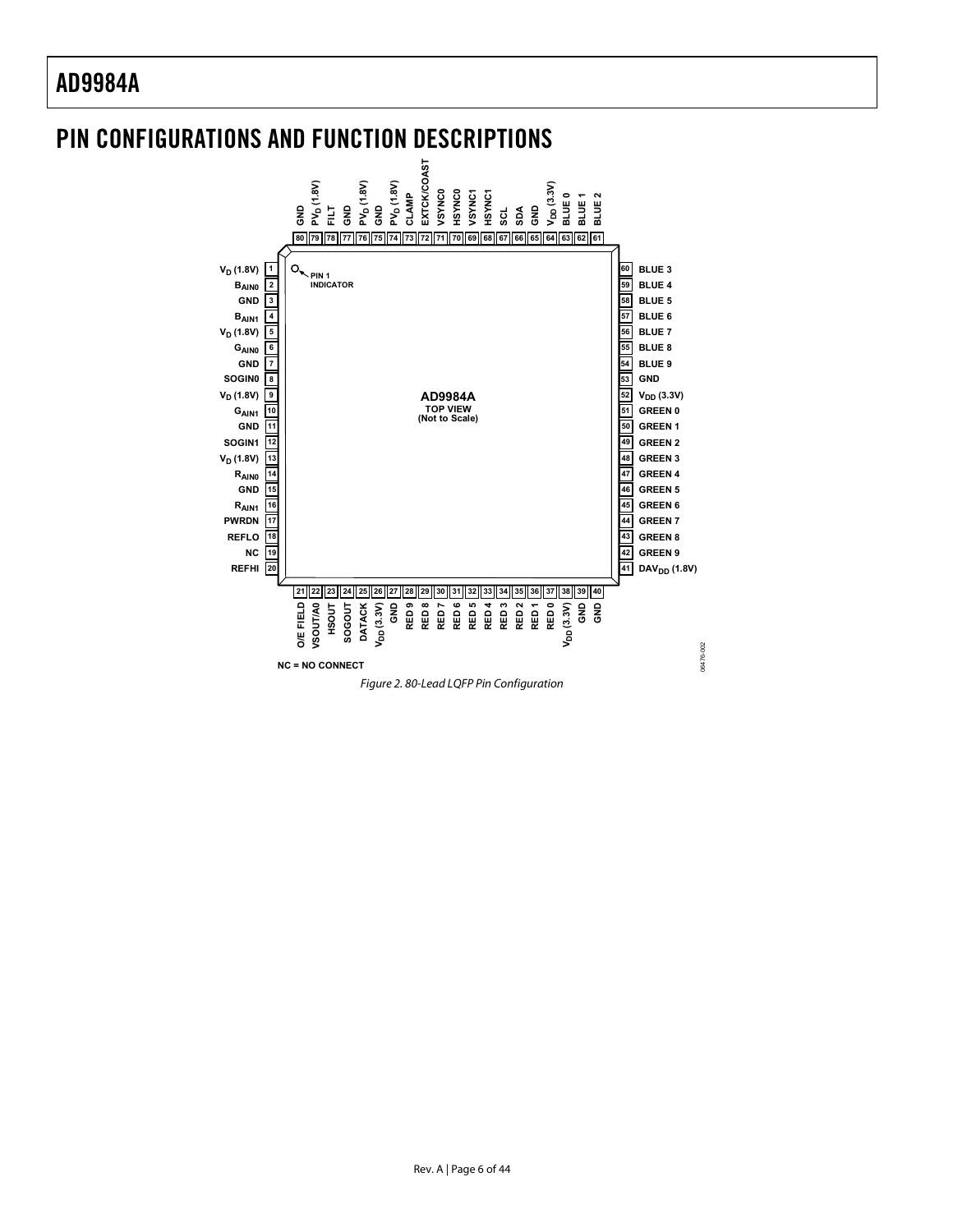

|  |  |  | Table 4. Complete Pin Configuration List |  |
|--|--|--|------------------------------------------|--|
|--|--|--|------------------------------------------|--|

|                 | <b>Pin Number</b> |               |                    |                                        |                    |
|-----------------|-------------------|---------------|--------------------|----------------------------------------|--------------------|
| <b>Pin Type</b> | 80-Lead LQFP      | 64-Lead LFCSP | <b>Mnemonic</b>    | <b>Function</b>                        | Value              |
| Inputs          | 14                | 43            | RAINO              | Channel 0 Analog Input for Converter R | $0.0$ V to $1.0$ V |
|                 | 16                | 44            | R <sub>AIN1</sub>  | Channel 1 Analog Input for Converter R | $0.0$ V to $1.0$ V |
|                 | 6                 | 37            | G <sub>AINO</sub>  | Channel 0 Analog Input for Converter G | $0.0$ V to $1.0$ V |
|                 | 10                | 40            | G <sub>AIN1</sub>  | Channel 1 Analog Input for Converter G | $0.0$ V to $1.0$ V |
|                 | 2                 | 34            | BAINO              | Channel 0 Analog Input for Converter B | $0.0$ V to $1.0$ V |
|                 | 4                 | 35            | B <sub>AIN1</sub>  | Channel 1 Analog Input for Converter B | 0.0 V to 1.0 V     |
|                 | 70                | 26            | <b>HSYNC0</b>      | Horizontal Sync Input for Channel 0    | 3.3 V CMOS         |
|                 | 68                | 24            | HSYNC1             | Horizontal Sync Input for Channel 1    | 3.3 V CMOS         |
|                 | 71                | 27            | <b>VSYNCO</b>      | Vertical Sync Input for Channel 0      | 3.3 V CMOS         |
|                 | 69                | 25            | VSYNC1             | Vertical Sync Input for Channel 1      | 3.3 V CMOS         |
|                 | 8                 | 38            | SOGIN <sub>0</sub> | Input for Sync-on-Green Channel 0      | $0.0 V$ to $1.0 V$ |
|                 | 12                | 41            | SOGIN1             | Input for Sync-on-Green Channel 1      | $0.0 V$ to $1.0 V$ |
|                 | 72                | 28            | EXTCK <sup>1</sup> | <b>External Clock Input</b>            | 3.3 V CMOS         |
|                 | 73                | 29            | <b>CLAMP</b>       | External Clamp Input Signal            | 3.3 V CMOS         |
|                 | 72                | 28            | COAST <sup>1</sup> | External PLL Coast Signal Input        | 3.3 V CMOS         |
|                 | 17                | 45            | <b>PWRDN</b>       | Power-Down Control                     | 3.3 V CMOS         |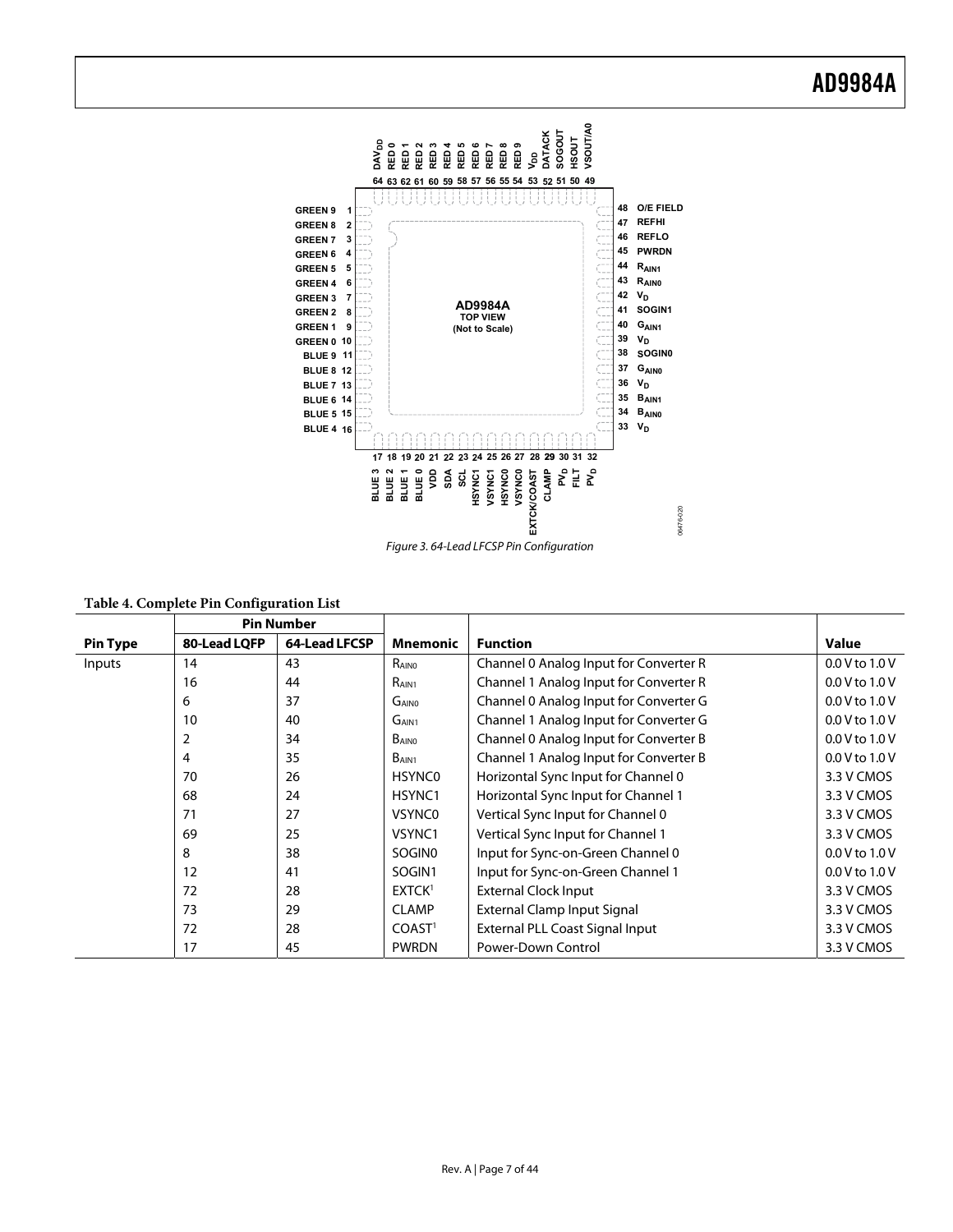<span id="page-7-0"></span>

|                 | <b>Pin Number</b> |                |                         |                                                            |                |
|-----------------|-------------------|----------------|-------------------------|------------------------------------------------------------|----------------|
| <b>Pin Type</b> | 80-Lead LQFP      | 64-Lead LFCSP  | <b>Mnemonic</b>         | <b>Function</b>                                            | <b>Value</b>   |
| Outputs         | 28 to 37          | 54 to 63       | RED[9:0]                | Outputs of Converter R; Bit 9 is the MSB                   | 3.3 V CMOS     |
|                 | 42 to 51          | 1 to 10        | GREEN[9:0]              | Outputs of Converter G; Bit 9 is the MSB                   | 3.3 V CMOS     |
|                 | 54 to 63          | 11 to 20       | BLUE[9:0]               | Outputs of Converter B; Bit 9 is the MSB                   | 3.3 V CMOS     |
|                 | 25                | 52             | <b>DATACK</b>           | Data Output Clock                                          | 3.3 V CMOS     |
|                 | 23                | 50             | <b>HSOUT</b>            | Hsync Output Clock (Phase-aligned with DATACK)             | 3.3 V CMOS     |
|                 | 22                | 49             | VSOUT <sup>2</sup>      | Vsync Output Clock                                         | 3.3 V CMOS     |
|                 | 24                | 51             | SOGOUT                  | Sync-on-Green Slicer Output                                | 3.3 V CMOS     |
|                 | 21                | 48             | O/E FIELD               | Odd/Even Field Output                                      | 3.3 V CMOS     |
| References      | 78                | 31             | <b>FILT</b>             | Connection for External Filter Components for Internal PLL |                |
|                 | 18                | 46             | <b>REFLO</b>            | Connection for External Capacitor for Input Amplifier      |                |
|                 | 20                | 47             | <b>REFHI</b>            | Connection for External Capacitor for Input Amplifier      |                |
| Power Supply    | 1, 5, 9, 13       | 33, 36, 39, 42 | $V_{D}$                 | Analog Power Supply                                        | 1.8V           |
|                 | 26, 38, 52, 64    | 21,53          | $V_{DD}$                | <b>Output Power Supply</b>                                 | 1.8 V to 3.3 V |
|                 | 74, 76, 79        | 30, 32         | PV <sub>D</sub>         | PLL Power Supply                                           | 1.8V           |
|                 | 41                | 64             | <b>DAV<sub>DD</sub></b> | Digital Logic Power Supply                                 | 1.8V           |
|                 | 3, 7, 11, 15, 27, | N/A            | <b>GND</b>              | Ground                                                     | 0 <sup>V</sup> |
|                 | 39, 40, 53, 65,   |                |                         |                                                            |                |
|                 | 75, 77, 80        |                |                         |                                                            |                |
| Control         | 66                | 22             | <b>SDA</b>              | Serial Port Data I/O                                       | 3.3 V CMOS     |
|                 | 67                | 23             | <b>SCL</b>              | Serial Port Data Clock (100 kHz maximum)                   | 3.3 V CMOS     |
|                 | 22                | 49             | A0 <sup>2</sup>         | Serial Port Address Input                                  | 3.3 V CMOS     |

1 EXTCK and COAST share the same pin. 2 VSOUT and A0 share the same pin.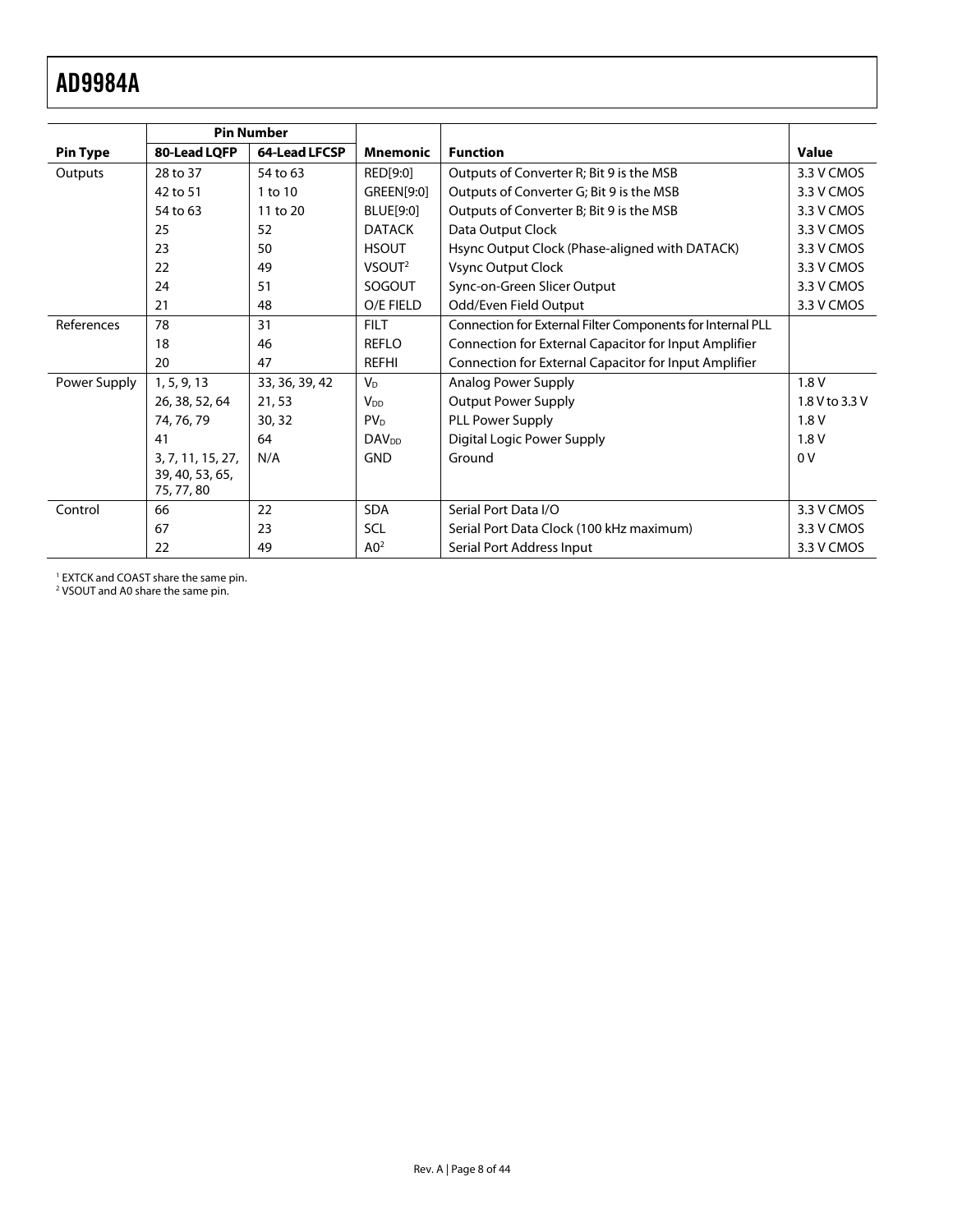#### **Mnemonic** | Function **Description**  $R_{\text{AlNO}}$  Analog Input for the Red Channel 0 These high impedance inputs accept the red, green, and blue channel graphics signals, respectively. The three channels are identical and can be used for any colors, but colors are assigned for convenient reference. They accommodate input signals ranging from 0.5 V to 1.0 V full scale. Signals should be ac-coupled to these pins to support clamp operation. Refer to [Figure 4](#page-10-1) and [Figure 5](#page-12-1).  $G_{\text{AlNO}}$  Analog Input for the Green Channel 0 B<sub>AIN0</sub> Analog Input for the Blue Channel 0 RAIN1 **Analog Input for the Red** Channel 1  $G_{AlN1}$  Analog Input for the Green Channel 1 B<sub>AIN1</sub> Analog Input for the Blue Channel 1 HSYNC0 | Horizontal Sync Input Channel 0 These inputs receive a logic signal that establishes the horizontal timing reference and provides the frequency reference for pixel clock generation. The logic sense of these pins can be automatically determined by the chip or manually controlled by Serial Register 0x12, Bits[5:4] (Hsync polarity). Only the leading edge of Hsync is used by the PLL; the trailing edge is used in clamp timing. When Hsync polarity = 0, the falling edge of Hsync is used. When Hsync polarity  $= 1$ , the rising edge is active. These inputs include a Schmitt trigger for noise immunity. HSYNC1 Horizontal Sync Input Channel 1 VSYNC0 Vertical Sync Input Channel 0 These inputs for vertical sync provide timing information for generation of the field (odd/even) and internal coast generation. The logic sense of this pin can be automatically determined by the chip or manually controlled by Serial Register 0x14, Bits[5:4] (Vsync polarity). VSYNC1 Vertical Sync Input Channel 1 SOGIN0 | Sync-on-Green Input Channel 0 These inputs help process signals with embedded sync, typically on the green channel. These pins connect to a high speed comparator with an internally generated threshold. The threshold level can be programmed in 8 mV steps to any voltage between 8 mV and 256 mV above the negative peak of the input signal. The default voltage threshold is 128 mV. When connected to an ac-coupled graphics signal with embedded sync, a noninverting digital output is produced on SOGOUT. This output is usually a composite sync signal, containing both vertical and horizontal sync information that must be separated before passing the horizontal sync signal for Hsync processing. When not used, these inputs should be left unconnected. For more details about this function and how it should be configured, refer to the [Sync-on-Green](#page-12-2) section. SOGIN1 | Sync-on-Green Input Channel 1 CLAMP External Clamp Input (Optional) This logic input can be used to define the time during which the input signal is clamped to ground or midscale. It should be exercised when the reference dc level is known to be present on the analog input channels, typically during the back porch of the graphics signal. The CLAMP pin is enabled by setting the control bit clamp function to 1, (Register 0x18, Bit 4; default is 0). When disabled, this pin is ignored and the clamp timing is determined internally by counting a delay and duration from the trailing edge of the Hsync input. The logic sense of this pin can be automatically determined by the chip or controlled by clamp polarity (Register 0x1B, Bits[7:6]). When not used, this pin can be left unconnected (there is an internal pull-down resistor) and the clamp function programmed to 0. EXTCK/COAST External Clock (EXTCK) This pin has dual functionality. EXTCK allows the insertion of an external clock source rather than the internally generated, PLL locked clock. EXTCK is enabled by programming Register 0x03, Bit 2 to 1. This EXTCK function does not affect the COAST function. Optional Coast Input to Clock Generator (COAST) COAST can be used to cause the pixel clock generator to stop synchronizing with Hsync and continue to produce a clock at its current frequency and phase. This is useful when processing signals from sources that fail to produce Hsync pulses during the vertical interval. The coast signal is generally not required for PC-generated signals. The logic sense of this pin can be determined automatically or controlled by coast polarity (Register 0x18, Bits[7:6]). When this function and the EXTCK function are not used, this pin can be grounded and coast polarity programmed to 1. Input coast polarity defaults to 1 at power-up. This COAST function does not affect the EXTCK function. PWRDN | Power-Down Control (PWRDN) PWRDN allows for manual power-down control. If manual power-down control is selected (Register 0x1E, Bit 4),and this pin is not used, it is recommended to set the pin polarity (Register 0x1E, Bit 2) to active high and hardwire this pin to ground with a 10 kΩ resistor.  $REFLO, REFH$  | Input Amplifier Reference | REFLO and REFHI are connected together through a 10 µF capacitor. These are used for stability in the input ADC circuitry. See [Figure 6](#page-12-3).

#### **Table 5. Pin Function Descriptions**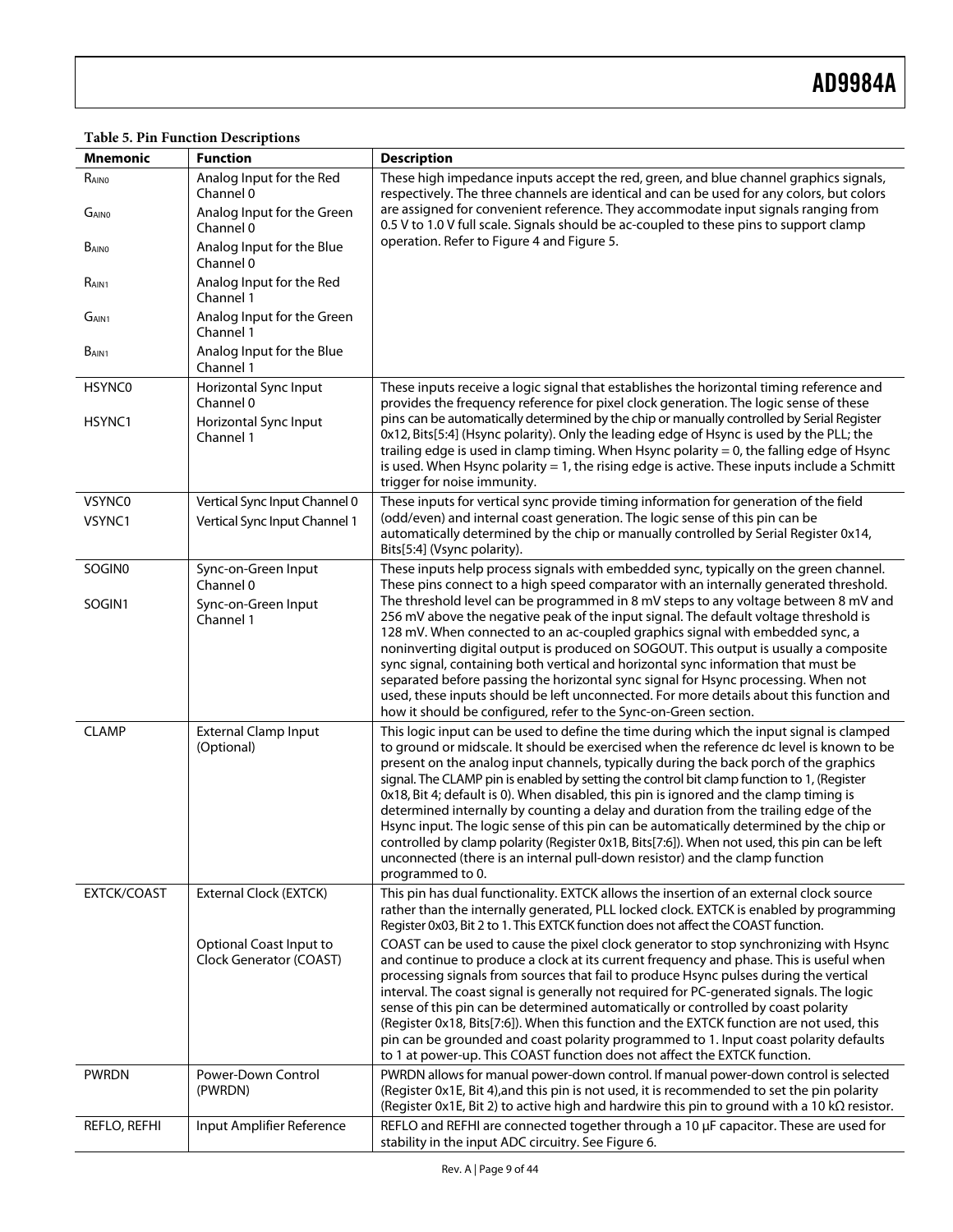| <b>Mnemonic</b>                     | <b>Function</b>                                                                     | <b>Description</b>                                                                                                                                                                                                                                                                                                                                                                                                                                                                                                                                                                                                                                                                                                                                                                                                                                                            |
|-------------------------------------|-------------------------------------------------------------------------------------|-------------------------------------------------------------------------------------------------------------------------------------------------------------------------------------------------------------------------------------------------------------------------------------------------------------------------------------------------------------------------------------------------------------------------------------------------------------------------------------------------------------------------------------------------------------------------------------------------------------------------------------------------------------------------------------------------------------------------------------------------------------------------------------------------------------------------------------------------------------------------------|
| <b>FILT</b>                         | <b>External Filter Connection</b>                                                   | For proper operation, the pixel clock generator PLL requires an external filter. Connect the<br>filter shown in Figure 8 to this pin. For optimal performance, minimize noise and parasitics<br>on this node. For more information, see the PCB Layout Recommendations section.                                                                                                                                                                                                                                                                                                                                                                                                                                                                                                                                                                                               |
| <b>HSOUT</b>                        | Horizontal Sync Output                                                              | This pin is a reconstructed and phase-aligned version of the Hsync input. Both the<br>polarity and duration of this output can be programmed via serial bus registers. By<br>maintaining alignment with DATACK and the main data outputs (RED[9:0], GREEN[9:0],<br>BLUE[9:0]), data timing with respect to Hsync can always be determined.                                                                                                                                                                                                                                                                                                                                                                                                                                                                                                                                    |
| VSOUT/A0                            | Vertical Sync Output<br>(VSOUT)                                                     | This pin has dual functionality.<br>VSOUT can either be a separated Vsync from a composite signal or a direct pass through<br>of the Vsync signal. The polarity of this output can be controlled via a serial bus bit. The<br>placement and duration in all modes can be set by the graphics transmitter or the<br>duration can be set by Register 0x14, Bit 1 and Register 0x15, Bits[7:0]. This VSOUT function<br>does not affect the A0 function.                                                                                                                                                                                                                                                                                                                                                                                                                          |
|                                     | Serial Port Address Input 0<br>(A0)                                                 | A0 selects the LSB of the serial port device address, allowing two parts from Analog<br>Devices, Inc., to be on the same serial bus. A high impedance (10 $k\Omega$ ), external pull-up<br>resistor enables this pin to be read at power-up as 1. This A0 function does not interfere<br>with the VSOUT function. For more details on A0, see the description in the 2-Wire Serial<br>Control Port section.                                                                                                                                                                                                                                                                                                                                                                                                                                                                   |
| SOGOUT                              | Sync-On-Green Slicer Output                                                         | This pin outputs one of four possible signals (controlled by Register 0x1D, Bits[1:0]): raw<br>SOGINx, raw HSYNCx, regenerated Hsync from the filter, or the filtered Hsync. See Figure 9<br>to view how this pin is connected. Other than slicing off SOG, the output from this pin<br>receives no additional processing on the AD9984A. Vsync separation is performed via the<br>sync separator.                                                                                                                                                                                                                                                                                                                                                                                                                                                                            |
| O/E FIELD                           | Odd/Even Field Bit for<br>Interlaced Video                                          | This output identifies whether the current field (in an interlaced signal) is odd or even.                                                                                                                                                                                                                                                                                                                                                                                                                                                                                                                                                                                                                                                                                                                                                                                    |
| SDA                                 | Serial Port Data I/O                                                                | Data I/O for the I <sup>2</sup> C <sup>®</sup> serial port.                                                                                                                                                                                                                                                                                                                                                                                                                                                                                                                                                                                                                                                                                                                                                                                                                   |
| SCL                                 | Serial Port Data Clock                                                              | Clock for the I <sup>2</sup> C serial port.                                                                                                                                                                                                                                                                                                                                                                                                                                                                                                                                                                                                                                                                                                                                                                                                                                   |
| RED[9:0]<br>GREEN[9:0]<br>BLUE[9:0] | Data Output, Red Channel<br>Data Output, Green Channel<br>Data Output, Blue Channel | The main data outputs. Bit 9 is the MSB. The delay from pixel sampling time to output is<br>fixed. When the sampling time is changed by adjusting the phase register, the output<br>timing is shifted as well. The DATACK and HSOUT outputs are also moved to maintain<br>the timing relationship among the signals.                                                                                                                                                                                                                                                                                                                                                                                                                                                                                                                                                          |
| <b>DATACK</b>                       | Data Clock Output                                                                   | This is the main clock output signal used to strobe the output data and HSOUT into<br>external logic. Four possible output clocks can be selected with Register 0x20, Bits[7:6].<br>Three of these are related to the pixel clock (pixel clock, 90° phase-shifted pixel clock,<br>and 2x frequency pixel clock). They are produced by the internal PLL clock generator or<br>by EXTCK, and are synchronous with the pixel sampling clock. The fourth option for the<br>data clock output is an internally generated 0.5x pixel clock. The sampling time of the<br>internal pixel clock can be changed by adjusting the phase register (Register 0x04).<br>When this is changed, the pixel-related DATACK timing is also shifted. The data<br>(RED[9:0], GREEN[9:0], BLUE[9:0]), DATACK, and HSOUT outputs are moved to maintain<br>the timing relationship among the signals. |
| $V_D$ (1.8 V)                       | Main Power Supply                                                                   | These pins supply power to the main elements of the circuit. They should be as quiet<br>and as filtered as possible.                                                                                                                                                                                                                                                                                                                                                                                                                                                                                                                                                                                                                                                                                                                                                          |
| V <sub>DD</sub> (1.8 V to 3.3 V)    | Digital Output Power Supply                                                         | A large number of output pins (up to 35) switching at high speed (up to 170 MHz) generates<br>large amounts of power supply transients (noise). These supply pins are identified separately<br>from the $V_D$ pins. As a result, special care must be taken to minimize output noise transferred<br>into the sensitive analog circuitry. If the AD9984A is interfacing with lower voltage logic,<br>V <sub>DD</sub> can be connected to a lower supply voltage (as low as 1.8 V) for compatibility.                                                                                                                                                                                                                                                                                                                                                                           |
| PV <sub>D</sub> (1.8 V)             | <b>Clock Generator Power</b><br>Supply                                              | The most sensitive portion of the AD9984A is the clock generation circuitry. These pins<br>provide power to the clock PLL and help the user design for optimal performance. The<br>designer should provide quiet, noise-free power to these pins.                                                                                                                                                                                                                                                                                                                                                                                                                                                                                                                                                                                                                             |
| DAV <sub>DD</sub> (1.8 V)           | Digital Input Power Supply                                                          | This supplies power to the digital logic. It is recommended to connect this pin to<br>the $V_D$ supply.                                                                                                                                                                                                                                                                                                                                                                                                                                                                                                                                                                                                                                                                                                                                                                       |
| <b>GND</b>                          | Ground                                                                              | The ground return for all on-chip circuitry. It is recommended that the AD9984A be<br>assembled on a single solid ground plane with careful attention to ground current paths.                                                                                                                                                                                                                                                                                                                                                                                                                                                                                                                                                                                                                                                                                                |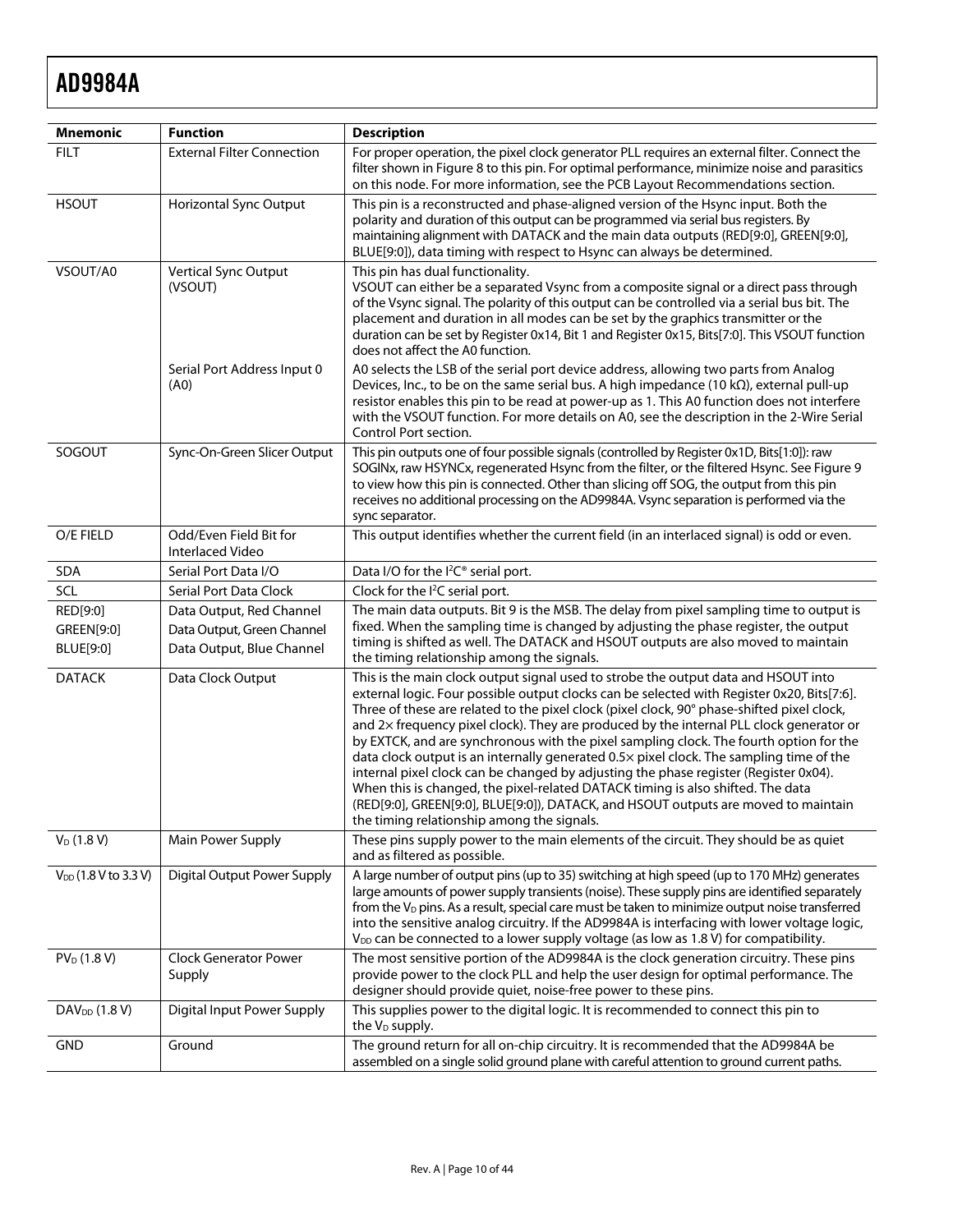# <span id="page-10-0"></span>THEORY OF OPERATION

The AD9984A is a fully integrated solution for capturing and digitizing analog RGB or YPbPr signals for display on advanced TVs, flat panel monitors, projectors, and other types of digital displays. Implemented in a high performance CMOS process, the interface can capture signals with pixel rates up to 170 MHz.

<span id="page-10-1"></span>The AD9984A includes all necessary input buffering, signal dc restoration (clamping), offset and gain (brightness and contrast) adjustment, pixel clock generation, sampling phase control, and output data formatting. All controls are programmable via a

2-wire serial interface (I<sup>2</sup>C). Full integration of these sensitive analog functions makes system design straightforward and less sensitive to the physical and electrical environment.

With a typical power dissipation of less than 900 mW and an operating temperature range of 0°C to 70°C, the device requires no special environmental considerations.

# **DIGITAL INPUTS**

All digital inputs on the AD9984A operate to 3.3 V CMOS levels. The following digital inputs are 5 V tolerant (that is, applying 5 V to them does not cause any damage): HSYNC0, HSYNC1, VSYNC0, VSYNC1, SOGIN0, SOGIN1, SDA, SCL, and CLAMP.

# **ANALOG INPUT SIGNAL HANDLING**

The AD9984A has six, high impedance, analog input pins for the red, green, and blue channels. They accommodate signals ranging from 0.5 V to 1.0 V p-p.

Signals are typically brought onto the interface board with a DVI-I connector, a 15-pin D connector, or RCA connectors. The AD9984A should be located as close as possible to the input connector. Signals should be routed using matchedimpedance traces (normally 75 Ω) to the IC input pins.

At the input pins, the signal should be resistively terminated (75  $\Omega$  to the signal ground return) and capacitively coupled to the AD9984A inputs through 47 nF capacitors. These capacitors form part of the dc restoration circuit.

In an ideal world of perfectly matched impedances, the best performance can be obtained with the widest possible signal bandwidth. The wide bandwidth inputs of the AD9984A (300 MHz) can track the input signal continuously as it moves from one pixel level to the next and can digitize the pixel during a long, flat pixel time. In many systems, however, there are mismatches, reflections, and noise, which can result in excessive ringing and distortion of the input waveform. This makes it more difficult to establish a sampling phase that provides good image quality. A small inductor in series with the input is shown to be effective in rolling off the input bandwidth slightly and providing a high quality signal over a wider range of conditions. Using a high speed, signal chip, bea[d inducto](#page-10-1)r (such as the



# **HSYNC AND VSYNC INPUTS**

The interface also accepts Hsync and Vsync signals, which are used to generate the pixel clock, clamp timing, and coast and field information. These can be either a sync signal directly from the graphics source, or a preprocessed TTL- or CMOSlevel signal.

The Hsync input includes a Schmitt trigger buffer for immunity to noise and signals with long rise times. In typical PC-based graphic systems, the sync signals are simply TTL-level drivers feeding unshielded wires into the monitor cable. As such, no termination is required.

# **SERIAL CONTROL PORT**

The serial control port is designed for 3.3 V logic; however, it is tolerant of 5 V logic signals. Refer to the [2-Wire Serial Control](#page-21-1)  [Port](#page-21-1) section for more information.

# **OUTPUT SIGNAL HANDLING**

The digital outputs operate from 1.8 V to 3.3 V ( $V_{DD}$ ).

# **CLAMPING RGB Clamping**

To properly digitize the incoming signal, the dc offset of the input must be adjusted to fit the range of the on-board ADCs.

Most graphics systems produce RGB signals with black at ground and white at approximately 0.75 V. However, if sync signals are embedded in the graphics, the sync tip is often at ground, black is at 300 mV, and white is at approximately 1.0 V. Some common RGB line amplifier boxes use emitterfollower buffers to split signals and increase drive capability. This introduces a 700 mV dc offset to the signal, which must be removed for proper capture by the AD9984A.

The key to clamping is to identify a portion (time) of the signal when the graphic system is known to be producing black. An offset is then introduced that results in the ADC producing a black output (Code 0x00) when the known black input is present. The offset then remains in place when other signal levels are processed, and the entire signal is shifted to eliminate offset errors.

In most PC graphics systems, black is transmitted between active video lines. With CRT displays, when the electron beam has completed writing a horizontal line on the screen (at the right side), the beam is deflected quickly to the left side of the screen (called horizontal retrace) and a black signal is provided to prevent the beam from disturbing the image.

Fair-Rite 2508051217Z0) in the circuit shown in Figure 4 provides good results in most applications.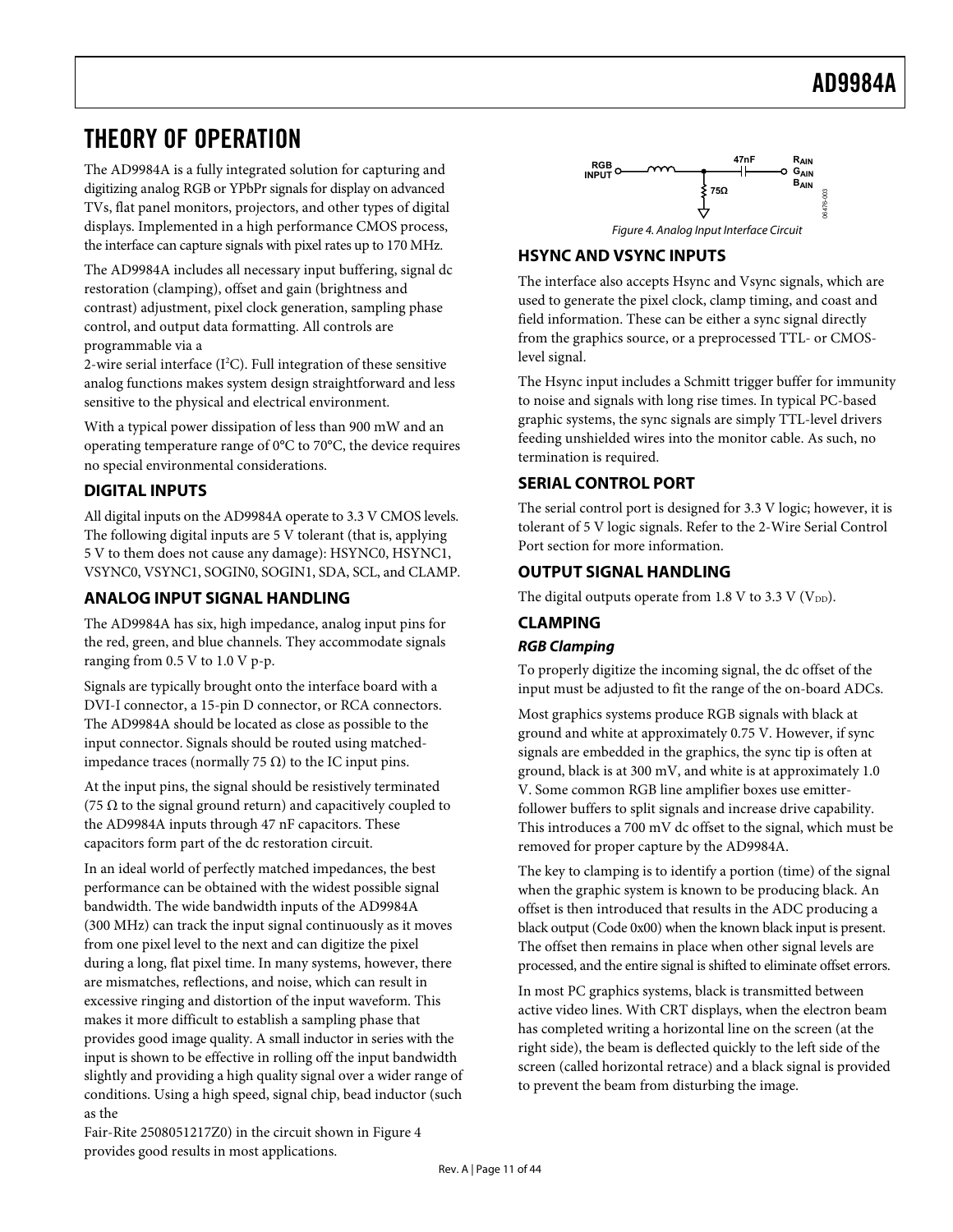<span id="page-11-0"></span>In systems with embedded sync, a blacker-than-black signal (Hsync) is briefly produced to signal the CRT that it is time to begin a retrace. Because the input is not at black level at this time, it is important to avoid clamping during Hsync. Fortunately, there is usually a period following Hsync (called the back porch) where a good black reference is provided. This is the time when clamping should be done.

The clamp timing can be established by simply exercising the CLAMP pin at the appropriate time with clamp source (Register 0x18, Bit 4) = 1. The polarity of this signal is set by the clamp polarity bits (Register 0x1B, Bits[7:6]).

A simpler method of clamp timing employs the AD9984A internal clamp timing generator. The clamp placement register (Register 0x19) is programmed with the number of pixel periods that should pass after the trailing edge of Hsync before clamping starts. A second register, clamp duration (Register 0x1A), sets the duration of the clamp. These are both 8-bit values, providing considerable flexibility in clamp generation. Although Hsync duration can widely vary, the clamp timing is referenced to the trailing edge of Hsync because the back porch (black reference) always follows Hsync. An effective starting point for establishing clamping is to set the clamp placement to 0x04 (providing 4 pixel periods for the graphics signal to stabilize after sync) and set the clamp duration to 0x28 (giving the clamp 40 pixel periods to reestablish the black reference).

<span id="page-11-1"></span>Clamping is accomplished by placing an appropriate charge on the external input coupling capacitor. The value of this capacitor affects the performance of the clamp. If it is too small, there is a significant amplitude change during a horizontal line time (between clamping intervals). If the capacitor is too large, it takes a long time for the clamp to recover from a large change in incoming signal offset. The recommended value (100 nF) results in recovering from a step error of 100 mV to within 1 LSB in 60 lines with a clamp duration of 20 pixel periods on a 85 Hz XGA signal.

# **YPbPr Clamping**

YPbPr graphic signals are slightly different from RGB signals in that the dc reference level (black level in RGB signals) of color difference signals is at the midpoint of the video signal rather than at the bottom. The three inputs are composed of luminance (Y) and color difference (Pb and Pr) signals. For color difference signals, it is necessary to clamp to the midscale range of the ADC range (512) rather than to the bottom of the ADC range (0), while the Y channel is clamped to ground.

Clamping to midscale rather than ground can be accomplished by setting the clamp select bits in the serial bus register. Each of the three converters has its own selection bit to enable them to be independently clamped to midscale or ground. These bits are located in Register 0x18, Bits[3:1]. The midscale reference voltage is internally generated for each converter.

# **GAIN AND OFFSET CONTROL**

The AD9984A contains three programmable gain amplifiers (PGAs), one for each of the three analog inputs. The range of the PGA is sufficient to accommodate input signals with inputs ranging from 0.5 V to 1.0 V full scale. The gain is set in three 9-bit registers, red gain (Register 0x05, Register 0x06), green gain (Register 0x07, Register 0x08), and blue gain (Register 0x09, Register 0x0A). For each register, a gain setting of 0d corresponds to the highest gain, while a gain setting of 511d corresponds to the lowest gain. Note that increasing the gain setting results in an image with less contrast.

The offset control shifts the analog input, resulting in a change in brightness. Three 11-bit registers, red offset (Register 0x0B, Register 0x0C), green offset (Register 0x0D, Register 0x0E), and blue offset (Register 0x0F, Register 0x10) provide independent settings for each channel. Note that the function of the offset register depends on whether auto-offset is enabled (Register 0x1B, Bit 5).

If manual offset is used, nine bits of the offset registers (for the red channel, Register 0x0B, Bits[6:0] plus Register 0x0C, Bits[7:6]) control the absolute offset added to the channel. The offset control provides ±255 LSBs of adjustment range, with 1 LSB of offset corresponding to 1 LSB of output code.

## **Automatic Offset**

In addition to the manual offset adjustment mode, the AD9984A also includes circuitry to automatically calibrate the offset for each channel. By monitoring the output of each ADC during the back porch of the input signals, the AD9984A can self-adjust to eliminate any offset errors in its own ADC channels and any offset errors present on the incoming graphics or video signals.

To activate the auto-offset mode, set Register 0x1B, Bit 5 to 1. Next, the target code registers (Register 0x0B through Register 0x10) must be programmed. The values programmed into the target code registers should be the output code desired from the AD9984A during the back porch reference time.

For example, for RGB signals, all three registers are normally programmed to Code 2, while for YPbPr signals, the green (Y) channel is normally programmed to Code 2, and the blue and red channels (Pb and Pr) are normally set to 512. The target code registers have 11 bits per channel and are in twos complement format. This allows any value between −1024 and +1023 to be programmed. Although any value in this range can be programmed, the AD9984A offset range may not be able to reach every value. Intended target code values range from (but are not limited to) −160 to −1 and +1 to +160 when ground clamping, and 350 to 670 when midscale clamping. Note that a target code of 0 is not valid.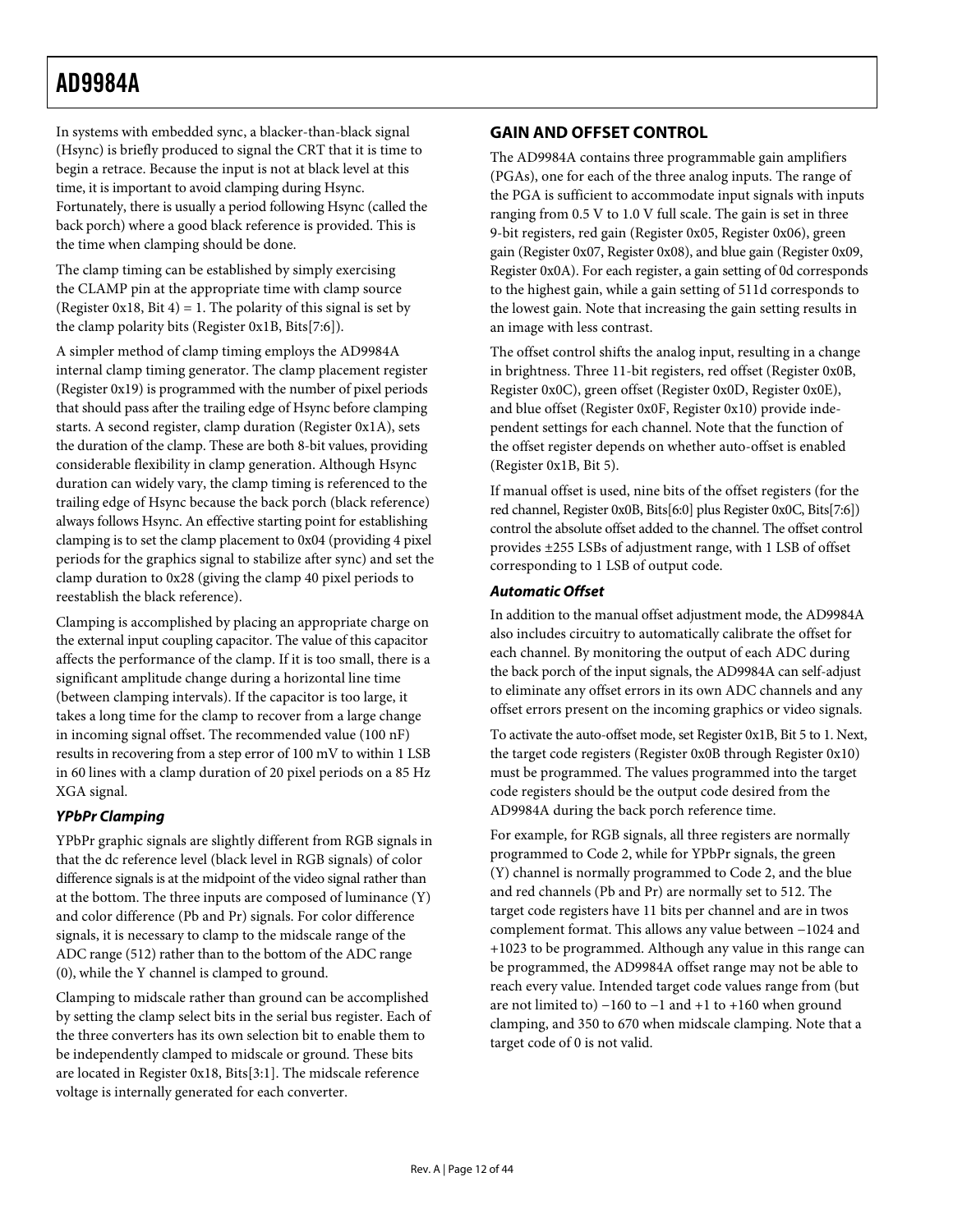<span id="page-12-0"></span>Negative target codes are included to duplicate a feature that is present with manual offset adjustment. The benefit that is mimicked is the ability to easily adjust brightness on a display. By setting the target code to a value that does not correspond to the ideal ADC range, the end result is an image that is brighter or darker. A target code higher than ideal results in a brighter image, whereas a target code lower than ideal results in a darker image.

The ability to program a target code offers a large degree of freedom and flexibility. Although all channels are set to either 1 or 512 in most cases, the flexibility to select other values makes it possible to insert intentional skews between channels. It also allows the ADC range to be skewed so that voltages outside of the normal range can be digitized. For example, setting the target code to 40 allows the sync tip, which is normally below black level, to be digitized and evaluated.

The internal logic for the auto-offset circuit requires 16 data clock cycles to perform its function. This operation is executed immediately after the clamping pulse. Therefore, it is important to end the clamping pulse signal at least 16 data clock cycles before active video. This is true whether using the AD9984A internal clamp circuit or an external CLAMP signal. The autooffset function can be [programmed to run continuously](#page-37-1) or on a one-time basis (see the 0x2C—Bit[4] Auto-Offset Hold section). In continuous mode, the update frequency can be programmed (Register 0x1B, Bits[4:3]). Continuous operation with updates every 192 Hsyncs is recommended.

<span id="page-12-2"></span>Gui[delines](#page-12-4) for basic auto-offset operation are shown in Table 6 and Table 7.

| Register        | <b>Value</b> | <b>Comments</b>                                                     |
|-----------------|--------------|---------------------------------------------------------------------|
| 0x0B            | 0x00         | Sets red target to 4.                                               |
| 0x0C            | 0x80         | Must be written.                                                    |
| 0x0D            | 0x00         | Sets green target to 4.                                             |
| 0x0E            | 0x80         | Must be written.                                                    |
| 0x0F            | 0x00         | Sets blue target to 4.                                              |
| 0x10            | 0x80         | Must be written.                                                    |
| 0x18, Bits[3:1] | 000          | Sets red, green, and blue channels to<br>ground clamp.              |
| 0x1B, Bits[5:3] | 110          | Selects update rate to every 192<br>clamps and enables auto-offset. |

# **Table 6. RGB Auto-Offset Register Settings**

#### <span id="page-12-4"></span><span id="page-12-1"></span>**Table 7. YPbPr Auto-Offset Register Settings**

<span id="page-12-3"></span>

| Register        | Value | <b>Comments</b>                                                     |
|-----------------|-------|---------------------------------------------------------------------|
| 0x0B            | 0x40  | Sets Pr (red) target to 512.                                        |
| 0x0C            | 0x00  | Must be written.                                                    |
| 0x0D            | 0x00  | Sets Y (green) target to 4.                                         |
| 0x0E            | 0x80  | Must be written.                                                    |
| 0x0F            | 0x40  | Sets Pb (blue) target to 512.                                       |
| 0x10            | 0x00  | Must be written.                                                    |
| 0x18, Bits[3:1] | 101   | Sets Pb, Pr to midscale clamp and Y to<br>ground clamp.             |
| 0x1B, Bits[5:3] | 110   | Selects update rate to every 192<br>clamps and enables auto-offset. |

#### **Automatic Gain Matching**

The AD9984A includes circuitry to match the gains between the three channels to within 1% of each other. Matching the gains of each channel is necessary to achieve good color balance on a display. On products without this feature, gain matching is achieved by writing software that evaluates the output of each channel, calculates gain mismatches, and then writes values to the gain registers of each channel to compensate. With the auto gain matching function, this software routine is no longer needed. To activate auto gain matching, set Register 0x3C, Bits[2:0] to 110.

Auto gain matching has similar timing requirements to auto offset. It requires 16 data clock cycles to perform its function, starting immediately after the end of the clamp pulse. Unlike auto offset, auto gain matching does not require that these 16 clock cycles occur during the back porch reference time, although it is recommended. During auto gain matching operation, the data outputs of the AD9984A are frozen (held at the value they had just prior to operation). The auto gain matching function can be programmed to run continuously or on a one-time basis (see the [0x3C—Bit\[3\] Auto Gain Matching](#page-38-0)  [Hold](#page-38-0) section). In continuous mode, the update frequency can be programmed (Register 0x1B, Bits[4:3]). Continuous operation with updates every 192 Hsyncs is recommended.

## **SYNC-ON-GREEN**

The sync-on-green inputs (SOGIN0, SOGIN1) operate in two steps. First, they set a baseline clamp level off the incoming video signal with a negative peak detector. Second, they set the voltage level of the SOG slicer's comparator (Register 0x1D, Bits[7:3]) with a variable trigger level to a programmable level (typically 128 mV) above the negative peak. Each sync-on-green input must be accoupled to the green analog input through its own capacitor. The value of the capacitor must be 1 nF  $\pm$  20%. If sync-on-green is not used, this connection is not required. The sync-on-green signal always has negative polarity.



Figure 5. Typical Input Configuration

06476-004

coo.

## **REFERENCE BYPASSING**

REFLO and REFHI are connected to each other by a 10 μF capacitor (see [Figure 6](#page-12-3)). These references are used by the input ADC circuitry.



Figure 6. Input Amplifier Reference Capacitors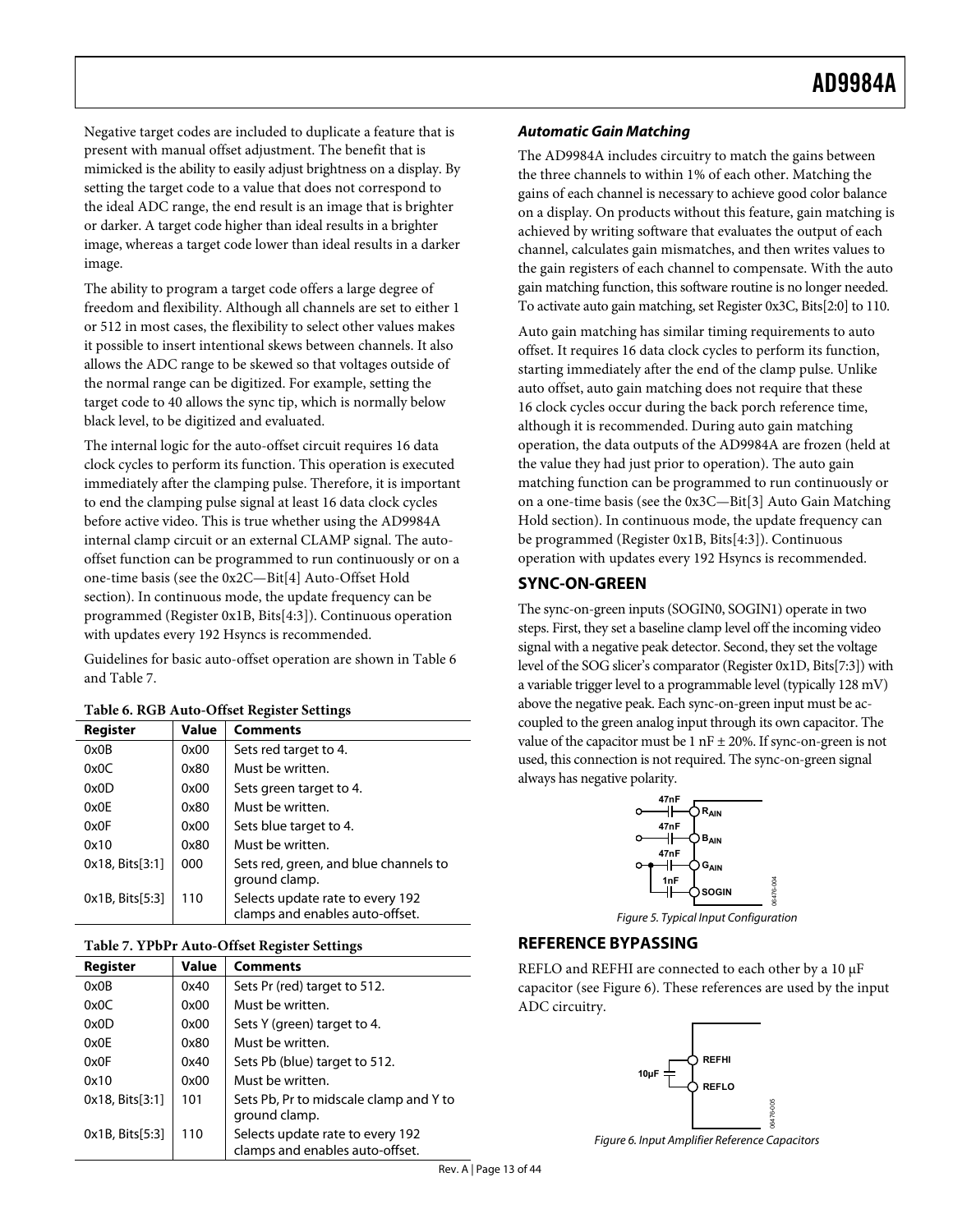# <span id="page-13-4"></span><span id="page-13-0"></span>**CLOCK GENERATION**

A PLL is used to generate the pixel clock. The Hsync input provides a reference frequency to the PLL. A voltage controlled oscillator (VCO) generates a much higher pixel clock frequency. The pixel clock is divided by the PLL divide value (Register 0x01 and Register 0x02) and phase-compared with the Hsync input. Any error is used to shift the VCO frequency and maintain lock between the two signals.

The stability of this clock is a very important element in providing the clearest and most stable image. During each pixel time, the signal slews from the old pixel amplitude and settles at its new value; this is called the slewing time. Then, the input voltage stabilizes before the signal must slew to a new value; this is called the stable time. The ratio of the slewing time to the stable time is a function of the graphics DAC bandwidth and the bandwidth of the transmission system (cable and termination). This ratio is also a function of the overall pixel rate. If the dynamic characteristics of the system remain fixed, the slewing and settling time is likewise fixed. This time must be subtracted from the total pixel period, leaving the stable period. At higher pixel frequencies, the total cycle time is shorter and the stable pixel time becomes shorter as well.

<span id="page-13-2"></span>

<span id="page-13-3"></span>Any jitter in the clock reduces the precision of the sampling time and it must also be subtracted from the stable pixel time. Considerable care has been taken in the design of the AD9984A clock generation circuit to minimize jitter. The clock jitter of the AD9984A is low in all operating modes, making the reduction in the valid sampling time due to jitter negligible.

The PLL characteristics are determined by the loop filter design, the PLL charge pump current, and the VCO range setting. The loop filter design is [illustrated](#page-13-1) in Figure 8. Recommended settings of the VCO range and charge pump current for VESA standar[d display](#page-14-0) modes are listed in Table 10.



<span id="page-13-1"></span>Figure 8. PLL Loop Filter Design

06476-007

Four programmable registers are provided to optimize the performance of the PLL. These registers are the 12-bit divisor register, the 2-bit VCO range register, the 3-bit charge pump current register, and the 5-bit phase adjust register.

# **The 12-Bit Divisor Register**

The input Hsync frequencies can accommodate any Hsync as long as the product of the Hsync and the PLL divisor falls within the operating range of the VCO. The PLL multiplies the frequency of the Hsync signal, producing pixel clock frequencies in the range of 10 MHz to 170 MHz. The divisor register controls the exact multiplication factor. This register can be set to any value between 2 and 4095 as long as the output frequency is within range.

# **The 2-Bit VCO Range Register**

To improve the noise performance of the AD9984A, the VCO operating frequency range is divided into four overlapping regions. The VCO range register sets this operating range. The frequency ranges for the four regions are shown in [Table 8](#page-13-2).

| <b>Table 8. VCO Frequency Ranges</b> |  |  |  |
|--------------------------------------|--|--|--|
|                                      |  |  |  |

| PV <sub>1</sub> | <b>PVO</b> | <b>Pixel Clock Range (MHz)</b> | <b>KVCO Gain (MHz/V)</b> |  |  |  |  |  |  |  |  |  |
|-----------------|------------|--------------------------------|--------------------------|--|--|--|--|--|--|--|--|--|
|                 | 0          | 10 to $31^{1}$                 | 150                      |  |  |  |  |  |  |  |  |  |
|                 |            | 31 to 62                       | 150                      |  |  |  |  |  |  |  |  |  |
|                 | 0          | 62 to 124                      | 150                      |  |  |  |  |  |  |  |  |  |
|                 |            | 124 to 170                     | 150                      |  |  |  |  |  |  |  |  |  |

<sup>1</sup> For frequencies of 18 MHz or lower, enable the VCO low range bit (Reg. 0x36[0]).

## **The 3-Bit Charge Pump Current Register**

This register varies the current that drives the low-pass loop filter. The possible current values are listed in [Table 9](#page-13-3).

#### **Table 9. Charge Pump Current/Control Bits**

| lp <sub>2</sub> | ັ<br>д,<br>lp1 | lp0 | Current (µA) |
|-----------------|----------------|-----|--------------|
| 0               | 0              | 0   | 50           |
| 0               | 0              |     | 100          |
| 0               |                | 0   | 150          |
| 0               |                |     | 250          |
|                 | 0              | 0   | 350          |
|                 | 0              |     | 500          |
|                 |                | 0   | 750          |
|                 |                |     | 1500         |

# **The 5-Bit Phase Adjust Register**

The phase of the generated sampling clock can be shifted to locate an optimum sampling point within a clock cycle. The phase adjust register provides 32 phase-shift steps of 11.25° each. The Hsync signal with an identical phase shift is available through the HSOUT pin. Phase adjust is still available if an external pixel clock is used. The COAST pin or the internal coast is used to allow the PLL to continue to run at the same frequency in the absence of the incoming Hsync signal or during disturbances in Hsync (such as from equalization pulses). This can be used during the vertical sync period or at any other time that the Hsync signal is unavailable.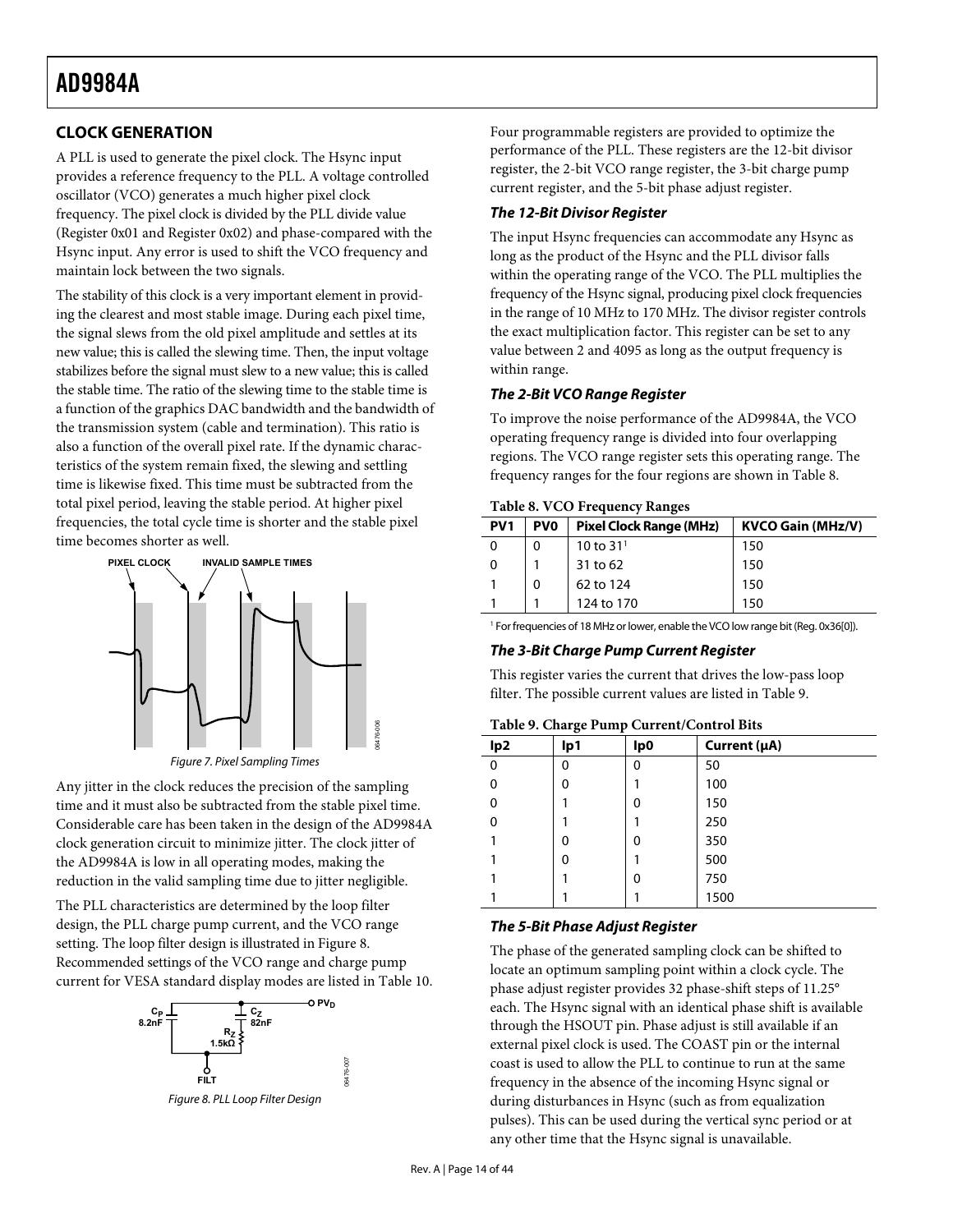The polarity of the coast signal can be set through the coast polarity register (Register 0x18, Bits[6:5]). In addition, the polarity of the Hsync signal can be set through the Hsync polarity register (Register 0x12, Bits[5:4]). For both Hsync and coast,

a value of 1 is active high. The internal coast function is driven off the Vsync signal, which is typically a time when Hsync signals can be disrupted with extra equalization pulses.

<span id="page-14-0"></span>

|                 |                    | Refresh   | <b>Horizontal</b>      | <b>Pixel Rate</b> | <b>PLL</b>     | <b>VCO</b> |         | <b>VCO Gear</b> |
|-----------------|--------------------|-----------|------------------------|-------------------|----------------|------------|---------|-----------------|
| <b>Standard</b> | <b>Resolution</b>  | Rate (Hz) | <b>Frequency (kHz)</b> | (MHz)             | <b>Divider</b> | Range      | Current | (Reg.0x36[0])   |
| VGA             | $640\times480$     | 60        | 31.500                 | 25.175            | 800            | 00         | 101     | $\mathbf 0$     |
|                 |                    | 72        | 37.700                 | 31.500            | 832            | 01         | 100     | 0               |
|                 |                    | 75        | 37.500                 | 31.500            | 840            | 01         | 100     | 0               |
|                 |                    | 85        | 43.300                 | 36.000            | 832            | 01         | 100     | 0               |
| <b>SVGA</b>     | $800 \times 600$   | 56        | 35.100                 | 36.000            | 1024           | 01         | 100     | $\mathbf 0$     |
|                 |                    | 60        | 37.900                 | 40.000            | 1056           | 01         | 101     | 0               |
|                 |                    | 72        | 48.100                 | 50.000            | 1040           | 01         | 101     | 0               |
|                 |                    | 75        | 46.900                 | 49.500            | 1056           | 01         | 101     | 0               |
|                 |                    | 85        | 53.700                 | 56.250            | 1048           | 01         | 110     | 0               |
| XGA             | $1024 \times 768$  | 60        | 48.400                 | 65.000            | 1344           | 10         | 100     | $\Omega$        |
|                 |                    | 70        | 56.500                 | 75.000            | 1328           | 10         | 101     | 0               |
|                 |                    | 75        | 60.000                 | 78.750            | 1312           | 10         | 101     | 0               |
|                 |                    | 80        | 64.000                 | 85.500            | 1336           | 10         | 101     | 0               |
|                 |                    | 85        | 68.300                 | 94.500            | 1376           | 10         | 110     | 0               |
| <b>SXGA</b>     | $1280 \times 1024$ | 60        | 64.000                 | 108.000           | 1688           | 10         | 110     | $\mathbf 0$     |
|                 |                    | 75        | 80.000                 | 135.000           | 1688           | 11         | 110     | 0               |
|                 |                    | 85        | 91.100                 | 157.500           | 1728           | 11         | 110     | 0               |
| <b>UXGA</b>     | $1600 \times 1200$ | 60        | 75.000                 | 162.000           | 2160           | 11         | 110     | $\mathbf 0$     |
| TV              | 480i               | 30        | 15.750                 | 13.510            | 858            | 00         | 101     | $\mathbf{1}$    |
|                 | 480 <sub>p</sub>   | 60        | 31.470                 | 27.000            | 858            | 00         | 101     | 0               |
|                 | 576i               | 30        | 15.625                 | 13.500            | 864            | 00         | 101     | 1               |
|                 | 576p               | 60        | 31.250                 | 27.000            | 864            | 00         | 101     | 0               |
|                 | 720p               | 60        | 45.000                 | 74.250            | 1650           | 10         | 101     | 0               |
|                 | 1035i              | 30        | 33.750                 | 74.250            | 2200           | 10         | 101     | 0               |
|                 | 1080i              | 60        | 33.750                 | 74.250            | 2200           | 10         | 101     | 0               |
|                 | 1080p              | 60        | 67.500                 | 148.500           | 2200           | 11         | 101     | 0               |

|  | Table 10. Recommended VCO Range and Charge Pump and Current Settings for Standard Display Formats |  |
|--|---------------------------------------------------------------------------------------------------|--|
|  |                                                                                                   |  |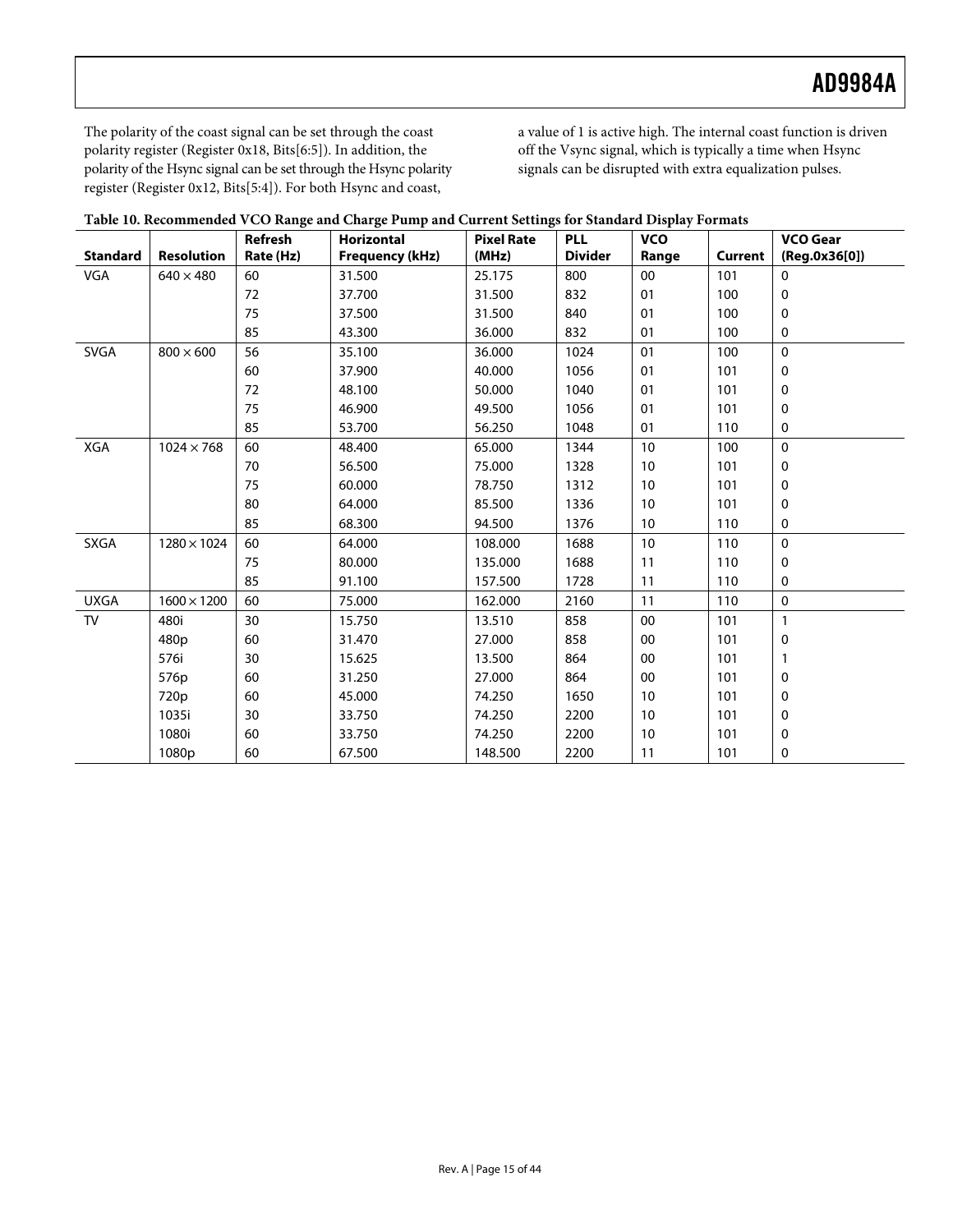# <span id="page-15-2"></span><span id="page-15-0"></span>**SYNC PROCESSING**

The inputs of the sync processing section of the AD9984A are combinations of digital Hsyncs and Vsyncs, analog sync-ongreen or sync-on-Y signals, and an optional external coast signal. From these signals, the part generates a precise, jitterfree clock from its PLL, an odd/even-field signal, HSOUT and VSOUT signals, a count of Hsyncs per Vsync, and a programmable SOGOUT. The main sync processing blocks are the sync slicer, sync separator, Hsync filter, Hsync regenerator, Vsync filter, and coast generator.

- The sync slicer extracts the sync signal from the green graphics or luminance video signal that is connected to the SOGINx inputs, and outputs a digital composite sync.
- The sync separator extracts Vsync from the composite sync signal, which can come from either the sync slicer or the HSYNCx inputs.
- The Hsync filter is used to eliminate any extraneous pulses from the HSYNCx or SOGINx inputs, outputting a clean, low-jitter signal that is appropriate for mode detection and clock generation.
- The Hsync regenerator is used to recreate a clean, although not low jitter, Hsync signal that can be used for mode detection and counting Hsyncs per Vsync.
- The Vsync filter is used to eliminate spurious Vsyncs, maintain a stable timing relationship between the Vsync and Hsync output signals, and generate the odd/even field output.
- The coast generator creates a robust coast signal to allow the PLL to maintain its frequency in the absence of Hsync pulses.



<span id="page-15-1"></span>Figure 9. Sync Processing Block Diagram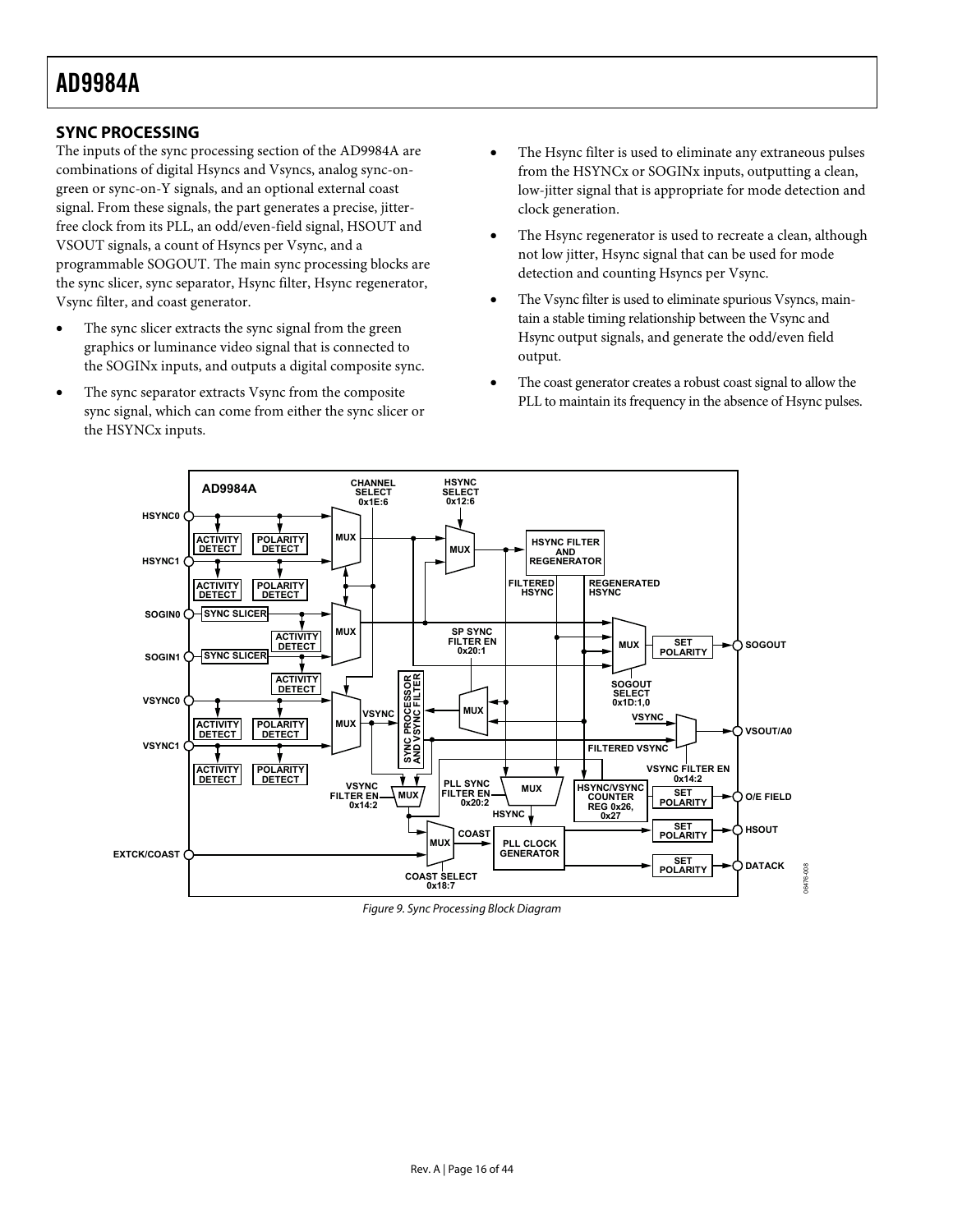# **Sync Slicer**

The purpose of the sync slicer is to extract the sync signal from the green graphics or luminance video signal that is connected to the SOG input. The sync signal is extracted in a two step process. First, the SOG input is clamped to its negative peak, (typically 0.3 V below the black level). Next, the signal goes to a comparator with a variable trigger level (set by Register 0x1D, Bits[7:3]), but nominally 0.128 V above the clamped level. The sync slicer output is a digital composite sync signal containing both Hsync and Vsync information (see [Figure 10](#page-16-0)).

## **Sync Separator**

As part of sync processing, the sync separator's task is to extract Vsync from the composite sync signal. It works on the idea that the Vsync signal stays active for a much longer time than the Hsync signal. By using a digital low-pass filter and a digital comparator, the sync separator rejects pulses with small durations (such as Hsyncs and equalization pulses) and only passes pulses with large durations, such as Vsync (see [Figure 10](#page-16-0)).

The threshold of the digital comparator is programmable for maximum flexibility. To program the threshold duration, write a value (N) to Register 0x11. The resulting pulse width is  $N \times 200$  ns. If, for example,  $N = 5$ , the digital comparator threshold is 1 μs. Any pulse less than 1 μs is rejected, while any pulse greater than 1 μs passes through.

There are two factors to keep in mind when using the sync separator. First, the resulting clean Vsync output is delayed from the original Vsync by a duration equal to the digital comparator threshold ( $N \times 200$  ns). Second, there is some variability to the 200 ns multiplier value. The maximum variability over all operating conditions is ±20% (160 ns to 240 ns). Because normal Vsync and Hsync pulse widths differ by a factor of approximately 500 or more, the 20% variability is not an issue.

# **Hsync Filter and Regenerator**

The Hsync filter is used to eliminate any extraneous pulses from the Hsync or SOG inputs, outputting a clean, low jitter signal that is appropriate for mode detection and clock generation. The Hsync regenerator is used to recreate a clean, but not low jitter, Hsync signal that can be used for mode detection and counting Hsyncs per Vsync. The Hsync regenerator has a high degree of tolerance to extraneous and missing pulses on the Hsync input, but is not appropriate for use by the PLL in creating the pixel clock due to jitter.

The Hsync regenerator runs automatically and requires no setup to operate. The Hsync filter requires the setting up of a filter window. The filter window sets a periodic window of time around the regenerated Hsync leading edge where valid Hsyncs are allowed to occur. The general idea is that extraneous pulses on the sync input occur outside of this filter window and are thus, filtered out. To set the filter window timing, program a value  $(x)$  into Register 0x23. The resulting filter window time is ±*x* times 25 ns around the regenerated Hsync leading edge. Just as for the sync separator threshold multiplier, allow a ±20% variance in the 25 ns multiplier to account for all operating conditions (20 ns to 30 ns range).

A second output from the Hsync filter is a status bit (Register 0x25, Bit 1) that indicates if extraneous pulses are present on the incoming sync signal. Extraneous pulses are often included for copy protection purposes, so this status bit can be used to detect such pulses.

The filtered Hsync (rather than the raw HSYNCx/SOGINx signal) for pixel clock generation by the PLL is controlled by Register 0x20, Bit 2. The regenerated Hsync (rather than the raw HSYNCx/SOGINx signal) for the sync processing is controlled by Register 0x20, Bit 1. Using the filtered Hsync and regenerated Hsync is recommended. See [Figure 11](#page-17-0) for an illustration of a filtered Hsync.

06476-009

<span id="page-16-0"></span>

Figure 10. Sync Slicer and Sync Separator Output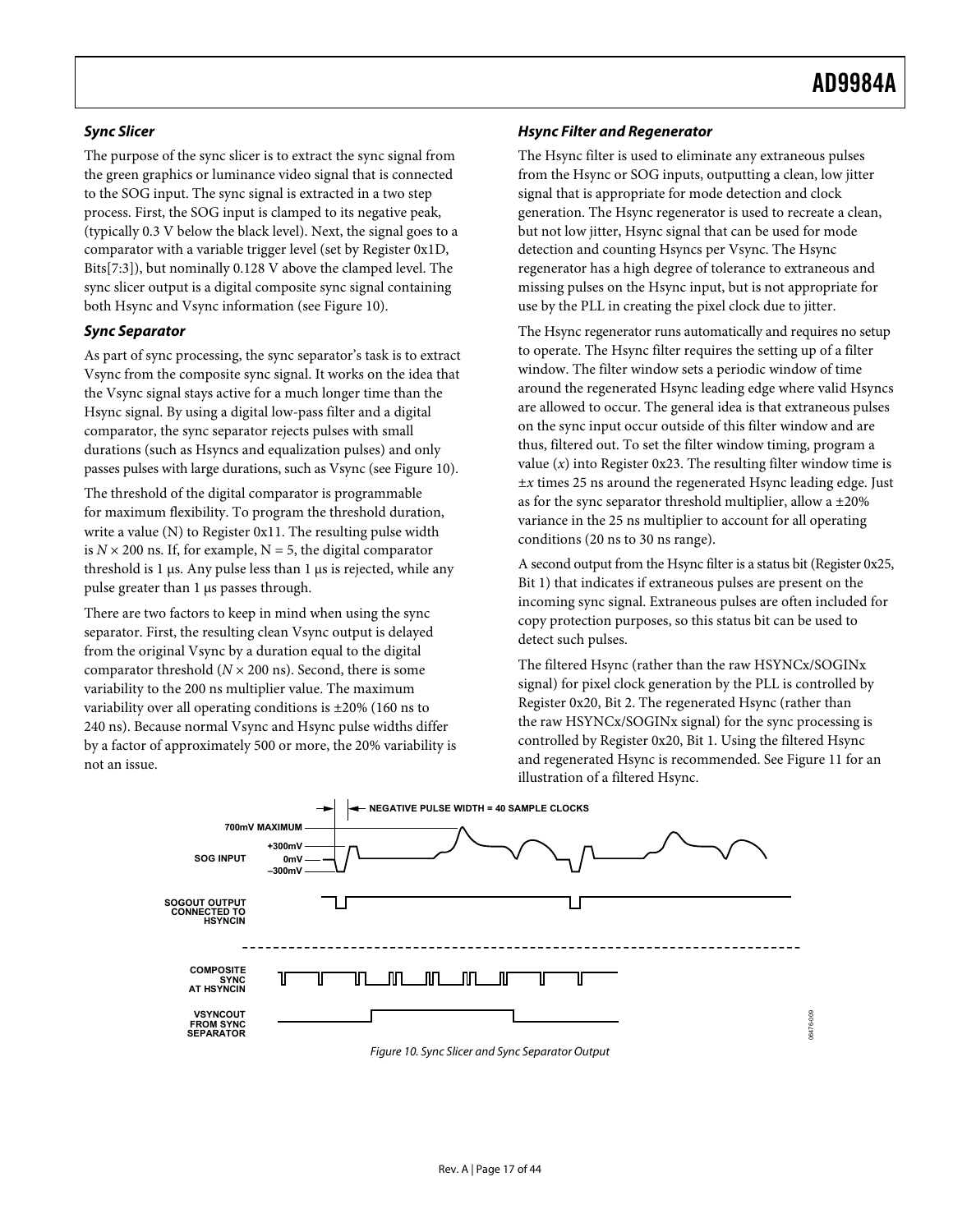

Figure 11. Sync Processing Filter

## <span id="page-17-0"></span>**Vsync Filter and Odd/Even Fields**

The Vsync filter is used to eliminate spurious Vsyncs, maintain a stable timing relationship between the Vsync and Hsync output signals, and generate the odd/even field output.

<span id="page-17-2"></span><span id="page-17-1"></span>The filter works by examining the placement of Vsync with respect to Hsync and if necessary, shifting it in time slightly. The goal is to keep the Vsync and Hsync leading edges from switching at the same time, thus eliminating confusion as to when the first line of a frame occurs. Register 0x14, Bit 2 enables the Vsync filter. Use of the Vsync filter is recommended for all cases, including interlaced video, and is required when using the Hsyncs per Vsync counter. [Figure 12](#page-17-1) and [Figure 13](#page-17-2) illustrate even/odd field determination in two situations.

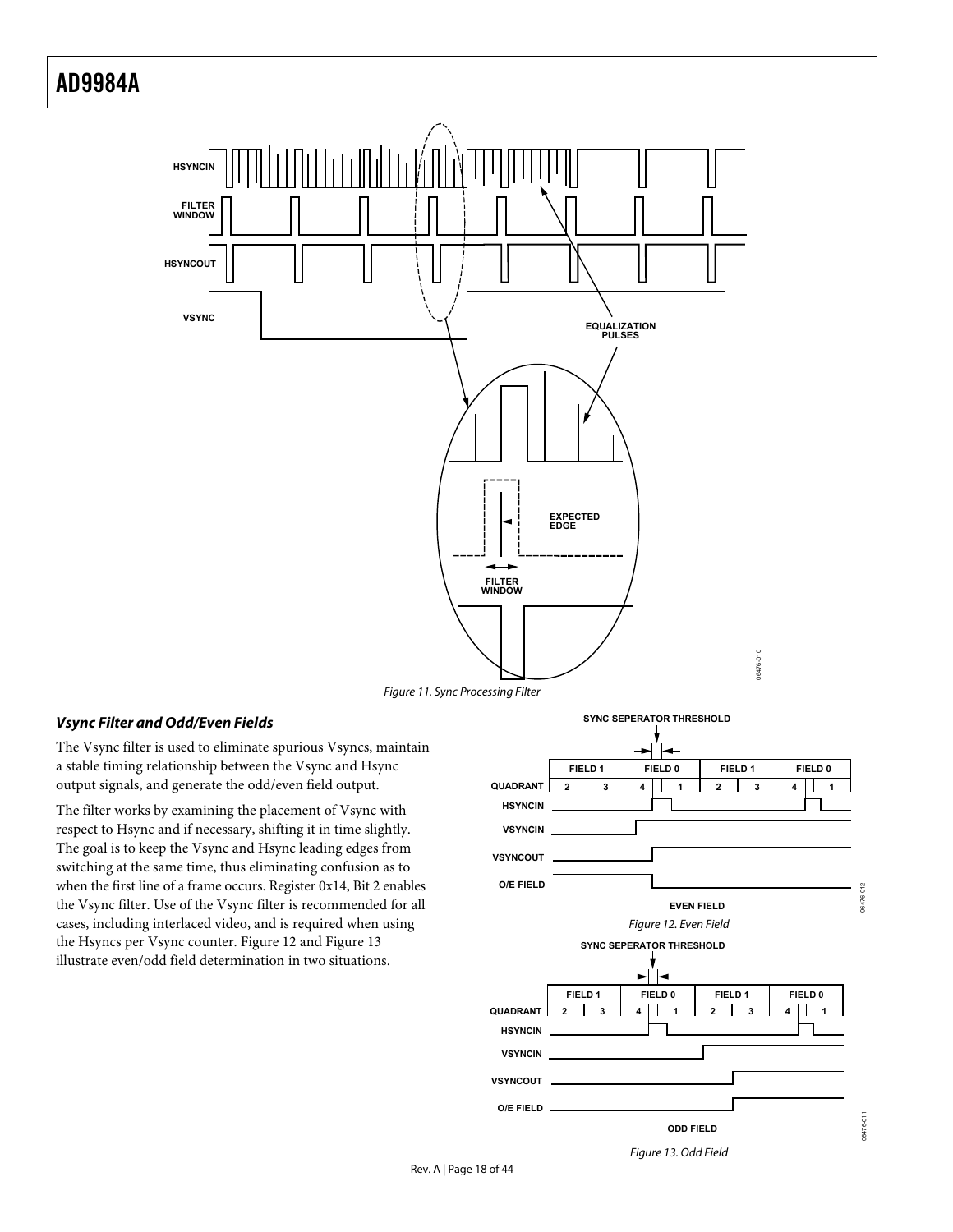# <span id="page-18-2"></span><span id="page-18-0"></span>**POWER MANAGEMENT**

To meet display requirements for low standby power, the AD9984A includes a power-down mode. The power-down state can be controlled manually (via Pin 17 or Register 0x1E, Bit 3), or automatically by the chip. If automatic control is selected (Register 0x1E, Bit 4 =1), the AD9984A's decision is based on the status of the following sync detect bits in Register 0x24: Bit 2, Bit 3, Bit 6, and Bit 7. If either an Hsync or a sync-on-green input is detected on any input, the chip powers up; otherwise, it powers down. For manual control, the AD9984A allows flexibility of control through both a dedicated pin and a register bit. For the dedicated pin, a hardware watchdog circuit controls power-down, while software controls power-down for the register bit. With manual power-down control, the polarity of the power-down pin must be set (Register 0x1E, Bit 2) whether the pin is used or not. If unused, it is recommended to set the polarity to active high and hardwire the pin to ground with a 10 kΩ resistor.

In power-down mode, several circuits continue to operate normally. The serial register and sync detect circuits maintain power so that the AD9984A can be woken up from its powerdown state. The band gap circuit maintains power because it is needed for sync detection. The sync-on-green and SOGOUT functions continue to operate because SOGOUT is needed when sync detection is performed by a secondary chip. All of these circuits require minimal power to operate. Typical standby power on the AD9984A is about 50 mW.

There are two options that can be selected when in powerdown. These are controlled by Bit 0 and Bit 1 in Register 0x1E. Bit 0 controls whether the SOGOUT pin is in high impedance or not. In most cases, the user does not place SOGOUT in high impedance during normal operation. The option to put SOGOUT in high impedance is included mainly to allow for factory testing modes. Bit 1 keeps the AD9984A powered up while placing only the outputs in high impedance. This option is useful when the data outputs from two chips are connected on a PCB and the user wants to switch instantaneously between the two.

#### **Table 11.Power-Down Control and Mode Descriptions**

|            |                                      | <b>Inputs</b>           |                          |                                                                        |
|------------|--------------------------------------|-------------------------|--------------------------|------------------------------------------------------------------------|
| Mode       | Auto Power-Down Control <sup>1</sup> | Power-Down <sup>2</sup> | Sync Detect <sup>3</sup> | <b>Powered on/Comments</b>                                             |
| Power-Up   |                                      | ◠                       |                          | Everything.                                                            |
| Power-Down |                                      | Χ                       |                          | Only the serial bus, sync activity detect, SOG,<br>band gap reference. |
| Power-Up   |                                      | 0                       | $\lambda$                | Everything.                                                            |
| Power-Down |                                      |                         | X                        | Only the serial bus, sync activity detect, SOG,<br>band gap reference. |

1 Auto power-down control is set by Register 0x1E, Bit 4.

2 Power-down is controlled by OR'ing Pin 17 with Register 0x1E, Bit 3. The polarity of Pin 17 is set by Register 0x1E, Bit 2.

<sup>3</sup> Sync detect is determined by OR'ing Register 0x24, Bit 2, Bit 3, Bit 6, and Bit 7.

## **TIMING DIAGRAMS**

<span id="page-18-1"></span>The timing diagrams in [Figure 14](#page-18-1) to [Figure 17](#page-19-1) show the operation of the AD9984A. The output data clock signal is created so that its rising edge always occurs between data transitions and can be used to latch the output data externally. There is a pipeline in the AD9984A that must be flushed before valid data becomes available. This means six data sets are present before valid data is available.

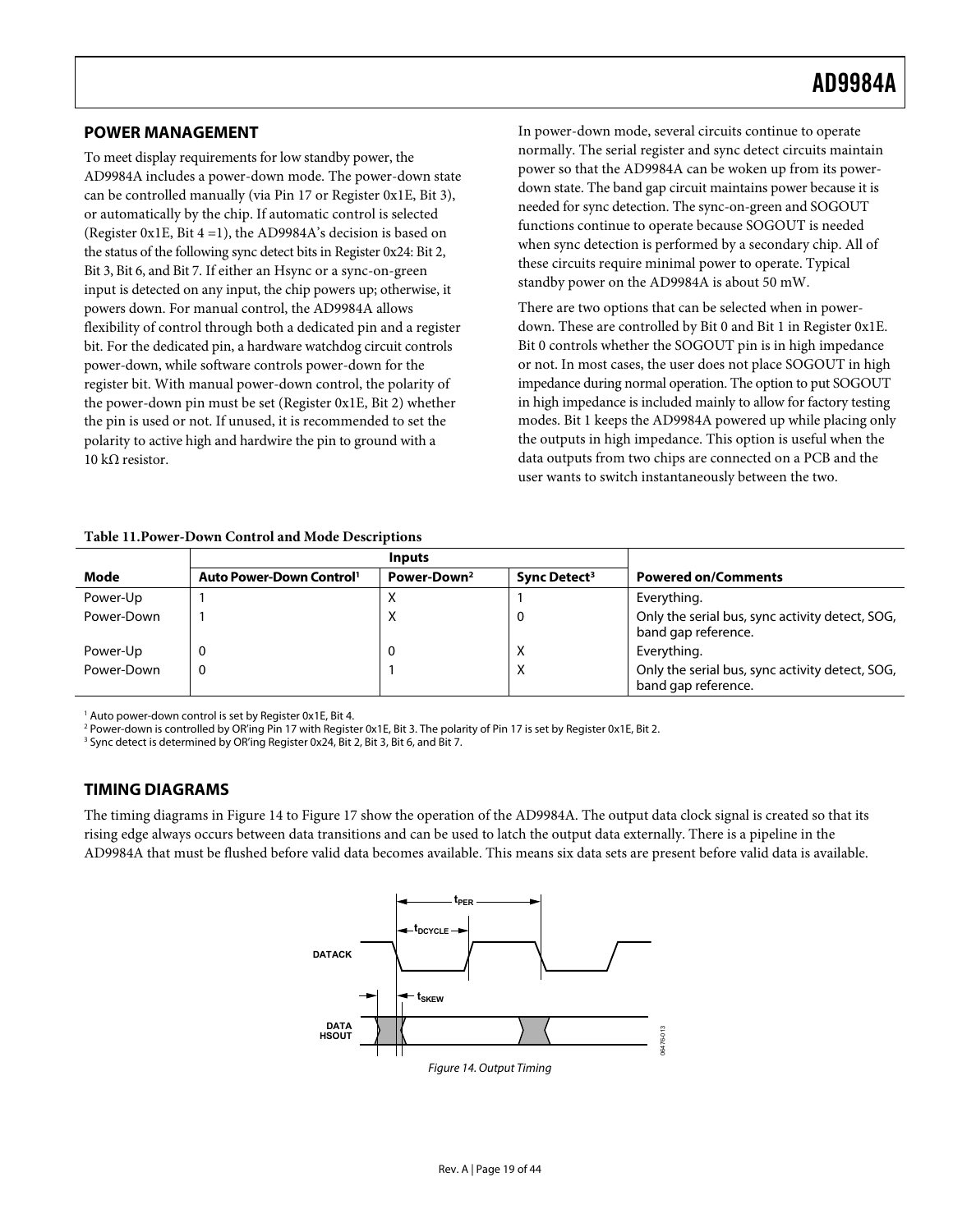<span id="page-19-0"></span>

# <span id="page-19-1"></span>**HSYNC TIMING**

The Hsync is processed in the AD9984A to eliminate ambiguity in the timing of the leading edge with respect to the phasedelayed pixel clock and data.

The Hsync input is used as a reference to generate the pixel sampling clock. The sampling phase can be adjusted with respect to Hsync through a full 360° in 32 steps via the phase adjust register (to optimize the pixel sampling time). Display systems use Hsync to align memory and display write cycles.

Therefore, it is important to have a stable timing relationship between the Hsync output (HSOUT) and data clock (DATACK).

Three things happen to Hsync in the AD9984A. First, the polarity of Hsync input is determined and, as a result, has a known output polarity. The known output polarity can be programmed either active high or active low (Register 0x12, Bit 3). Second, HSOUT is aligned with DATACK and data outputs. Third, the duration of HSOUT (in pixel clocks) is set via Register 0x13. HSOUT is the sync signal that should be used to drive the rest of the display system.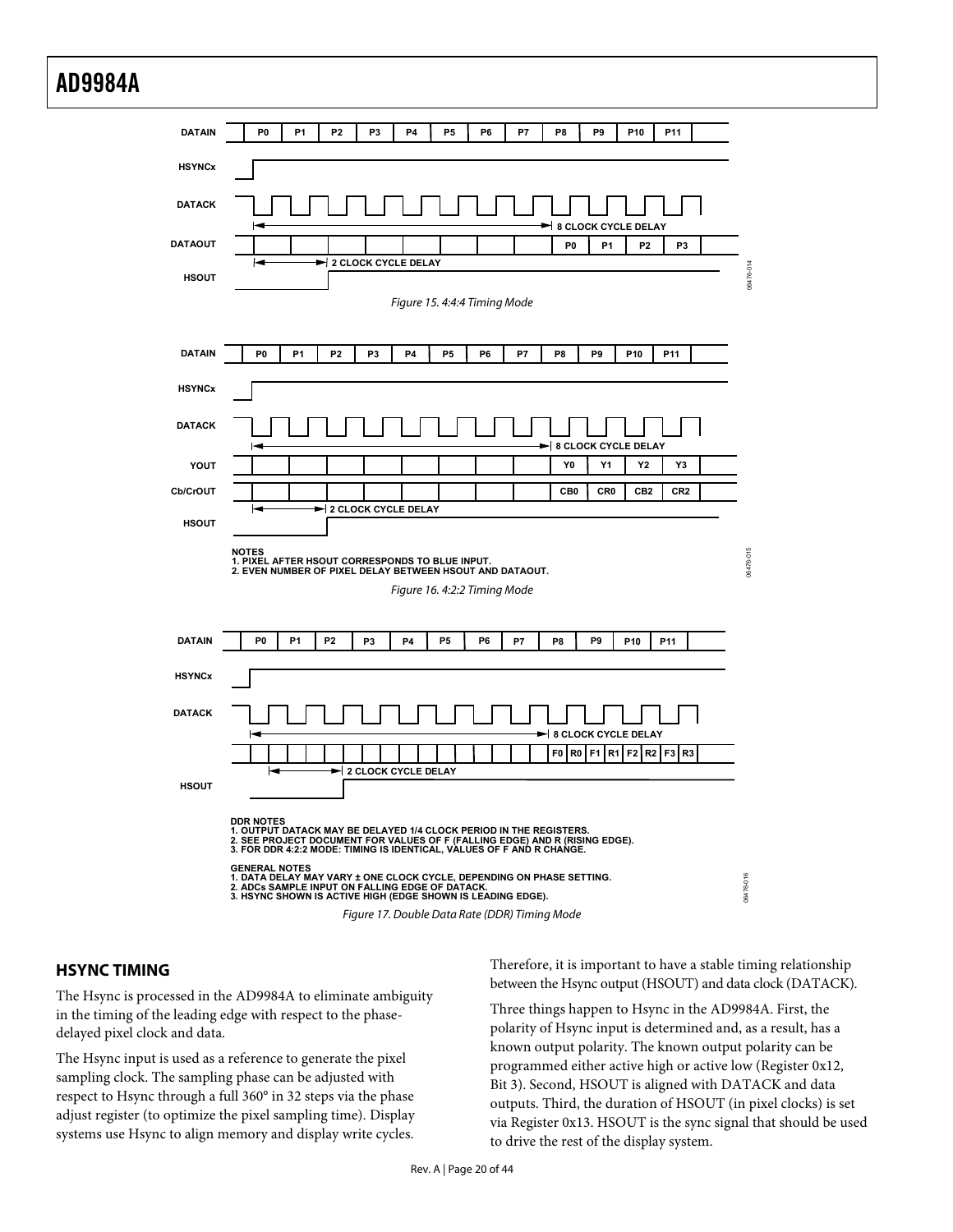# <span id="page-20-2"></span><span id="page-20-0"></span>**COAST TIMING**

In most computer systems, the Hsync signal is provided continuously on a dedicated wire. In these systems, the COAST input and function are unnecessary and should not be used.

In some systems, however, Hsync is disturbed during the vertical sync period (Vsync). In some cases, Hsync pulses disappear. In other systems, such as those that employ composite sync (Csync) signals or embedded sync-on-green, Hsync can include equalization pulses or other distortions during Vsync. To avoid upsetting the clock generator during Vsync, it is important to ignore these distortions. If the pixel clock PLL sees extraneous pulses, it attempts to lock to this new frequency, and changes frequency by the end of the Vsync period. It then takes a few lines of correct Hsync timing to recover at the beginning of a new frame, resulting in a tearing of the image at the top of the display.

The COAST input is provided to eliminate this problem. It is an asynchronous input that disables the PLL input and holds the clock at its current frequency. The PLL can free run for several lines without significant frequency drift. Coast can be generated internally by the AD9984A (see Register 0x18) or can be provided externally by the graphics controller.

When internal coast is selected (Register 0x18, Bit  $7 = 0$ , and Register 0x14, Bits[7:6] to select source), Vsync is used as a basis for determining the position of coast. The internal coast signal is enabled a programmed number of Hsync periods before the periodic Vsync signal (Precoast Register 0x16), and it is dropped a programmed number of Hsync periods after Vsync (Postcoast Register 0x17). It is recommended that the Vsync filter be enabled when using the internal coast function to allow the AD9984A to precisely determine the number of Hsyncs/Vsync and their location. In many applications where disruptions occur and coast is used, values of 2 for precoast and 10d for postcoast are sufficient to avoid most extraneous pulses.

# **OUTPUT FORMATTER**

The output formatter is capable of generating several output formats to be presented to the 30 data output pins. The output formats and the pin assignments for each format are listed in [Table 12](#page-20-1). In addition, there are several clock options for the output clock. The user can select the pixel clock, a 90° phaseshifted pixel clock, a 2× pixel clock, or a 0.5× pixel clock for test purposes. The output clock can also be inverted.

Data output is available as 30-pin RGB or YCbCr, or, if either 4:2:2 or 4:4:4 DDR is selected, a secondary channel is available. This secondary channel is always 4:2:2 DDR. It contains the same video data as the primary channel and can be utilized by either another display or storage device. Depending on the choice of output modes, the primary output can be 30 pins, 20 pins, or as few as 15 pins.

## **Mode Descriptions**

#### **4:4:4**

All channels come out with their 10 data bits at the same time. Data is aligned to the negative edge of the clock for easy capture. This is the normal 30-bit output mode for RGB or 4:4:4 YCbCr.

#### **4:2:2**

Red and green channels contain 4:2:2 formatted data (20 pins) with Y data on the green channel and Cb, Cr data on the red channel. Data is aligned to the negative edge of the clock. The blue channel contains the secondary channel with Cb, Y, Cr, Y formatted 4:2:2 DDR data. The data edges are aligned to both edges of the pixel clock, therefore, using a 90° clock may be necessary to capture the DDR data.

## **4:4:4 DDR**

This mode puts out full 4:4:4 data on 15 bits of the red and green channels, thus saving 15 pins. The first half (RGB[14:0]) of the 30-bit data is sent on the rising edge and the second half (RGB[29:15]) is sent on the falling edge. DDR 4:2:2 data is sent on the blue channel, as in 4:2:2 mode.

 $RGB[29:0] = R[9:0] + G[9:0] + B[9:0]$ , so  $RGB[29:15] = R[9:0] + G[9:5]$  and  $RGB[14:0] = G[4:0] + B[9:0]$ 

<span id="page-20-1"></span>

|            | $14010$ $140$ $0400$ $01$ $01$ |  |                       |  |  |        |                         |       |  |  |   |                                |                    |  |  |                            |                          |  |  |   |   |   |  |  |  |   |  |  |     |
|------------|--------------------------------|--|-----------------------|--|--|--------|-------------------------|-------|--|--|---|--------------------------------|--------------------|--|--|----------------------------|--------------------------|--|--|---|---|---|--|--|--|---|--|--|-----|
| Port       | Red                            |  |                       |  |  |        |                         | Green |  |  |   | <b>Blue</b>                    |                    |  |  |                            |                          |  |  |   |   |   |  |  |  |   |  |  |     |
| Bit        | 9                              |  |                       |  |  | 4      |                         |       |  |  | 9 | 8                              |                    |  |  | 4                          |                          |  |  | o | o | 8 |  |  |  | Д |  |  | - 0 |
| 4:4:4      |                                |  |                       |  |  | Red/Cr |                         |       |  |  |   |                                | Green/Y<br>Blue/Cb |  |  |                            |                          |  |  |   |   |   |  |  |  |   |  |  |     |
| $4:2:2^2$  |                                |  |                       |  |  | Cb. Cr |                         |       |  |  |   |                                |                    |  |  |                            | DDR 4:2:2 ↑ Cb, Cr ↓Y, Y |  |  |   |   |   |  |  |  |   |  |  |     |
| 4:4:4      |                                |  | DDR $\uparrow$ G[4:0] |  |  |        | DDR 1B[9:0]             |       |  |  |   | N/A                            |                    |  |  | DDR 4:2:2 ↑ Cb, Cr         |                          |  |  |   |   |   |  |  |  |   |  |  |     |
| <b>DDR</b> |                                |  |                       |  |  |        | DDR $\downarrow$ R[9:0] |       |  |  |   | N/A<br>DDR $\downarrow$ G[9:5] |                    |  |  | DDR 4:2:2 $\downarrow$ Y,Y |                          |  |  |   |   |   |  |  |  |   |  |  |     |

#### **Table 12. Output Formats[1](#page-43-5)**

 $^1$  Arrows in table indicate clock edge. Rising edge of clock =  $\hat{\ }$ , falling edge =  $\downarrow$ .<br>2 Eor 4:2:2 modes. Ch is sent before Cr.

<sup>2</sup> For 4:2:2 modes, Cb is sent before Cr.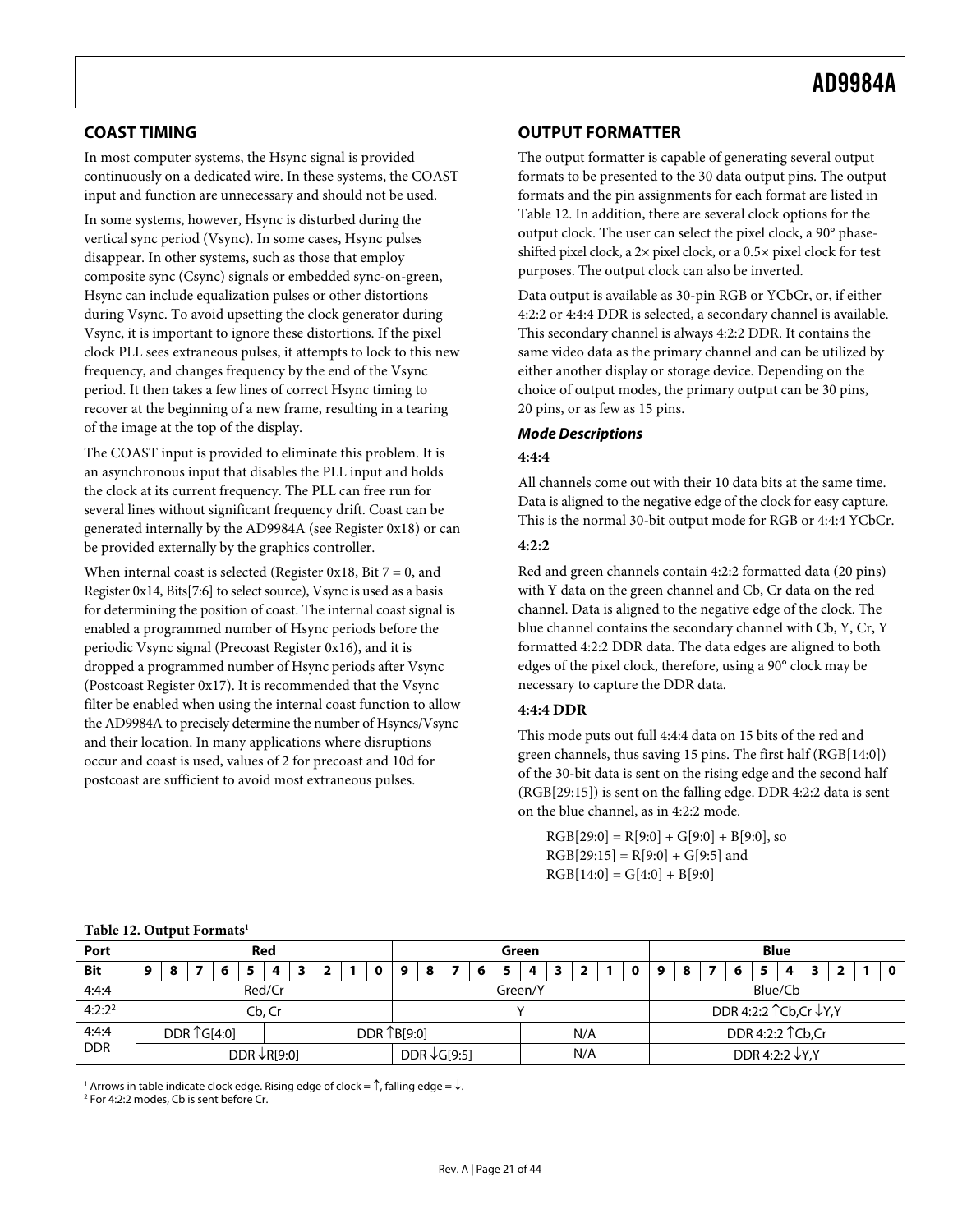# <span id="page-21-1"></span><span id="page-21-0"></span>2-WIRE SERIAL CONTROL PORT

A 2-wire serial control interface is provided with the AD9984A. Up to two AD9984A devices can be connected to the 2-wire serial interface with each device having a unique address.

The 2-wire serial interface comprises a clock (SCL) and a bidirectional data (SDA) pin. The analog flat panel interface acts as a slave for receiving and transmitting data over the serial interface. When the serial interface is not active, the logic levels on SCL and SDA are pulled high by external pull-up resistors.

Data received or transmitted on the SDA line must be stable for the duration of the positive-going SCL pulse. Data on SDA must change only when SCL is low. If SDA changes state while SCL is high, the serial interface interprets that action as a start or stop sequence.

The following are the five components to serial bus operation:

- Start signal
- Slave address byte
- Base register address byte
- Data byte to read or write
- Stop signal

When the serial interface is inactive (SCL and SDA are high), communication is initiated by sending a start signal. The start signal is a high-to-low transition on SDA while SCL is high. This signal alerts all slaved devices that a data transfer sequence is coming.

The first 8 bits of data transferred after a start signal comprise a 7-bit slave address (the first seven bits) and a single  $R/\overline{W}$  bit (the eighth bit). The  $R/\overline{W}$  bit indicates the direction of data transfer, read from 1 or write to 0 on the slave device. If the transmitted slave address matches the address of the device, the AD9984A acknowledges the match by bringing SDA low on the ninth SCL pulse. If the addresses do not match, the AD9984A does not acknowledge it.

|  |  |  |  | Table 13. Serial Port Addresses |
|--|--|--|--|---------------------------------|
|--|--|--|--|---------------------------------|

| Bit 7    | Bit 6 | Bit 5 | Bit 4 | Bit 3 | Bit 2 | Bit 1 |
|----------|-------|-------|-------|-------|-------|-------|
| A6 (MSB) | A5    | A4    | A3    | A2    | A1    | A0    |
|          |       |       |       |       |       |       |
|          |       |       |       |       |       |       |

# **DATA TRANSFER VIA SERIAL INTERFACE**

For each byte of data read or written, the MSB is the first bit in the sequence.

If the AD9984A does not acknowledge the master device during a write sequence, the SDA remains high so the master can generate a stop signal. If the master device does not acknowledge the AD9984A during a read sequence, the AD9984A interprets this as end of data. The SDA remains high so the master can generate a stop signal.

Writing data to specific control registers of the AD9984A requires writing to the 8-bit address of the control register of interest after the slave address has been established. This control register address is the base address for subsequent write operations. After the initial data byte is written, the base address auto-increments by one for each additional data byte. If more bytes are transferred than available addresses, the address does not increment and remains at its maximum value of 0x44. Any base address higher than 0x44 does not produce an acknowledge signal. Data is read from the control registers of the AD9984A in a similar manner. Reading requires two data transfer operations.

- The base address must be written with the R/ $\overline{\text{W}}$  bit of the slave address byte low to set up a sequential read operation. Reading (the R/W bit of the slave address byte high) begins at the previously established base address. The address of the read register auto-increments after each byte is transferred.
- To terminate a read/write sequence to the AD9984A, a stop signal must be sent. A stop signal comprises a low-tohigh transition of SDA while SCL is high.

A repeated start signal occurs when the master device driving the serial interface generates a start signal without first generating a stop signal to terminate the current communication. This is used to change the mode of communication (read, write) between the slave and master without releasing the serial interface lines.

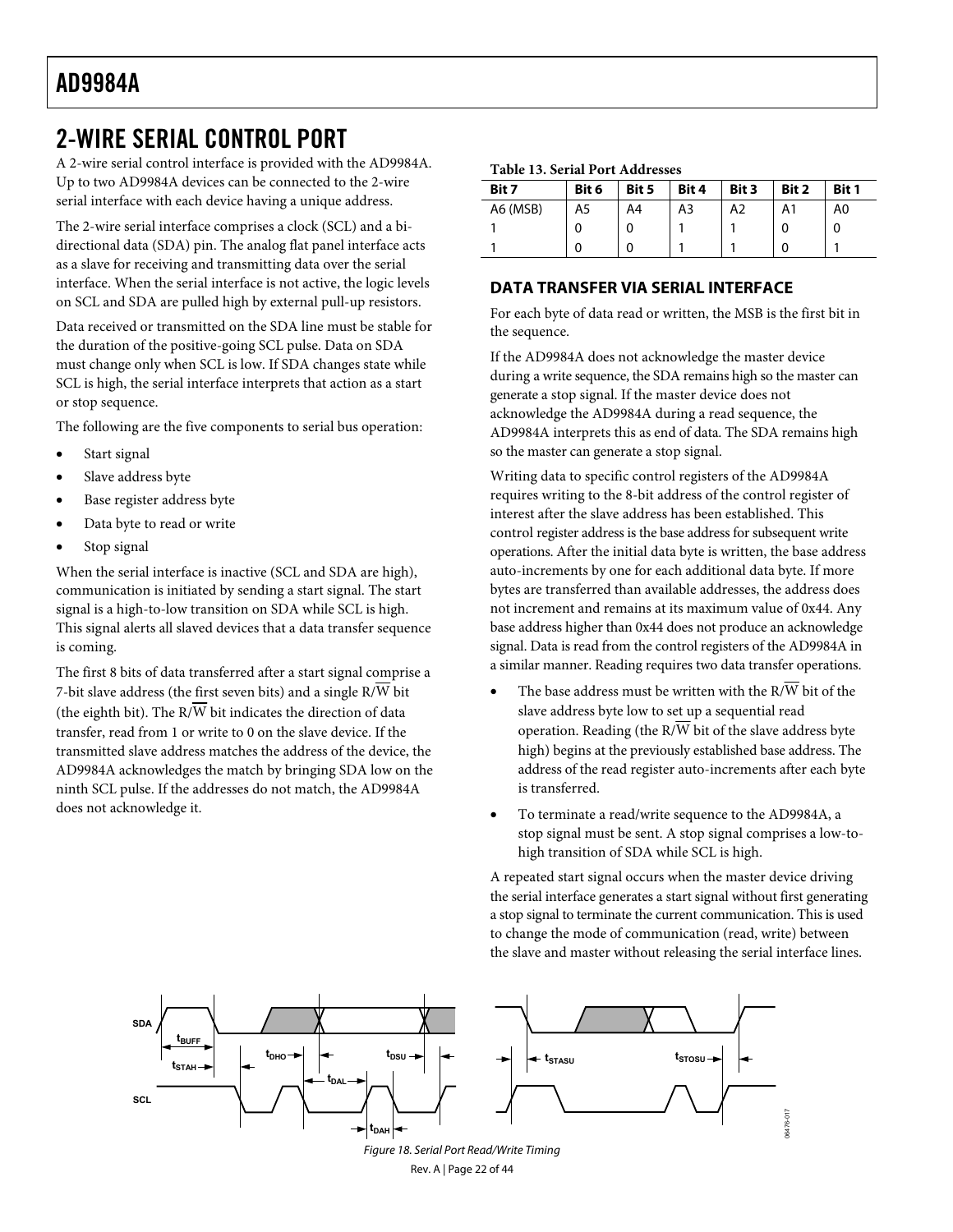# **Serial Interface Read/Write Examples**

# **Write to One Control Register**

- 1. Start signal
- 2. Slave address byte  $(R/\overline{W})$  bit = low)
- 3. Base address byte
- 4. Data byte to base address
- 5. Stop signal

# **Write To Four Consecutive Control Registers**

- 1. Start signal
- 2. Slave address byte  $(R/\overline{W})$  bit = low)
- 3. Base address byte
- 4. Data byte to base address
- 5. Data byte to (base address  $+1$ )
- 6. Data byte to (base address  $+ 2$ )
- 7. Data byte to (base address  $+3$ )
- 8. Stop signal

# **Read from One Control Register**

- 1. Start signal
- 2. Slave address byte  $(R/\overline{W})$  bit = low)
- 3. Base address byte
- 4. Start signal
- 5. Slave address byte  $(R/\overline{W})$  bit = high)
- 6. Data byte from base address
- 7. Stop signal

# **Read from Four Consecutive Control Registers**

- 1. Start signal
- 2. Slave address byte  $(R/\overline{W}$  bit = low)
- 3. Base address byte
- 4. Start signal
- 5. Slave address byte  $(R/\overline{W})$  bit = high)
- 6. Data byte from base address
- 7. Data byte from (base address  $+1$ )
- 8. Data byte from (base address + 2)
- 9. Data byte from (base address  $+3$ )
- 10. Stop signal

SDA **A** BIT 7 **A** BIT 6 **A** BIT 5 **A** BIT 4 **A** BIT 3 **A** BIT 2 **A** BIT 1 **A** BIT 0 **A** ACK 06476-018 6476-**SCL** Figure 19. Serial Interface—Typical Byte Transfer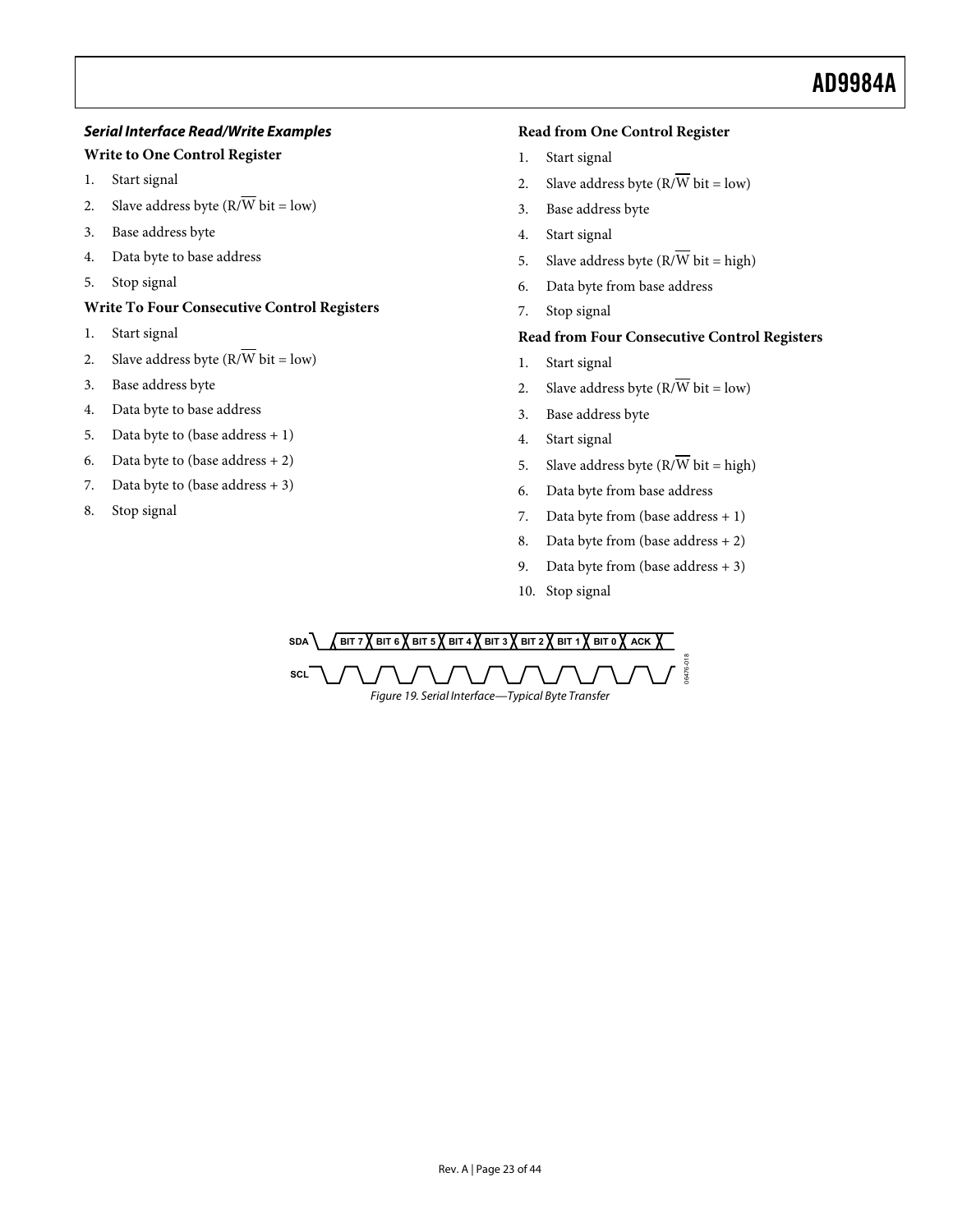# <span id="page-23-0"></span>2-WIRE SERIAL REGISTER MAP

The AD9984A is initialized and controlled by a set of registers that determine the operating modes. An external controller is employed to write and read the control registers through the 2-wire serial interface port.

| Hex            | Read/Write,      |                | <b>Default</b> |                             |                                                                                                                                                                                                                                     |
|----------------|------------------|----------------|----------------|-----------------------------|-------------------------------------------------------------------------------------------------------------------------------------------------------------------------------------------------------------------------------------|
| <b>Address</b> | <b>Read Only</b> | <b>Bits</b>    | <b>Value</b>   | <b>Register Name</b>        | <b>Description</b>                                                                                                                                                                                                                  |
| 0x00           | <b>RO</b>        | 7:0            | 0010 0000      | Chip Revision               | An 8-bit register that represents the silicon revision level.                                                                                                                                                                       |
| 0x01           | $R/\overline{W}$ | 7:0            | 0110 1001      | PLL Div MSBs                | The 8 MSBs (Bits[11:4] of the PLL Divider. Larger values mean the PLL<br>operates at a faster rate. This register should be loaded first when a<br>change is needed. (This gives the PLL more time to lock). <sup>1</sup>           |
| 0x02           | $R/\overline{W}$ | 7:4            | $1101$ ****    | PLL Div LSBs                | The 4 LSBs (Bits[3:0]) of the PLL Divider. Links to the PLL Div MSB to<br>make a 12-bit register. <sup>1</sup>                                                                                                                      |
| 0x03           | $R/\overline{W}$ | 7:6            | $01******$     | VCO/CPMP                    | VCO Range Select. Chooses the VCO frequency range (see the Clock<br>Generation section).                                                                                                                                            |
|                |                  | 5:3            | $***001***$    |                             | Charge Pump Current. Varies the current that drives the low-pass filter<br>(see the Clock Generation section).                                                                                                                      |
|                |                  | 2              | **** *0**      |                             | <b>External Clock Enable.</b>                                                                                                                                                                                                       |
| 0x04           | $R/\overline{W}$ | 7:3            | 1000 0***      | Phase Adjust                | ADC Clock Phase Adjust. Larger values mean more delay. (1 LSB = T/32).                                                                                                                                                              |
| 0x05           | $R/\overline{W}$ | 6:0            | *100 0000      | <b>Red Gain MSBs</b>        | The 7 MSBs of the Red Channel Gain Control. Controls ADC input range<br>(contrast) of each respective channel. Larger values give less contrast.                                                                                    |
| 0x06           | $R/\overline{W}$ | 7:6            | $00******$     | Red Gain LSBs               | The 2 LSBs of the Red Channel Gain Control. Links with Register 0x05<br>to form the 9-bit red gain that controls the ADC input range (contrast)<br>of the red channel. A lower value corresponds to a higher gain. <sup>1</sup>     |
| 0x07           | $R/\overline{W}$ | 6:0            | *100 0000      | <b>Green Gain MSBs</b>      | The 7 MSBs of the Green Channel Gain Control. Controls ADC input<br>range (contrast) of each respective channel. Larger values give less<br>contrast.                                                                               |
| 0x08           | $R/\overline{W}$ | 7:6            | $00******$     | Green Gain LSBs             | The 2 LSBs of the Green Channel Gain Control. Links to Register 0x07<br>to form the 9-bit green gain that controls the ADC input range (contrast)<br>of the green channel. A lower value corresponds to a higher gain. <sup>1</sup> |
| 0x09           | $R/\overline{W}$ | 6:0            | *100 0000      | <b>Blue Gain MSBs</b>       | The 7 MSBs of the Blue Channel Gain Control. Controls ADC input range<br>(contrast) of each respective channel. Larger values give less contrast.                                                                                   |
| 0x0A           | $R/\overline{W}$ | 7:6            | $00******$     | <b>Blue Gain LSBs</b>       | The 2 LSBs of the Blue Channel Gain Control. Links to Register 0x09<br>to form the 9-bit blue gain that controls the ADC input range<br>(contrast) of the blue channel. A lower value corresponds to a higher<br>gain. <sup>1</sup> |
| 0x0B           | R/W              | 7:0            | 0100 0000      | Red Offset MSBs             | The 8 MSBs of the Red Channel Offset Control. Controls dc offset<br>(brightness) of each respective channel. Larger values decrease<br>brightness. <sup>1</sup>                                                                     |
| 0x0C           | R/W              | 7:5            | $000****$      | Red Offset LSBs             | The 3 LSBs of the Red Channel Offset Control. Links to Register 0x0B<br>to form the 11-bit red offset that controls the dc offset (brightness)<br>of the red channel in auto-offset mode.                                           |
| 0x0D           | $R/\overline{W}$ | 7:0            | 0100 0000      | Green Offset MSBs           | The 8 MSBs of the Green Channel Offset Control. Controls dc offset<br>(brightness) of each respective channel. Larger values decrease<br>brightness. <sup>1</sup>                                                                   |
| 0x0E           | R/W              | 7:5            | $000****$      | Green Offset LSBs           | The 3 LSBs of the Green Channel Offset Control. Links to Register 0x0D<br>to form the 11-bit green offset that controls the dc offset (brightness)<br>of the green channel in auto-offset mode.                                     |
| 0x0F           | R/W              | 7:0            | 0100 0000      | <b>Blue Offset MSBs</b>     | The 8 MSBs of the Blue Channel Offset Control. Controls dc offset<br>(brightness) of each respective channel. Larger values decrease<br>brightness. <sup>1</sup>                                                                    |
| 0x10           | $R/\overline{W}$ | 7:5            | $000****$      | <b>Blue Offset LSBs</b>     | The 3 LSBs of the Blue Channel Offset Control. Links to Register 0x0F<br>to form the 11-bit blue offset that controls the dc offset (brightness)<br>of the blue channel in auto-offset mode.                                        |
| 0x11           | R/W              | 7:0            | 0010 0000      | Sync Separator<br>Threshold | Sets the threshold of the sync separator's digital comparator.                                                                                                                                                                      |
| 0x12           | $R/\overline{W}$ | $\overline{7}$ | $0******$      | Hsync Control               | Hsync Source Override.<br>$0 =$ The chip determines the active Hsync source.                                                                                                                                                        |

**Table 14. Control Register Map**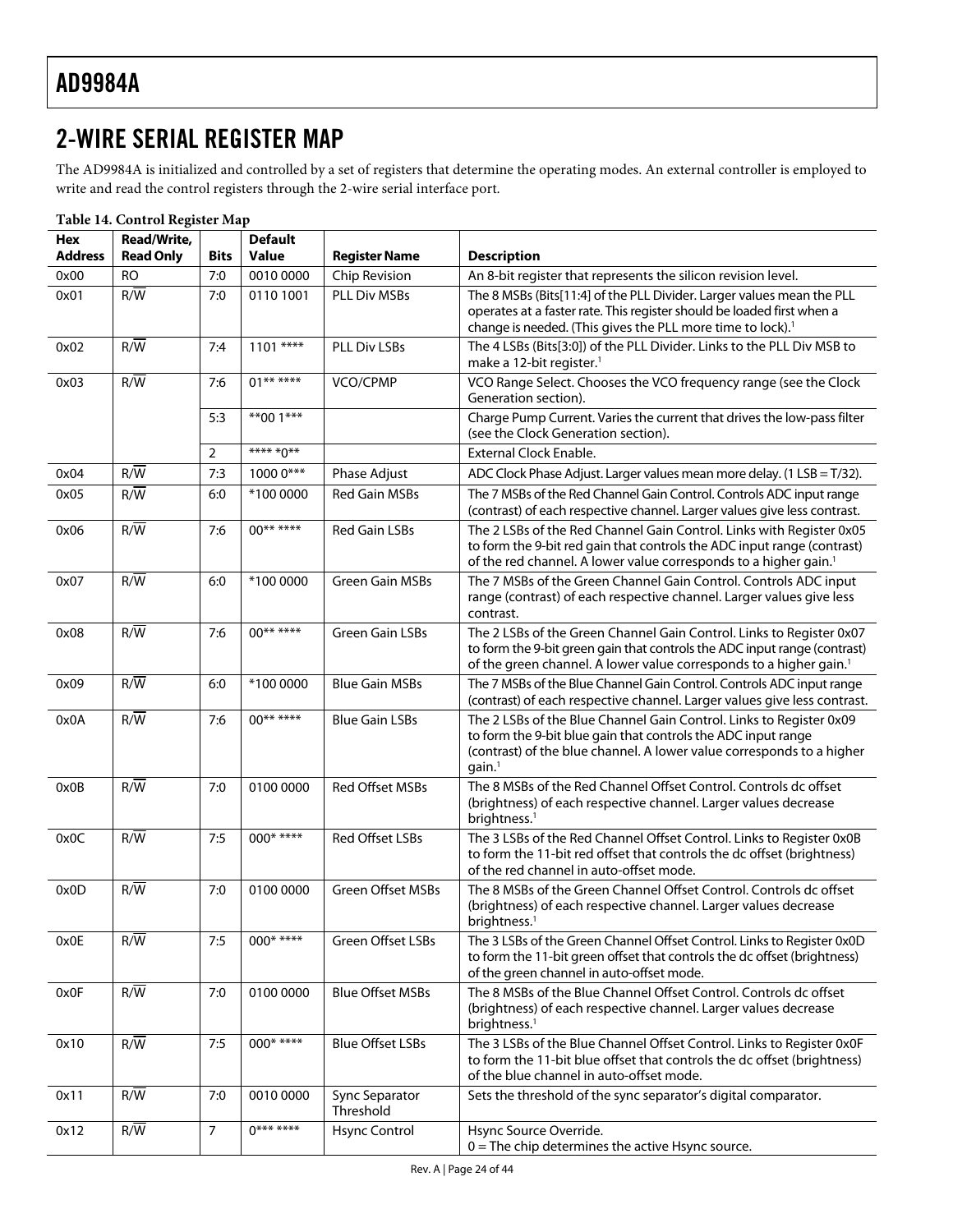| Hex            | Read/Write,      |                | <b>Default</b>   |                            |                                                                                                                                                                                                                                                    |
|----------------|------------------|----------------|------------------|----------------------------|----------------------------------------------------------------------------------------------------------------------------------------------------------------------------------------------------------------------------------------------------|
| <b>Address</b> | <b>Read Only</b> | Bits           | <b>Value</b>     | <b>Register Name</b>       | <b>Description</b>                                                                                                                                                                                                                                 |
|                |                  |                |                  |                            | 1 = The active Hsync source is set by Reg. 0x12, Bit 6.                                                                                                                                                                                            |
|                |                  | 6              | $*0******$       |                            | Hsync Source Select. Determines the source of the Hsync for PLL and<br>sync processing. This bit is used only if Reg. 0x12, Bit 7 is set to 1 or if<br>both syncs are active.<br>$0 =$ Hsync is from HSYNCx input pin.<br>$1 =$ Hsync is from SOG. |
|                |                  | 5              | $**\Lambda$ **** |                            | Hsync Input Polarity Override.<br>$0 =$ The chip selects the Hsync input polarity.<br>1 = The input polarity of Hsync is controlled by Reg. 0x12, Bit 4.                                                                                           |
|                |                  | 4              | ***1 ****        |                            | Hsync Input Polarity. This bit is used only if Reg. 0x12, Bit 5 is set to 1.<br>$0 =$ Hsync input polarity is negative.<br>$1 =$ Hsync input polarity is positive.                                                                                 |
|                |                  | 3              | **** $1***$      |                            | Hsync Output Polarity. Sets the polarity of the Hsync output signal<br>(HSOUT).<br>$0 =$ HSOUT polarity is negative.<br>$1 =$ HSOUT polarity is positive.                                                                                          |
| 0x13           | R/W              | 7:0            | 0010 0000        | <b>Hsync Duration</b>      | Sets the number of pixel clocks that HSOUT is active.                                                                                                                                                                                              |
| 0x14           | R/W              | 7              | $0******$        | <b>Vsync Control</b>       | Vsync Source Override.<br>$0 =$ The chip determines the active Vsync source.<br>1 = The active Vsync source is set by Reg. 0x14, Bit 6.                                                                                                            |
|                |                  | 6              | $*0******$       |                            | Vsync Source Select. Determines the source of Vsync for sync<br>processing. This bit is used only if Reg. 0x14, Bit 7 is set to 1.<br>$0 = V$ sync is from the VSYNC $x$ input pin.<br>$1 = V$ sync is from the sync separator.                    |
|                |                  | 5              | $**\Lambda$ **** |                            | Vsync Input Polarity Override.<br>$0$ = The chip selects Vsync input polarity.<br>1 = The input polarity of Vsync is set by Reg. 0x14, Bit 4.                                                                                                      |
|                |                  | 4              | $***1***$        |                            | Vsync Input Polarity. This bit is used only if Reg. 0x14, Bit 5 is set to 1.<br>$0 = V$ sync input polarity is negative.<br>$1 = V$ sync input polarity is positive.                                                                               |
|                |                  | 3              | **** $1***$      |                            | Vsync Output Polarity. Sets the polarity of the output Vsync signal<br>(VSOUT).<br>$0 = VSOUT$ polarity is negative.<br>$1 = VSOUT$ polarity is positive.                                                                                          |
|                |                  | $\overline{2}$ | **** *0**        |                            | Vsync Filter Enable. This needs to be enabled when using the Hsync<br>to Vsync counter.<br>$0 =$ The Vsync filter is disabled.<br>$1 =$ The Vsync filter is enabled.                                                                               |
|                |                  | 1              | **** **^*        |                            | Vsync Duration Block Enable. This is designed to be used with the<br>Vsync filter.<br>$0 = V$ sync output duration is unchanged.<br>$1 = V$ sync output duration is set by Register 0x15.                                                          |
| 0x15           | R/W              | 7:0            | 0000 1010        | <b>Vsync Duration</b>      | Sets the number of Hsyncs that Vsync out is active. This is only used<br>if Reg. 0x14, Bit 1 is set to 1.                                                                                                                                          |
| 0x16           | $R/\overline{W}$ | 7:0            | 0000 0000        | Precoast                   | The number of Hsync periods to coast prior to Vsync.                                                                                                                                                                                               |
| 0x17           | $R/\overline{W}$ | 7:0            | 0000 0000        | Postcoast                  | The number of Hsync periods to coast after Vsync.                                                                                                                                                                                                  |
| 0x18           | $R/\overline{W}$ | $\overline{7}$ | $0******$        | Coast and Clamp<br>Control | Coast Source. Determines the source of the coast signal.<br>$0 =$ Using internal coast generated from Vsync.<br>1 = Using external coast signal from COAST pin.                                                                                    |
|                |                  | 6              | $*0******$       |                            | Coast Polarity Override.<br>$0$ = The chip selects the coast polarity.<br>1 = The polarity of the coast signal is set by Reg. 0x18, Bit 5.                                                                                                         |
|                |                  | 5              | **1* ****        |                            | Coast Polarity. This bit is used only if Reg. 0x18, Bit 6 is set to 1.<br>$0 =$ Coast polarity is negative.<br>$1 =$ Coast polarity is positive.                                                                                                   |
|                |                  | 4              | $***0***$        |                            | Clamp Source Select. Determines the source of the clamp timing.<br>$0 =$ Uses the internal clamp generated from Hsync.<br>1 = Uses the external CLAMP signal.                                                                                      |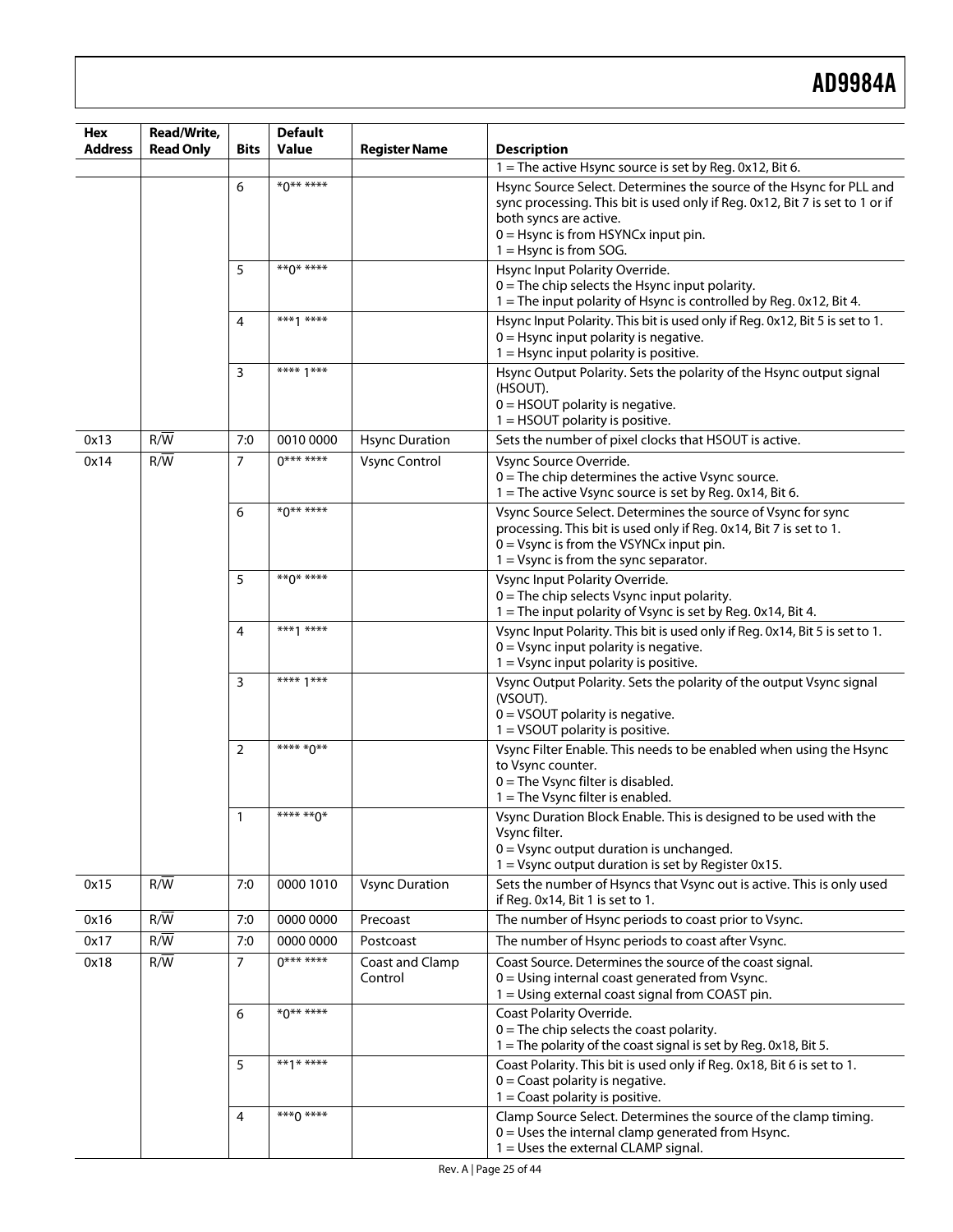| Hex            | Read/Write,      |                | <b>Default</b> |                        |                                                                                                                              |
|----------------|------------------|----------------|----------------|------------------------|------------------------------------------------------------------------------------------------------------------------------|
| <b>Address</b> | <b>Read Only</b> | <b>Bits</b>    | <b>Value</b>   | <b>Register Name</b>   | <b>Description</b>                                                                                                           |
|                |                  | 3              | **** 0***      |                        | Red Clamp Select.<br>$0 =$ Clamp the red channel to ground.                                                                  |
|                |                  |                |                |                        | $1 =$ Clamp the red channel to midscale.                                                                                     |
|                |                  | $\overline{2}$ | **** *0**      |                        | Green Clamp Select.                                                                                                          |
|                |                  |                |                |                        | $0 =$ Clamp the green channel to ground.<br>$1 =$ Clamp the green channel to midscale.                                       |
|                |                  | 1              | **** ** 0*     |                        | Blue Clamp Select.                                                                                                           |
|                |                  |                |                |                        | $0 =$ Clamp the blue channel to ground.                                                                                      |
|                |                  | $\Omega$       | **** ***^      |                        | $1 =$ Clamp the blue channel to midscale.                                                                                    |
| 0x19           | R/W              | 7:0            | 0000 1000      | <b>Clamp Placement</b> | Must be set to 0 for proper operation.<br>Places the clamp signal an integer number of clock periods after the               |
|                |                  |                |                |                        | trailing edge of the Hsync signal.                                                                                           |
| 0x1A           | R/W              | 7:0            | 0010 0000      | <b>Clamp Duration</b>  | Number of clock periods that the clamp signal is actively clamping.                                                          |
| 0x1B           | $R/\overline{W}$ | $\overline{7}$ | $0******$      | Clamp and Offset       | Clamp Polarity Override.<br>$0$ = The chip selects the clamp polarity.                                                       |
|                |                  |                |                |                        | 1 = The polarity of the clamp signal is set by Reg. 0x1B, Bit 6.                                                             |
|                |                  | 6              | *1******       |                        | Clamp Polarity. This bit is used only if Reg. 0x1B, Bit 7 is set to 1.                                                       |
|                |                  |                |                |                        | $0 =$ Clamp polarity is negative.<br>$1 =$ Clamp polarity is positive.                                                       |
|                |                  | 5              | **0* ****      |                        | Auto-Offset Enable.                                                                                                          |
|                |                  |                |                |                        | $0 =$ Auto-offset is disabled.                                                                                               |
|                |                  |                |                |                        | 1 = Auto-offset is enabled (offsets become the desired clamp code).                                                          |
|                |                  | 4:3            | ***1 $1***$    |                        | Auto-Offset Update Frequency. This selects how often the auto-<br>offset circuit operates.                                   |
|                |                  |                |                |                        | $00 =$ Every 3 clamps.                                                                                                       |
|                |                  |                |                |                        | $01$ = Every 48 clamps.                                                                                                      |
|                |                  |                |                |                        | $10 =$ Every 192 clamps.<br>11 = Every 3 Vsync periods.                                                                      |
|                |                  | 2:0            | **** *011      |                        | Must be written to default (011) for proper operation.                                                                       |
| 0x1C           | R/W              | 7:0            | 1111 1111      | Test Register 0        | Must be set to 0xFF for proper operation.                                                                                    |
| 0x1D           | $R/\overline{W}$ | 7:3            | $01111***$     | <b>SOG Control</b>     | SOG Slicer Comparator Threshold. Sets the voltage level of SOG slicer's<br>comparator.                                       |
|                |                  | $\overline{2}$ | **** *0**      |                        | SOGOUT Polarity. Sets the polarity of the signal on the SOGOUT pin.                                                          |
|                |                  |                |                |                        | $0 =$ SOGOUT polarity is negative.<br>$1 =$ SOGOUT polarity is positive.                                                     |
|                |                  | 1:0            | **** ** 00     |                        | SOGOUT Select.                                                                                                               |
|                |                  |                |                |                        | $00 =$ Raw SOGINx.                                                                                                           |
|                |                  |                |                |                        | $01 =$ Raw HSYNCx.<br>10 = Regenerated Hsync from sync filter.                                                               |
|                |                  |                |                |                        | 11 = Filtered Hsync from sync filter.                                                                                        |
| 0x1E           | R/W              | $\overline{7}$ | *** ****       | Input and Power        | Channel Select Override.                                                                                                     |
|                |                  |                |                | Control                | $0 =$ The chip determines which input channels to use.<br>1 = The input channel selection is determined by Reg. 0x1E, Bit 6. |
|                |                  | 6              | ********       |                        | Channel Select. This is used only if Reg. 0x1E, Bit 7 is set to 1, or if                                                     |
|                |                  |                |                |                        | syncs are present on both channels.                                                                                          |
|                |                  |                |                |                        | $0 =$ Channel 0 syncs and data are selected.<br>$1 =$ Channel 1 syncs and data are selected.                                 |
|                |                  | 5              | $***1***$      |                        | Programmable Bandwidth.                                                                                                      |
|                |                  |                |                |                        | $0 =$ Low analog input bandwidth (~7 MHz).                                                                                   |
|                |                  |                | $***1***$      |                        | $1 =$ High analog input bandwidth (~300 MHz).                                                                                |
|                |                  | 4              |                |                        | Power-Down Control Select.<br>$0 =$ Manual power-down control.                                                               |
|                |                  |                |                |                        | $1 =$ Auto power-down control.                                                                                               |
|                |                  | 3              | **** 0***      |                        | Power-Down.                                                                                                                  |
|                |                  |                |                |                        | $0 =$ Normal operation.<br>$1 = Power-down.$                                                                                 |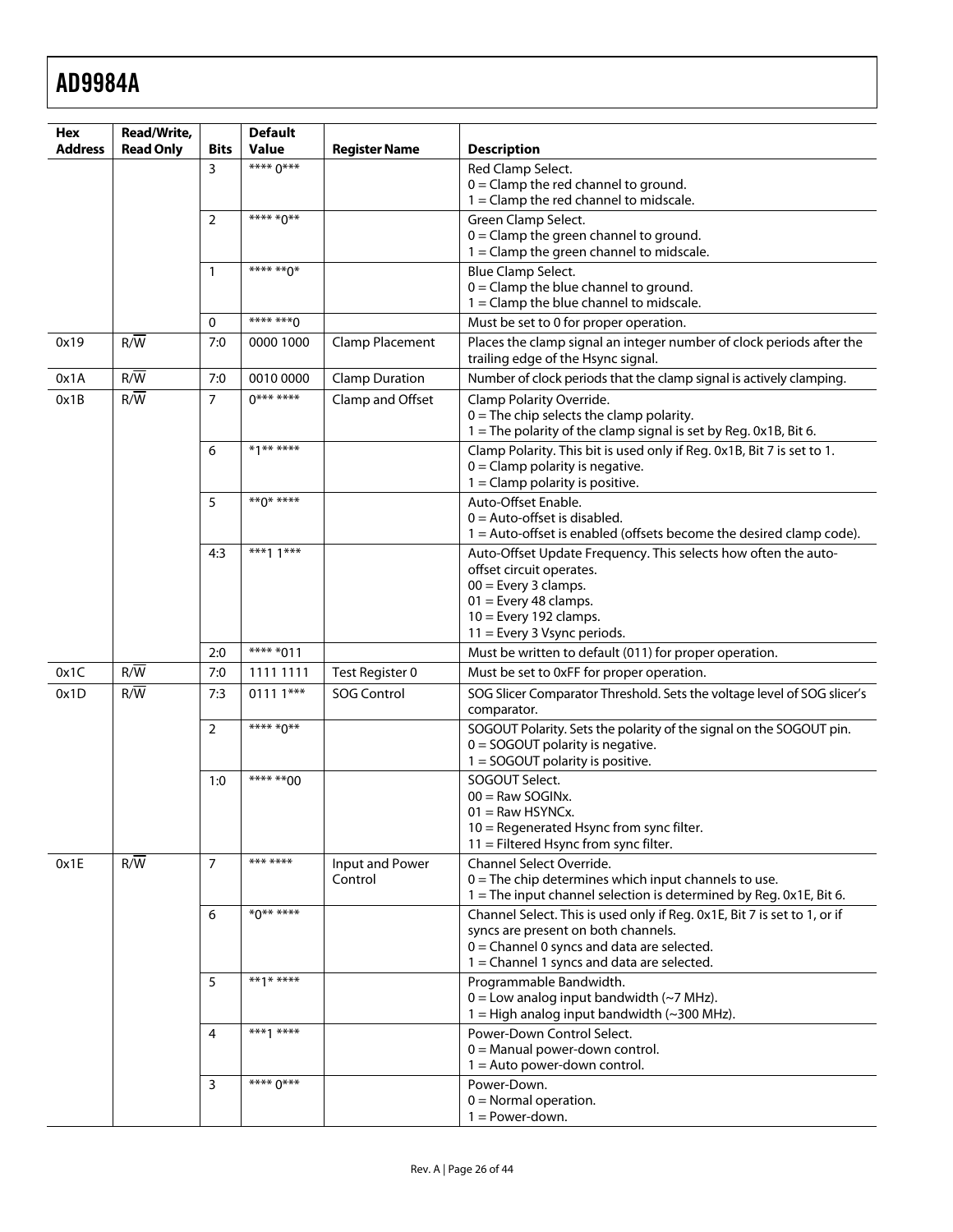| Hex<br><b>Address</b> | Read/Write,      | <b>Bits</b>    | <b>Default</b><br>Value  |                             | <b>Description</b>                                                                                                                  |
|-----------------------|------------------|----------------|--------------------------|-----------------------------|-------------------------------------------------------------------------------------------------------------------------------------|
|                       | <b>Read Only</b> | $\overline{2}$ | **** *0**                | <b>Register Name</b>        | Power-Down Pin Polarity. Sets the polarity of the signal on the                                                                     |
|                       |                  |                |                          |                             | PWRDN pin.                                                                                                                          |
|                       |                  |                |                          |                             | $0 =$ PWRDN polarity is negative.                                                                                                   |
|                       |                  |                |                          |                             | $1 =$ PWRDN polarity is positive.                                                                                                   |
|                       |                  | 1              | $\overline{***}$ **** 0* |                             | Power-Down Fast Switching Control.                                                                                                  |
|                       |                  |                |                          |                             | $0 =$ Normal power-down operation.<br>$1 =$ The chip stays powered up, and the outputs are put in high                              |
|                       |                  |                |                          |                             | impedance mode.                                                                                                                     |
|                       |                  | $\Omega$       | $*******0$               |                             | SOGOUT High Impedance Control.                                                                                                      |
|                       |                  |                |                          |                             | 0 = SOGOUT operates as normal during power-down.                                                                                    |
| 0x1F                  | $R/\overline{W}$ | 7:5            | $100$ * ****             |                             | 1 = SOGOUT is in high impedance during power-down.                                                                                  |
|                       |                  |                |                          | Output Select 1             | Output Mode.<br>$100 = 4:4:4$ RGB mode.                                                                                             |
|                       |                  |                |                          |                             | $101 = 4:2:2$ YCbCr mode.                                                                                                           |
|                       |                  |                |                          |                             | $110 = 4:4:4$ DDR mode.                                                                                                             |
|                       |                  | 4              | $***1***$                |                             | Primary Output Enable.                                                                                                              |
|                       |                  |                |                          |                             | $0 =$ Primary output is in high impedance state.<br>$1$ = Primary output is enabled.                                                |
|                       |                  | 3              | **** 0***                |                             | Secondary Output Enable.                                                                                                            |
|                       |                  |                |                          |                             | $0 =$ Secondary output is in high impedance state.                                                                                  |
|                       |                  |                |                          |                             | $1 =$ Secondary output is enabled.                                                                                                  |
|                       |                  | 2:1            | **** *10*                |                             | Output Drive Strength. Applies to all outputs except VSOUT.<br>$00 =$ Low output drive strength.                                    |
|                       |                  |                |                          |                             | $01$ = Medium output drive strength.                                                                                                |
|                       |                  |                |                          |                             | $1x = High output drive strength.$                                                                                                  |
|                       |                  | $\Omega$       | **** ***^                |                             | Output Clock Invert. Applies to all clocks output on DATACK.                                                                        |
|                       |                  |                |                          |                             | $0 =$ Noninverted Pixel Clock.<br>$1 =$ Inverted Pixel Clock.                                                                       |
| 0x20                  | $R/\overline{W}$ | 7:6            | $0******$                | Output Select 2             | Output Clock Select.                                                                                                                |
|                       |                  |                |                          |                             | $00 =$ Pixel clock.                                                                                                                 |
|                       |                  |                |                          |                             | $01 = 90^\circ$ phase-shifted pixel clock.                                                                                          |
|                       |                  |                |                          |                             | $10 = 2 \times$ pixel clock.<br>$11 = 0.5 \times$ pixel clock.                                                                      |
|                       |                  | 5              | $*0******$               |                             | Output High Impedance.                                                                                                              |
|                       |                  |                |                          |                             | $0 =$ Normal outputs.                                                                                                               |
|                       |                  |                |                          |                             |                                                                                                                                     |
|                       |                  |                |                          |                             | 1 = All outputs except SOGOUT in high impedance mode.                                                                               |
|                       |                  | 4              | $***0***$                |                             | SOGOUT High Impedance.                                                                                                              |
|                       |                  |                |                          |                             | $0 =$ Normal drive.                                                                                                                 |
|                       |                  | 3              | $***0***$                |                             | 1 = SOGOUT pin is in high impedance mode.<br>Field Output Polarity. Sets the polarity of the field output signal.                   |
|                       |                  |                |                          |                             | $0 =$ Active low is an even field, active high is an odd field.                                                                     |
|                       |                  |                |                          |                             | $1 =$ Active low is an odd field, active high is an even field.                                                                     |
|                       |                  | 2              | **** 1***                |                             | PLL Sync Filter Enable.                                                                                                             |
|                       |                  |                |                          |                             | 0 = PLL uses raw HSYNCx/SOGINx.                                                                                                     |
|                       |                  | $\mathbf{1}$   | **** *0**                |                             | 1 = PLL uses filtered Hsync/SOG.<br>Sync Processing Input Select. Selects the sync source for the sync                              |
|                       |                  |                |                          |                             | processor.                                                                                                                          |
|                       |                  |                |                          |                             | 0 = Sync processing uses raw HSYNCx/SOGINx.                                                                                         |
|                       |                  |                | **** *** 0               |                             | 1 = Sync processing uses regenerated Hsync from sync filter.                                                                        |
|                       |                  | 0<br>7:0       | 0010 0000                |                             | Must be set to 1 for proper operation.                                                                                              |
| 0x21<br>0x22          | $R/\overline{W}$ | 7:0            | 0011 0010                |                             | Must be set to default for proper operation.                                                                                        |
|                       | R/W              | 7:0            |                          |                             | Must be set to default for proper operation.                                                                                        |
| 0x23                  | $R/\overline{W}$ |                | 0000 1010                | Sync Filter Window<br>Width | Sets the window of time around the regenerated Hsync leading<br>edge (in 25 ns steps) that sync pulses are allowed to pass through. |
| 0x24                  | <b>RO</b>        | 7              | *** ****                 | <b>Sync Detect</b>          | <b>HSYNCO Detection.</b><br>$0 =$ HSYNC0 is not active.                                                                             |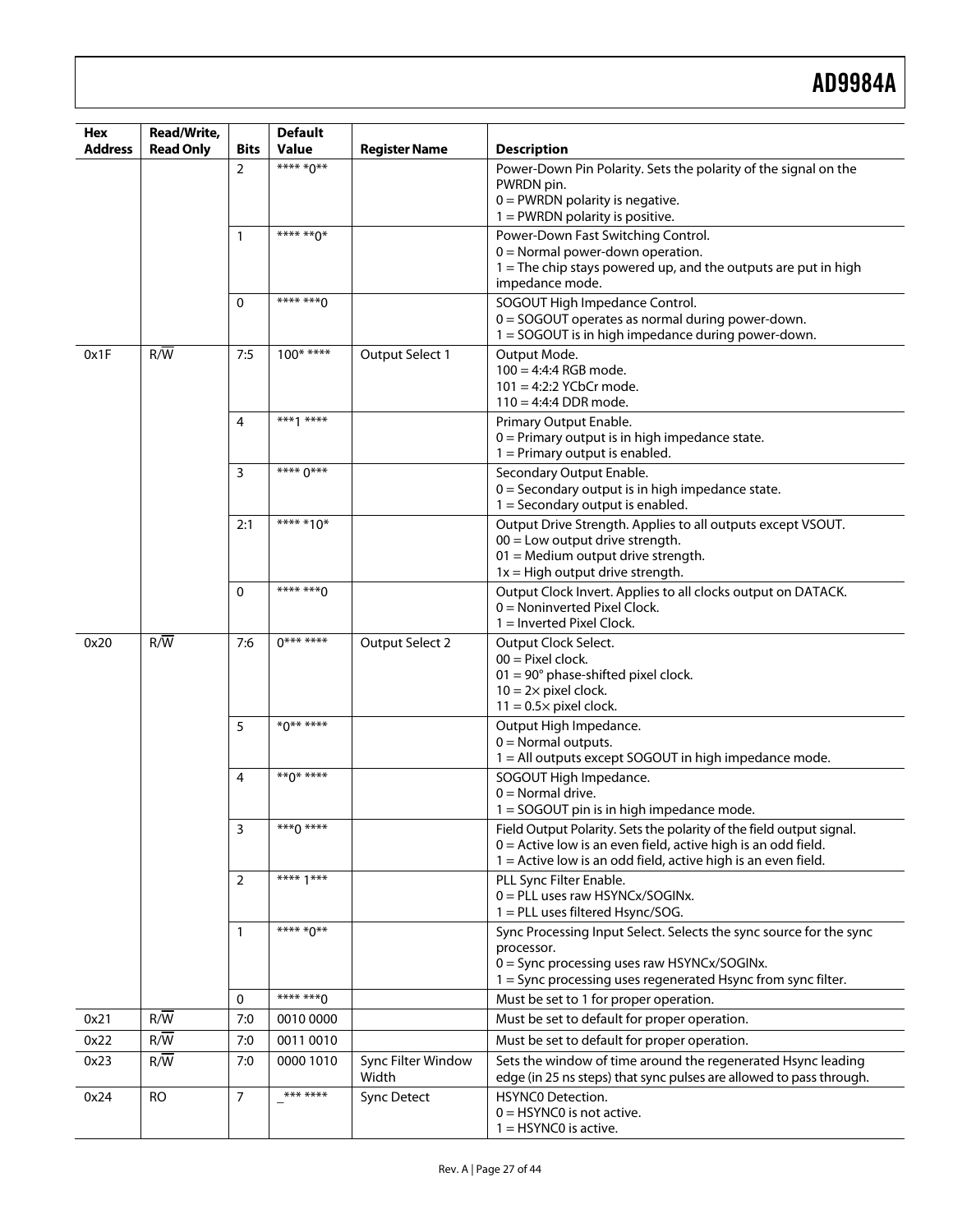| Hex            | <b>Read/Write,</b> |                | <b>Default</b> |                                 |                                                                                     |
|----------------|--------------------|----------------|----------------|---------------------------------|-------------------------------------------------------------------------------------|
| <b>Address</b> | <b>Read Only</b>   | Bits           | <b>Value</b>   | <b>Register Name</b>            | <b>Description</b>                                                                  |
|                |                    | 6              | * ** ****      |                                 | <b>HSYNC1 Detection.</b>                                                            |
|                |                    |                |                |                                 | $0 =$ HSYNC1 is not active.<br>$1 =$ HSYNC1 is active.                              |
|                |                    | 5              | ** * ****      |                                 | <b>VSYNCO Detection.</b>                                                            |
|                |                    |                |                |                                 | $0 = VSYNCO$ is not active.                                                         |
|                |                    |                |                |                                 | $1 = VSYNCO$ is active.                                                             |
|                |                    | 4              | *** ****       |                                 | VSYNC1 Detection.                                                                   |
|                |                    |                |                |                                 | $0 = VSYNC1$ is not active.<br>$1 = VSYNC1$ is active.                              |
|                |                    | 3              | **** ***       |                                 | SOGINO Detection.                                                                   |
|                |                    |                |                |                                 | $0 =$ SOGINO is not active.                                                         |
|                |                    |                |                |                                 | $1 =$ SOGINO is active.                                                             |
|                |                    | $\overline{2}$ | **** * **      |                                 | SOGIN1 Detection.                                                                   |
|                |                    |                |                |                                 | $0 =$ SOGIN1 is not active.<br>$1 =$ SOGIN1 is active.                              |
|                |                    | 1              | **** ** *      |                                 | <b>COAST Detection.</b>                                                             |
|                |                    |                |                |                                 | $0 =$ External COAST is not active.                                                 |
|                |                    |                |                |                                 | $1 =$ External COAST is active.                                                     |
|                |                    | 0              | **** ***       |                                 | <b>CLAMP</b> Detection.<br>$0 =$ External CLAMP is not active.                      |
|                |                    |                |                |                                 | $1 =$ External CLAMP is active.                                                     |
| 0x25           | <b>RO</b>          | $\overline{7}$ | *** ****       | <b>Sync Polarity Detect</b>     | HSYNC0 Polarity.                                                                    |
|                |                    |                |                |                                 | $0 =$ HSYNC0 polarity is negative.                                                  |
|                |                    |                | * ** ****      |                                 | $1 =$ HSYNC0 polarity is positive.                                                  |
|                |                    | 6              |                |                                 | HSYNC1 Polarity.<br>$0 =$ HSYNC1 polarity is negative.                              |
|                |                    |                |                |                                 | 1 = HSYNC1 polarity is active high.                                                 |
|                |                    | 5              | ** * ****      |                                 | VSYNC0 Polarity.                                                                    |
|                |                    |                |                |                                 | $0 = VSYNCO$ polarity is negative.<br>$1 = VSYNCO$ polarity is positive.            |
|                |                    | 4              | *** ****       |                                 | VSYNC1 Polarity.                                                                    |
|                |                    |                |                |                                 | $0 = VSYNC1$ polarity is negative.                                                  |
|                |                    |                |                |                                 | $1 = VSYNC1$ polarity is positive.                                                  |
|                |                    | $\overline{3}$ | **** ***       |                                 | <b>COAST Polarity.</b>                                                              |
|                |                    |                |                |                                 | $0 =$ External COAST is negative.<br>1 = External COAST is positive.                |
|                |                    | $\overline{2}$ | **** * **      |                                 | <b>CLAMP Polarity.</b>                                                              |
|                |                    |                |                |                                 | $0 =$ External CLAMP is negative.                                                   |
|                |                    |                |                |                                 | 1 = External CLAMP polarity is positive.                                            |
|                |                    | 1              | **** ** *      |                                 | <b>Extraneous Pulse Detection.</b><br>$0 = No$ extraneous pulses detected on Hsync. |
|                |                    |                |                |                                 | 1 = Extraneous pulses detected on Hsync.                                            |
|                |                    | $\Omega$       | **** ***       |                                 | Sync Filter Lock.                                                                   |
|                |                    |                |                |                                 | $0 =$ Sync filter unlocked                                                          |
|                |                    |                |                |                                 | $1 =$ Sync filter locked.                                                           |
| 0x26           | <b>RO</b>          | 7:0            |                | Hsyncs per<br><b>Vsync MSBs</b> | MSBs of Hsyncs per Vsync count.                                                     |
| 0x27           | <b>RO</b>          | 7:4            |                | Hsyncs per                      | LSBs of Hsyncs per Vsync count.                                                     |
|                |                    |                |                | Vsync LSBs                      |                                                                                     |
| 0x28           | $R/\overline{W}$   | 7:0            | 1011 1111      | Test Register 1                 | Must be written to 0xBF for proper operation.                                       |
| 0x29           | $R/\overline{W}$   | 7:0            | 0000 0010      | <b>Test Register 2</b>          | Must be written to 0x02 for proper operation.                                       |
| 0x2A           | <b>RO</b>          | 7:0            |                | Test Register 3                 | Read only bits for future use.                                                      |
| 0x2B           | <b>RO</b>          | 7:0            |                | <b>Test Register 4</b>          | Read only bits for future use.                                                      |
| 0x2C           | R/W                | 7:5            | $000****$      | Offset Hold                     | Must be written to default for proper operation.                                    |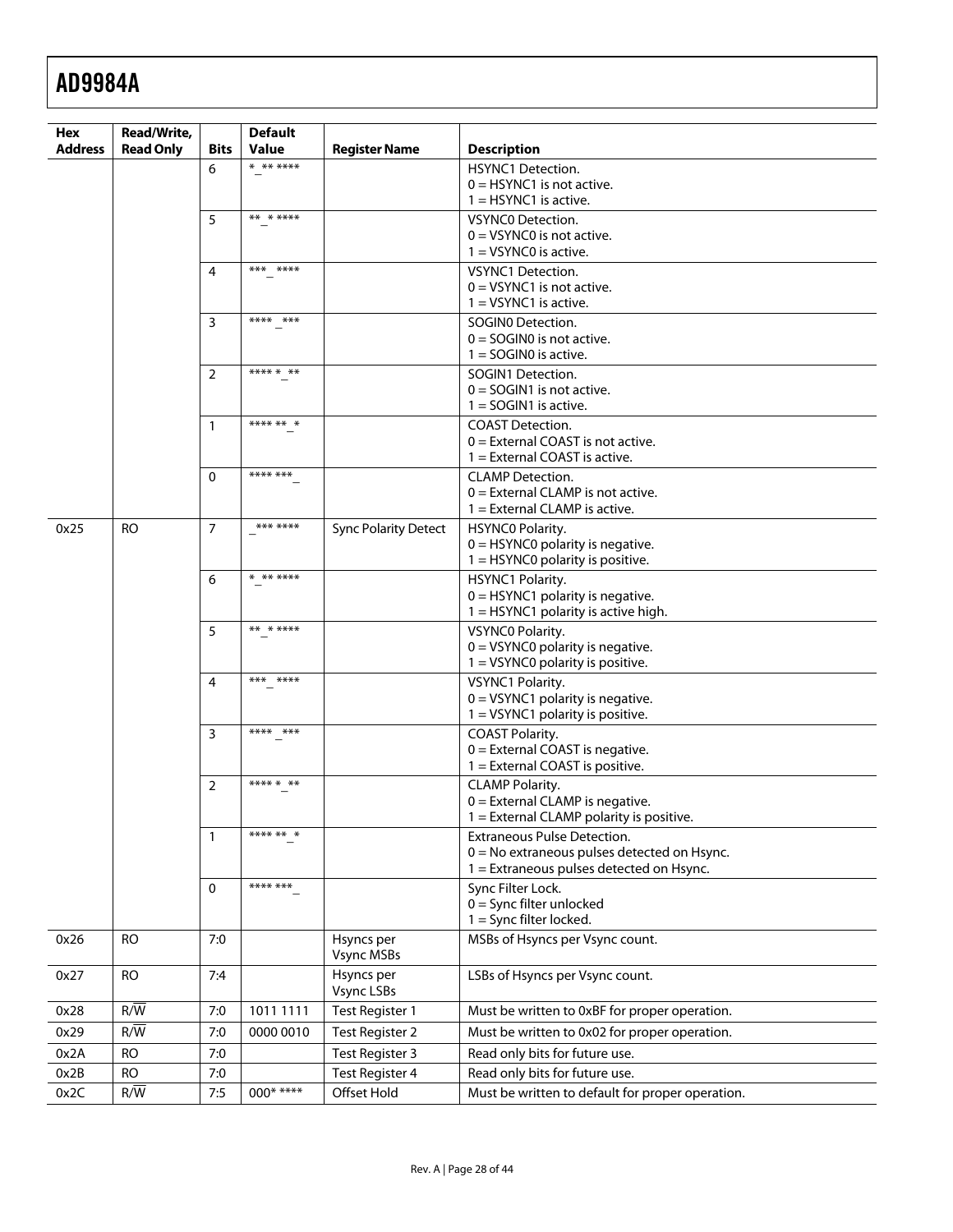<span id="page-28-0"></span>

| Hex<br><b>Address</b> | Read/Write,<br><b>Read Only</b> | <b>Bits</b>    | <b>Default</b><br><b>Value</b> | <b>Register Name</b> | <b>Description</b>                                                                                                                                       |
|-----------------------|---------------------------------|----------------|--------------------------------|----------------------|----------------------------------------------------------------------------------------------------------------------------------------------------------|
|                       |                                 | $\overline{4}$ | $***0***$                      |                      | Auto-Offset Hold.<br>Disables the auto-offset and holds the feedback result.<br>$0 =$ Continuous update.<br>$1 =$ One time update.                       |
| 0x2D                  | R/W                             | 3:0<br>7:0     | **** 0000<br>1111 0000         | Test Register 5      | Must be written to default for proper operation.<br>Must be written to 0xE8 for proper operation.                                                        |
| 0x2E                  | R/W                             | 7:0            | 1111 0000                      | Test Register 6      | Must be written to 0xE0 for proper operation.                                                                                                            |
| 0x34                  | R/W                             | 2              | **** *0**                      | <b>SOG Filter</b>    | SOG Filter Enable. When enabled, filters out SOG inputs less than 250 ns.<br>$0 =$ SOG filter disabled.<br>$1 =$ SOG filter enabled.                     |
| 0x36                  | R/W                             | $\Omega$       | **** ***^                      | VCO Gear             | VCO Gear Select. Adds another range to the VCO. Used for lower<br>frequencies only.<br>$0 =$ Disable low VCO gear.<br>$1 =$ Enable low VCO gear.         |
| 0x3C                  | R/W                             | 7:4            | 0000 ****                      | Auto Gain            | Test Bits. Must be set to default for proper operation.                                                                                                  |
|                       |                                 | 3              | **** 0***                      |                      | Auto Gain Matching Hold.<br>$0 =$ Disables auto gain updates and holds the current auto offset values.<br>$1 =$ Allows auto gain to continuously update. |
|                       |                                 | 2:0            | **** *000                      |                      | Auto Gain Matching Enable.<br>000 = Auto gain matching is disabled.<br>110 = Auto gain matching is enabled.                                              |

<sup>1</sup> Functions with more than eight control bits, such as PLL divide ratio, gain, and offset, are only updated when the LSBs are written to (for example, Register 0x02 for PLL divide ratio).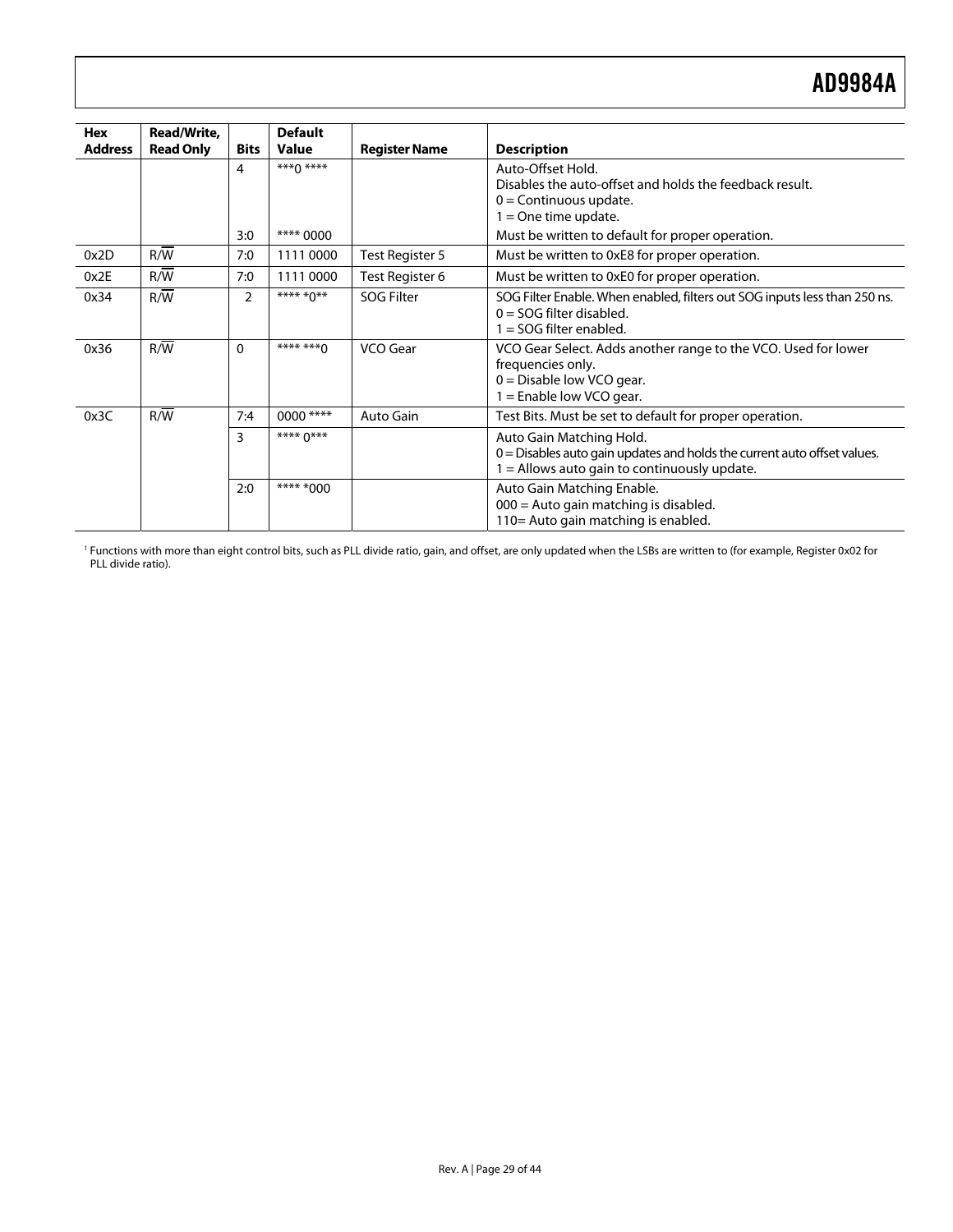# <span id="page-29-0"></span>2-WIRE SERIAL CONTROL REGISTERS

# <span id="page-29-1"></span>**CHIP IDENTIFICATION**

# **0x00—Bits[7:0] Chip Revision**

This is an 8-bit register that represents the silicon revision.

# **PLL DIVIDER CONTROL**

# **0x01—Bits[7:0] PLL Divide Ratio MSBs**

These are the 8 MSBs of the 12-bit PLL divide ratio (PLLDIV). The PLL derives a pixel clock from the incoming Hsync signal. The pixel clock frequency is then divided by an integer value, such that the output is phase-locked to Hsync. This PLLDIV value determines the number of pixel times (pixels plus horizontal blanking overhead) per line. This is typically 20% to 30% more than the number of active pixels in the display.

The 12-bit value of the PLL divider supports divide ratios from 2 to 4095 as long as the output frequency is within range. The higher the value loaded in this register, the higher the resulting clock frequency with respect to a fixed Hsync frequency.

VESA has established some standard timing specifications that assist in determining the value for PLLDIV as a function of horizontal and vertical display resolution and frame rate (see [Table 10](#page-14-0)). However, many computer systems do not precisely conform to the recommendations. As a result, these numbers should be used only as a guide. The display system manufacturer should provide automatic or manual means for optimizing PLLDIV. An incorrectly set PLLDIV usually produces one or more vertical noise bars on the display. The greater the error, the greater the number of bars produced.

The power-up default value of PLLDIV is 1693.  $PLLDIVM = 0x69, PLLDIVL = 0xDX.$ 

The AD9984A updates the full divide ratio only when the LSBs are written. Writing to this register by itself does not trigger an update.

# **0x02—Bits[7:4] PLL Divide Ratio LSBs**

These are the four LSBs of the 12-bit PLL divide ratio (PLLDIV). The power-up default value of PLLDIV is 1693. PLLDIVM =  $0x69$ ,  $PLLDIVL = 0xDX$ .

# **CLOCK GENERATOR CONTROL**

# **0x03—Bits[7:6] VCO Range Select**

These two bits establish the operating range of the clock generator. VCO range must be set to correspond to the desired operating frequency (incoming pixel rate). The PLL gives the best jitter performance at high frequencies. For this reason, to output low pixel rates and still achieve good jitter performance, the PLL operates at a higher frequency, but then divides down the clock rate afterwards. See [Table 15](#page-29-1) for the pixel rates of each VCO range setting. The PLL output divisor is automatically selected with the VCO range setting. The power-up default value is 01.

#### **Table 15. VCO Range Select Bits**

| <b>Value</b> | <b>Result (Pixel Rates)</b> |
|--------------|-----------------------------|
| 00           | 10 to 31                    |
| 01           | 31 to 62                    |
| 10           | 62 to 124                   |
| 11           | 124 to 170                  |

# **0x03—Bits[5:3] Charge Pump Current**

These three bits establish the current driving the loop filter in the clock generator. The current must be set to correspond with the desired operating frequency. The power-up default value is  $current = 001$ .

#### **Table 16. Charge Pump Current Bits**

|                 | $\tilde{\phantom{a}}$<br>- |     |                         |
|-----------------|----------------------------|-----|-------------------------|
| lp <sub>2</sub> | lp1                        | lp0 | <b>Result (Current)</b> |
| $\Omega$        | 0                          | 0   | 50                      |
| 0               | O                          |     | 100                     |
| 0               |                            | 0   | 150                     |
| 0               |                            |     | 250                     |
|                 | O                          | 0   | 350                     |
|                 | 0                          |     | 500                     |
|                 |                            | 0   | 750                     |
|                 |                            |     | 1500                    |
|                 |                            |     |                         |

## **0x03—Bit[2] External Clock Enable**

This bit determines the source of the pixel clock.

#### **Table 17. External Clock Enable Bit**

| Value | Result                            |
|-------|-----------------------------------|
|       | Internally generated clock.       |
|       | Externally provided clock signal. |

A Logic 0 enables the internal PLL that generates the pixel clock from an externally provided Hsync.

A Logic 1 enables the external EXTCK input pin. In this mode, the PLL divide ratio (PLLDIV) is ignored. The clock phase adjust (Phase) is still functional. The power-up default value is  $EXTCK = 0.$ 

# **PHASE ADJUST**

## **0x04—Bits[7:3] ADC Clock Phase Adjust**

These bits adjust the phase for the DLL to generate the ADC clock. The 5-bit value adjusts the sampling phase in 32 steps across one pixel time. Each step represents an 11.25° shift in sampling phase. The power-up default is 16.

# **INPUT GAIN**

The AD9984A can accommodate input signals with a full-scale range between 0.5 V and 1.0 V p-p. Setting the red, green, or blue channel gain to 511 corresponds to an input range of 1.0 V.

A red, green, or blue channel gain of 0 establishes an input range of 0.5 V. Note that increasing gain results in the picture having less contrast (the input signal uses fewer available converter codes).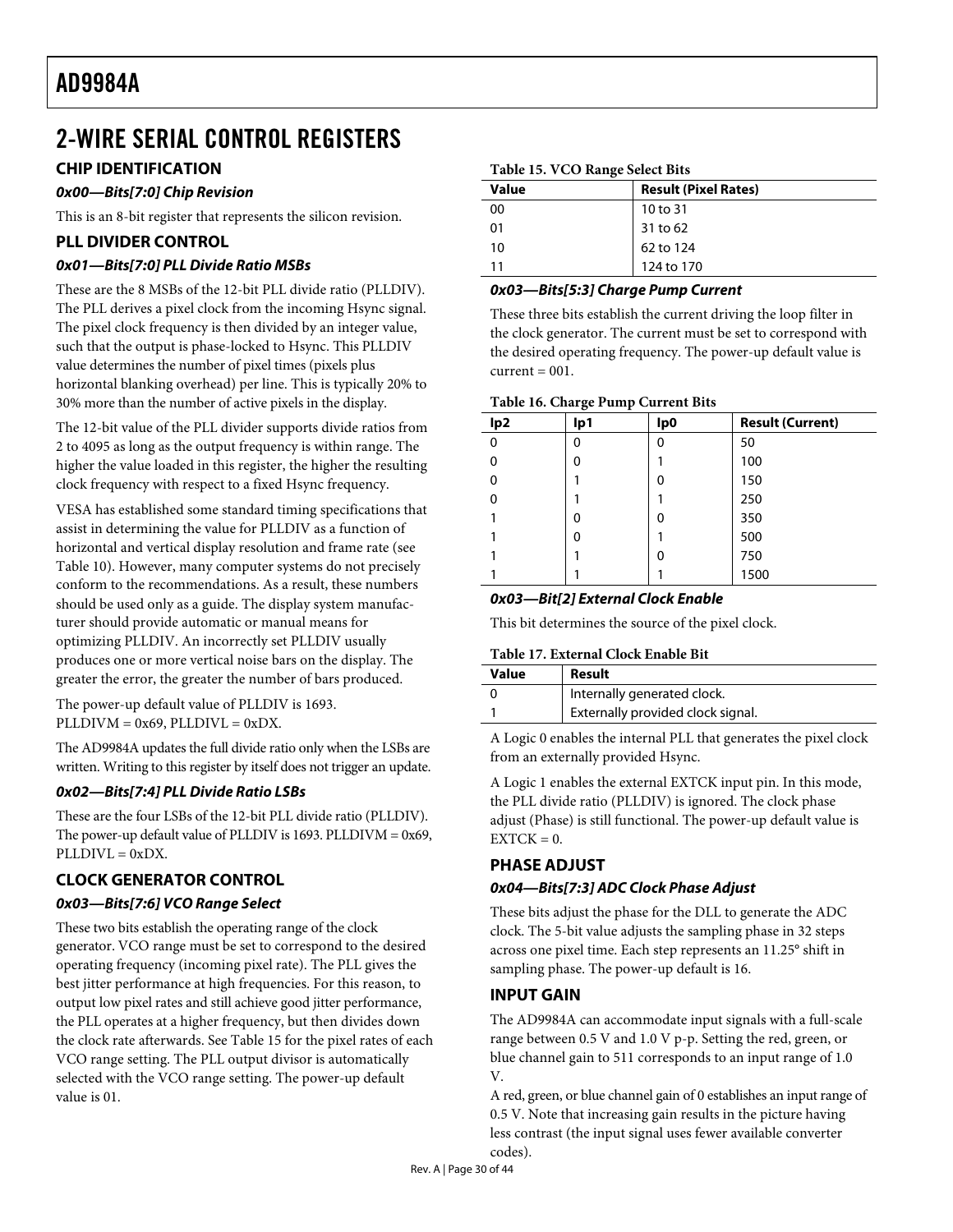# <span id="page-30-0"></span>**0x05—Bits[6:0] Red Channel Gain Control MSBs**

This register contains the 7-bit MSBs of the red channel gain control. Values written to this register are not updated until the LSB register (Register 0x06) has also been written to. The power-up default is 1000000.

## **0x06 —Bits[7:6] Red Channel Gain Control LSBs**

This register contains the 2-bit LSBs of the red channel gain control. Along with the 7 MSBs of gain control in Register 0x05, there are 9 bits of gain control. Default power-up value is 00.

## **0x07—Bits[6:0] Green Channel Gain Control MSBs**

This register contains the 7-bit MSBs of the green channel gain control. Register update requires writing 0x00 to Register 0x08.

# **0x08—Bits[7:6] Green Channel Gain Control LSBs**

This register contains the 2-bit LSBs of the green channel gain control. Along with the 7 MSBs of gain control in Register 0x07, there are 9 bits of gain control. Default power-up value is 00.

#### **0x09—Bits[6:0] Blue Channel Gain Control MSBs**

This register contains the 7-bit MSBs of the blue channel gain control. Register update requires writing 0x00 to Register 0x0A.

## **0x0A—Bits[7:6] Blue Channel Gain Control LSBs**

This register contains the 2-bit LSBs of the blue channel gain control. Along with the 7 MSBs of gain control in Register 0x09, there are 9 bits of gain control. Default power-up value is 00.

# **INPUT OFFSET**

The offset control shifts the analog input, resulting in a change in brightness. Note that the function of the red, blue, or green channel offset registers depends on whether auto-offset is enabled (Register 0x1B, Bit 5).

If auto-offset is disabled, nine bits of the offset registers (Bits[6:0] of the offset MSB register plus Bits[7:6] of the following register) control the absolute offset added to the channel (for the red channel, Register 0x0B, Bits[6:0] plus Register 0x0C, Bits[7:6]) control the absolute offset added to the channel. The offset control provides a ±255 LSBs of adjustment range, with 1 LSB of offset corresponding to 1 LSB of output code.

If auto-offset is enabled, the 11-bit offset (comprised of the 8 bits of the MSB register and Bits[7:5] of the following LSB register) determines the clamp target code. The 11-bit offset consists of 1 sign bit plus 10 bits. If the register is programmed to 530d, the output code is equal to 530d at the end of the clamp period. Note that incrementing the offset register setting by 1 LSB adds 1 LSB of offset, regardless of the auto-offset setting.

# **0x0B—Bits[7:0] Red Channel Offset Control MSBs**

This register is the 8-bit MSBs of the red channel offset control. Along with the 3 LSBs in the red channel offset in Register 0x0C, there are 11 bits of dc offset control in the red channel. Values written to this register are not updated until the LSB register (Register 0x0C) has also been written to.

## **0x0C—Bits[7:5] Red Channel Offset Control LSBs**

This register contains the 3-bit LSBs of the red channel offset control. Combining these bits with the 8 bits of MSBs in Register 0x0B creates 11 bits of offset control.

#### **0x0D—Bits[7:0] Green Channel Offset Control MSBs**

This register contains the 8-bit MSBs of the green channel offset control. Update of this register occurs only when Register 0x0E is also written to.

#### **0x0E—Bits[7:5] Green Channel Offset Control LSBs**

This register contains the 3-bit LSBs of the green channel offset control. Combining these bits with the 8 bits of MSBs in the Register 0x0D makes 11 bits of offset control.

#### **0x0F—Bits[7:0] Blue Channel Offset Control MSBs**

The 8-bit blue channel offset control. Update of this register occurs only when Register 0x10 is also written to.

## **0x10—Bits[7:5] Blue Channel Offset Control LSBs**

The LSBs of the blue channel offset control combine with the 8 bits of MSBs in the Register 0x0F to make 11 bits of offset control.

# **HSYNC CONTROL**

# **0x11—Bits[7:0] Sync Separator Threshold**

This register sets the threshold of the sync separator's digital comparator. The value written to this register is multiplied by 200 ns to get the threshold value. Therefore, if a value of 5 is written, the digital comparator threshold is 1 μs and any pulses less than 1 μs are rejected by the sync separator. There is some variability to the 200 ns multiplier value. The maximum variability over all operating conditions is ±20% (160 ns to 240 ns). Because normal Vsync and Hsync pulse widths differ by a factor of about 500 or more, the 20% variability is not an issue. The power-up default value is 32d.

## **0x12—Bit[7] Hsync Source Override**

This bit is the Hsync source override. Setting this bit to 0 allows the chip to determine the active Hsync source. Setting it to 1 uses Bit 6 of Register 0x12 to determine the active Hsync source. Power-up default value is 0.

#### **Table 18. Hsync Source Override Bit**

| Value | Result                                                  |
|-------|---------------------------------------------------------|
|       | Hsync source determined by chip.                        |
|       | Hsync source determined by user (Register 0x12, Bit 6). |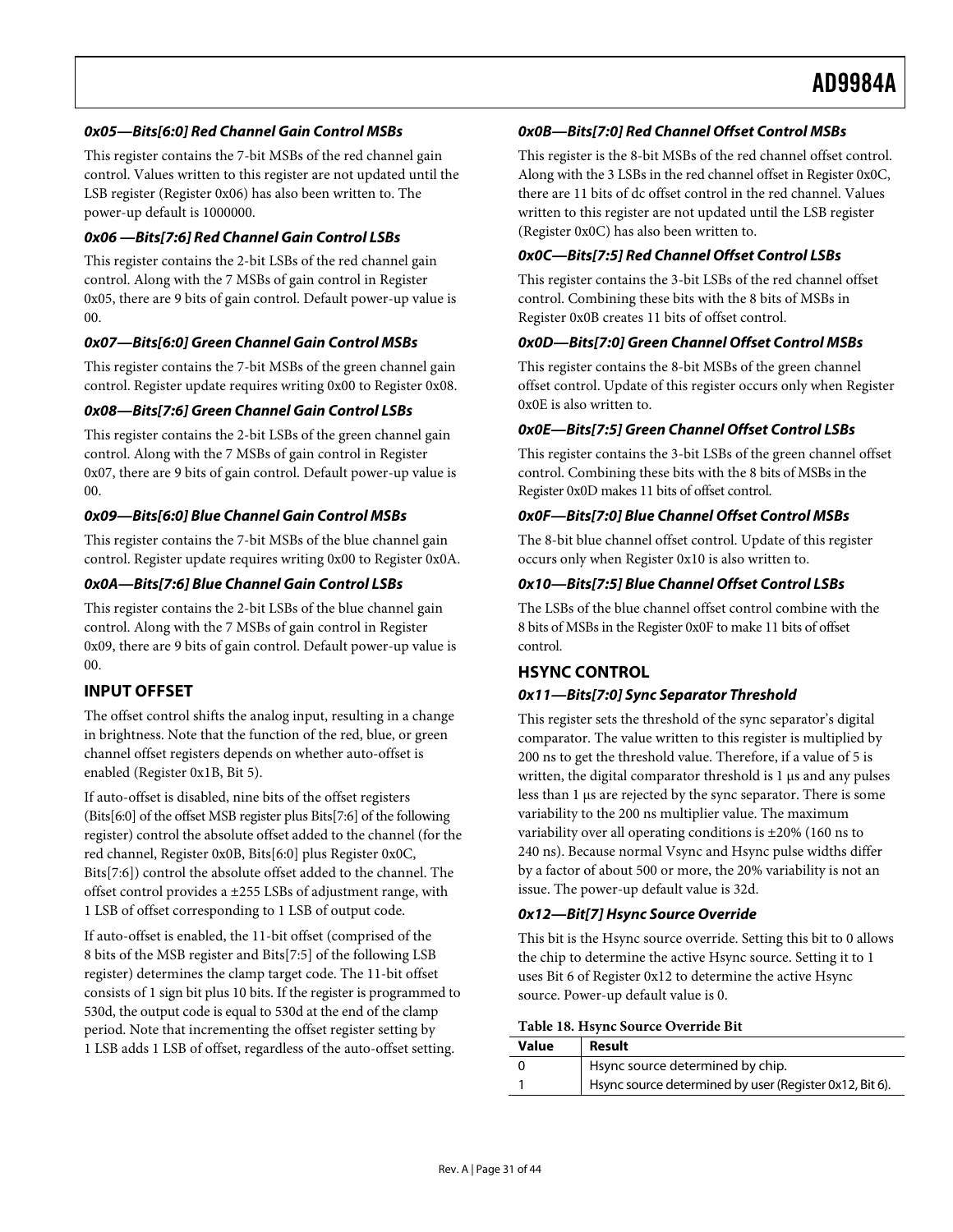# <span id="page-31-0"></span>**0x12—Bit[6] Hsync Source Select**

This bit selects the source of the Hsync for PLL and sync processing (only if Bit 7 of Register 0x12 is set to 1 or if both syncs are active). Setting this bit to 0 specifies the Hsync from the input pin. Setting it to 1 selects Hsync from SOG. Power-up default is 0.

#### **Table 19. Hsync Source Select Bit**

| <b>Value</b> | Result          |
|--------------|-----------------|
|              | HSYNCx input.   |
|              | Hsync from SOG. |

#### **0x12—Bit[5] Hsync Input Polarity Override**

This bit determines whether the chip selects the Hsync input polarity or if it is specified. Setting this bit to 0 allows the chip to automatically select the polarity of the input Hsync. Setting it to 1 indicates that Bit 4 of Register 0x12 specifies the polarity. Power-up default is 0.

#### **Table 20. Hsync Input Polarity Override Bit**

| Value | Result                                                    |
|-------|-----------------------------------------------------------|
|       | Hsync polarity determined by chip.                        |
|       | Hsync polarity determined by user (Register 0x12, Bit 4). |
|       |                                                           |

#### **0x12—Bit[4] Hsync Input Polarity**

If Bit 5 of Register 0x12 is 1, the value of this bit specifies the polarity of the input Hsync. Setting this bit to 0 indicates a negative Hsync input polarity. Setting this bit to 1 indicates a positive Hsync input polarity. Power-up default is 1.

#### **Table 21. Hsync Input Polarity Bit**

| Value | Result                            |
|-------|-----------------------------------|
|       | Hsync input polarity is negative. |
|       | Hsync input polarity is positive. |

#### **0x12—Bit[3] Hsync Output Polarity**

This bit sets the polarity of the Hsync output (HSOUT). Setting this bit to 0 indicates a negative HSOUT polarity. Setting this bit to 1 indicates a positive HSOUT polarity.

#### **Table 22. Hsync Output Polarity Bit**

| Value | Result                      |
|-------|-----------------------------|
|       | HSOUT polarity is negative. |
|       | HSOUT polarity is positive. |

#### **0x13—Bits[7:0] Hsync Duration**

This 8-bit register sets the duration of the HSOUT pulse. The leading edge of the Hsync output is triggered by the internally generated, phase-adjusted, PLL feedback clock. The AD9984A then counts a number of pixel clocks equal to the value in this register. This triggers the trailing edge of HSOUT, which is also phase-adjusted.

## **VSYNC CONTROL**

## **0x14—Bit[7] Vsync Source Override**

This bit is the active Vsync override. Setting this to 0 allows the chip to determine the active Vsync source, setting it to 1 uses

Bit 6 of Register 0x14 to determine the active Vsync source. Power-up default value is 0.

#### **Table 23. Vsync Source Override Bit**

| <b>Value</b> | Result                                                  |
|--------------|---------------------------------------------------------|
|              | Vsync source determined by chip.                        |
|              | Vsync source determined by user (Register 0x14, Bit 6). |

# **0x14—Bit[6] Vsync Source Select**

This bit selects the source of the Vsync for sync processing only if Bit 7 of Register 0x14 is set to 1. Setting Bit 6 to 0 specifies the Vsync from the input pin. Setting it to 1 selects Vsync from the sync separator. Power-up default is 0.

#### **Table 24. Vsync Source Select Bit**

| Value | Result                       |
|-------|------------------------------|
|       | Vsync from VSYNCx input pin. |
|       | Vsync from sync separator.   |

#### **0x14—Bit[5] Vsync Input Polarity Override**

This bit sets whether the chip selects the Vsync input polarity or if it is specified. Setting this bit to 0 allows the chip to automatically select the polarity of the input Vsync. Setting this bit to 1 indicates that Bit 4 of Register 0x14 specifies the polarity. Power-up default is 0.

#### **Table 25. Vsync Input Polarity Override Bit**

| <b>Value</b> | Result                                                    |
|--------------|-----------------------------------------------------------|
|              | Vsync polarity determined by chip.                        |
|              | Vsync polarity determined by user (Register 0x14, Bit 4). |

## **0x14—Bit[4] Vsync Input Polarity**

If Bit 5 of Register 0x14 is 1, the value of this bit specifies the polarity of the input Vsync. Setting this bit to 0 indicates a negative Vsync input polarity. Setting this bit to 1 indicates a positive Vsync input polarity. Power-up default is 1.

#### **Table 26. Vsync Input Polarity Bit**

| <b>Value</b> | Result                            |
|--------------|-----------------------------------|
|              | Vsync input polarity is negative. |
|              | Vsync input polarity is positive. |

## **0x14—Bit[3] Vsync Output Polarity**

This bit sets the polarity of the Vsync output (VSOUT). Setting this bit to 0 indicates a negative VSOUT polarity. Setting this bit to 1 indicates a positive VSOUT polarity. Power-up default is 1.

#### **Table 27. Vsync Output Polarity Bit**

| Value | Result                      |
|-------|-----------------------------|
|       | VSOUT polarity is negative. |
|       | VSOUT polarity is positive. |
|       |                             |

#### **0x14—Bit[2] Vsync Filter Enable**

This bit enables the Vsync filter allowing precise placement of the Vsync with respect to the Hsync and facilitating the correct operation of the Hsyncs/Vsync count.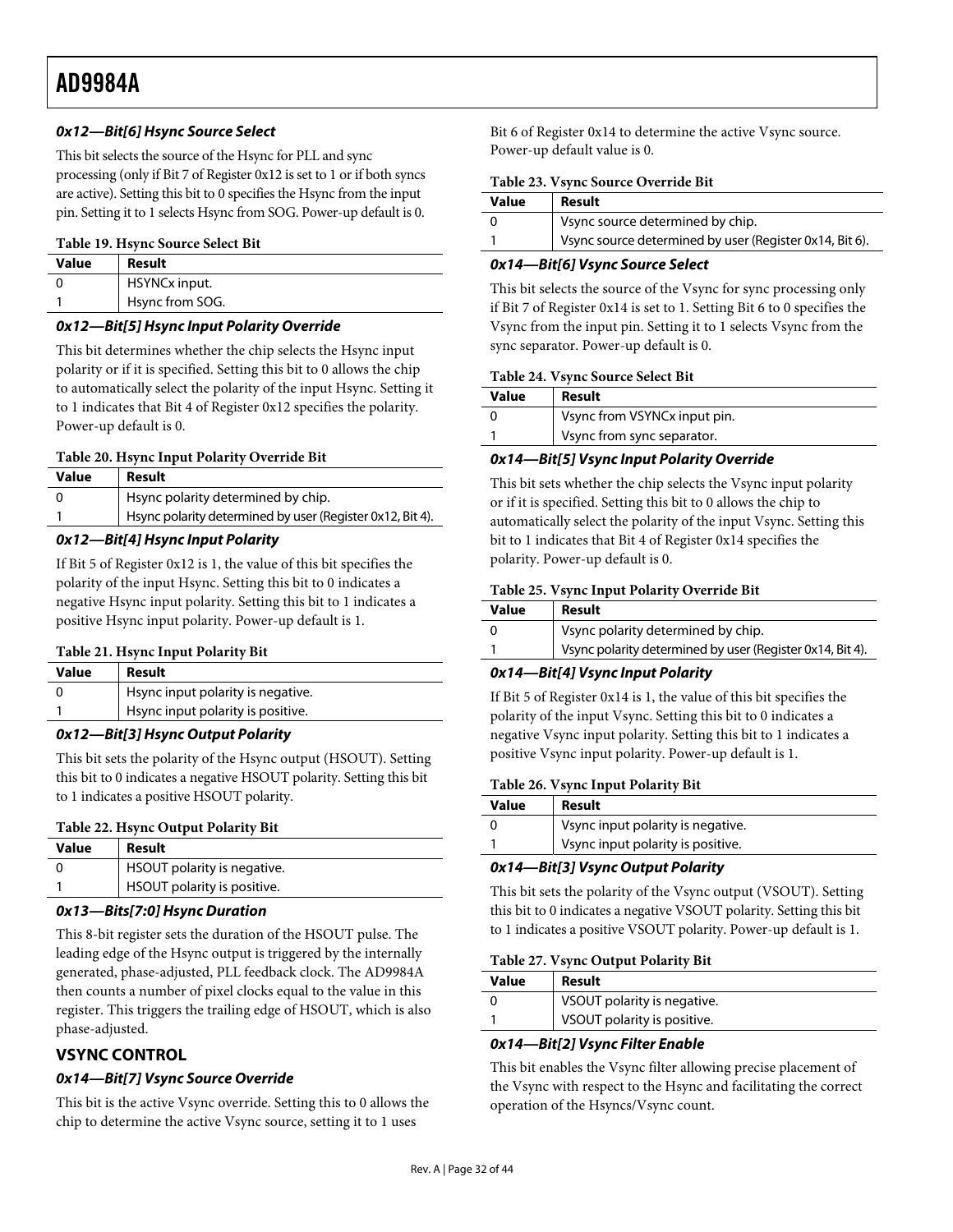#### <span id="page-32-0"></span>**Table 28. Vsync Filter Enable Bit**

| <b>Value</b> | Result                 |
|--------------|------------------------|
|              | Vsync filter disabled. |
|              | Vsync filter enabled.  |

# **0x14—Bit[1] Vsync Duration Block Enable**

This enables the Vsync duration block, which is designed to be used with the Vsync filter. Setting the bit to 0 leaves the Vsync output duration unchanged. Setting the bit to 1 sets the Vsync output duration based on Register 0x15. Power-up duration is 0.

#### **Table 29. Vsync Duration Block Enable Bit**

| Value | Result                                         |
|-------|------------------------------------------------|
|       | Vsync output duration is unchanged.            |
|       | Vsync output duration is set by Register 0x15. |

## **0x15—Bits[7:0] Vsync Duration**

This register is used to set the output duration of the Vsync, and is designed to be used with the Vsync filter. This is valid only if Register 0x14, Bit 1 is set to 1. Power-up default is 10d.

# **COAST AND CLAMP CONTROLS**

#### **0x16—Bits[7:0] Precoast**

This register allows the internally generated coast signal to be applied prior to the Vsync signal. This is necessary in cases where pre-equalization pulses are present. The step size for this control is one Hsync period. For precoast to work correctly, it is necessary for both the Vsync filter (Register 0x14, Bit 2) and sync processing filter (Register 0x20, Bit 1) to either be enabled or disabled. The power-up default is 00.

## **0x17—Bits[7:0] Postcoast**

This register allows the internally generated coast signal to be applied following the Vsync signal. This is necessary in cases where post equalization pulses are present. The step size for this control is one Hsync period. For postcoast to work correctly, it is necessary for both the Vsync filter (Register 0x14, Bit 2) and sync processing filter (Register 0x20, Bit 1) to be enabled or disabled. The power-up default is 00.

## **0x18—Bit[7] Coast Source**

This bit is used to select the active coast source. The choices are the COAST input pin or Vsync. If Vsync is selected, the additional decision of using the VSYNCx input pin or the output from the sync separator needs to be made (Register 0x14, Bits[7:6]).

#### **Table 30. Coast Source Bit**

| Value | Result                  |
|-------|-------------------------|
|       | Vsync (internal coast). |
|       | COAST pin.              |

## **0x18—Bit[6] Coast Polarity Override**

This register is used to override the internal circuitry that determines the polarity of the coast signal going into the PLL. The power-up default setting is 0.

#### **Table 31. Coast Polarity Override Bit**

| Value | Result                                                    |
|-------|-----------------------------------------------------------|
|       | Coast polarity determined by chip.                        |
|       | Coast polarity determined by user (Register 0x18, Bit 5). |

#### **0x18—Bit[5] Input Coast Polarity**

This register sets the input coast polarity when Bit 6 of Register 0x18 is 1. The power-up default setting is 1.

#### **Table 32. Input Coast Polarity Bit**

| Value | Result                      |
|-------|-----------------------------|
|       | Coast polarity is negative. |
|       | Coast polarity is positive. |

#### **0x18—Bit[4] Clamp Source Select**

This bit determines the source of clamp timing. A 0 enables the clamp timing circuitry controlled by clamp placement and clamp duration. The clamp position and duration is counted from the leading edge of Hsync. A 1 enables the external CLAMP input pin. The three channels are clamped when the clamp signal is active. The polarity of clamp is determined by the CLAMP polarity bit. The power-up default setting is 0.

#### **Table 33. Clamp Source Select Bit**

| Internally generated clamp. | Value | Result                                    |
|-----------------------------|-------|-------------------------------------------|
|                             |       |                                           |
|                             |       | Externally provided clamp signal (CLAMP). |

#### **0x18—Bit[3] Red Clamp Select**

This bit determines whether the red channel is clamped to ground or to midscale. The power-up default setting is 0.

#### **Table 34. Red Clamp Select Bit**

| Value | Result             |
|-------|--------------------|
|       | Clamp to ground.   |
|       | Clamp to midscale. |

#### **0x18—Bit[2] Green Clamp Select**

This bit determines whether the green channel is clamped to ground or to midscale. The power-up default setting is 0.

#### **Table 35. Green Clamp Select Bit**

| Value | Result             |
|-------|--------------------|
|       | Clamp to ground.   |
|       | Clamp to midscale. |

#### **0x18—Bit[1] Blue Clamp Select**

This bit determines whether the blue channel is clamped to ground or to midscale. The power-up default setting is 0.

#### **Table 36. Blue Clamp Select Bit**

| <b>Value</b> | Result             |
|--------------|--------------------|
|              | Clamp to ground.   |
|              | Clamp to midscale. |

#### **0x18—Bit[0]**

Must be set to 0 for proper operation.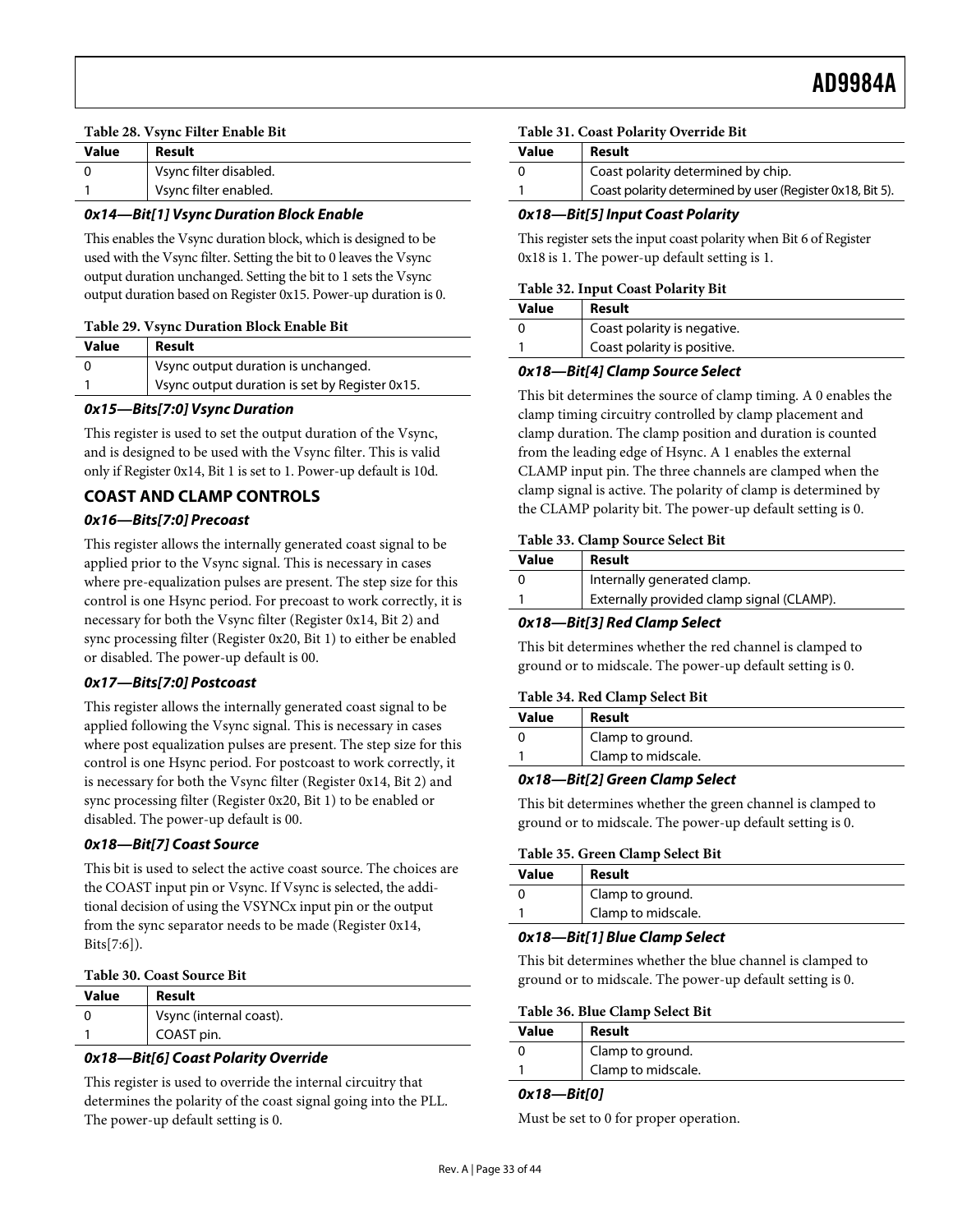# <span id="page-33-0"></span>**0x19—Bits[7:0] Clamp Placement**

An 8-bit register that sets the position of the internally generated clamp. When clamp source select =  $0$  (Register 0x18, Bit 4), a clamp signal is generated internally at a position established by this register and for a duration set by the clamp duration register (Register 0x1A). Clamping is started at the clamp placement count of pixel periods after the trailing edge of Hsync. The clamp placement can be programmed to any value between 1 and 255. A value of 0 is not supported.

The clamp should be placed during a time that the input signal presents a stable black-level reference, usually the back porch period between Hsync and the image. When clamp source  $= 1$ , this register is ignored. Power-up default setting is 8.

# **0x1A—Bits[7:0] Clamp Duration**

An 8-bit register that sets the duration of the internally generated clamp. When the clamp source select is 0 (Register 0x18, Bit 4), a clamp signal is generated internally at a position established by the clamp placement register (Register 0x19) for a duration set by this clamp duration register. Clamping begins a clamp placement count (Register 0x19) of pixel periods after the trailing edge of Hsync. The clamp duration can be programmed to any value between 1 and 255. A value of 0 is not supported.

For the best results, the clamp duration should be set to include the majority of the black reference signal time that follows the Hsync signal trailing edge. Insufficient clamping time can produce brightness changes at the top of the screen, and a slow recovery from large changes in the average picture level (APL) or brightness. When  $EXTCLMP = 1$ , this register is ignored. Power-up default setting is 20d.

## **0x1B—Bit[7] Clamp Polarity Override**

This bit is used to override the internal circuitry that determines the polarity of the clamp signal. The power-up default setting is 0.

#### **Table 37. Clamp Polarity Override Bit**

| <b>Value</b> | Result                                                    |
|--------------|-----------------------------------------------------------|
| - 0          | Clamp polarity determined by chip.                        |
|              | Clamp polarity determined by user (Register 0x1B, Bit 6). |
|              |                                                           |

#### **0x1B—Bit[6] Clamp Polarity**

This bit indicates the polarity of the clamp signal only if Bit 7 of Register  $0x1B = 1$ . The power-up default setting is 1.

#### **Table 38. Clamp Polarity Bit**

| Value | Result                      |
|-------|-----------------------------|
|       | Clamp polarity is negative. |
|       | Clamp polarity is positive. |
|       |                             |

## **0x1B—Bit[5] Auto-Offset Enable**

This bit selects between auto-offset mode and manual offset mode (auto-offset disabled). See the [Automatic Offset](#page-11-1) section for more information. The power-up default setting is 0.

#### **Table 39. Auto-Offset Enable Bit**

| Value | Result                                       |
|-------|----------------------------------------------|
|       | Auto-offset is disabled.                     |
|       | Auto-offset is enabled (manual offset mode). |

# **0x1B—Bits[4:3] Auto-Offset Update Frequency**

These bits control how often the auto-offset circuit is updated (if enabled). Updating every 192 Hsyncs recommended. The power-up default setting is 11.

#### **Table 40. Auto-Offset Update Frequency Bits**

| Value | Result                                 |
|-------|----------------------------------------|
| 00    | Update offset every 3-clamp periods.   |
| 01    | Update offset every 48-clamp periods.  |
| 10    | Update offset every 192-clamp periods. |
| 11    | Update offset every 3 Vsync periods.   |

#### **0x1B—Bits[2:0]**

Must be written to 011 for proper operation.

#### **0x1C—Bits[7:0] Test Register 0**

Must be set to 0xFF for proper operation.

## **SOG CONTROL**

#### **0x1D—Bits[7:3] SOG Slicer Comparator Threshold**

These register bits adjust the comparator threshold of the SOG slicer in steps of 8 mV, with the minimum setting equaling 8 mV and the maximum setting equaling 256 mV. The powerup default setting is 15d and corresponds to a threshold value of 128 mV.

## **0x1D—Bit[2] SOGOUT Polarity**

This bit sets the polarity of the SOGOUT signal. The power-up default setting is 0.

#### **Table 41. SOGOUT Polarity Bit**

| Value | Result                       |
|-------|------------------------------|
|       | SOGOUT polarity is negative. |
|       | SOGOUT polarity is positive. |
|       |                              |

## **0x1D—Bits[1:0] SOGOUT Select**

These register bits control what is output on the SOGOUT pin. Options are the raw SOGINx from the slicer (that is, the unprocessed SOG signal produced from the sync slicer), the raw HSYNCx, the regenerated Hsync from the sync filter that can generate missing syncs due to coasting or drop-out, or finally, the filtered Hsync that excludes extraneous syncs that do not occur within the sync filter window. The power-up default setting is 0.

#### **Table 42. SOGOUT Select Bits**

| Value | Result                              |
|-------|-------------------------------------|
| 00    | Raw SOGINx.                         |
| 01    | Raw HSYNCx.                         |
| 10    | Regenerated Hsync from sync filter. |
| 11    | Filtered Hsync from sync filter.    |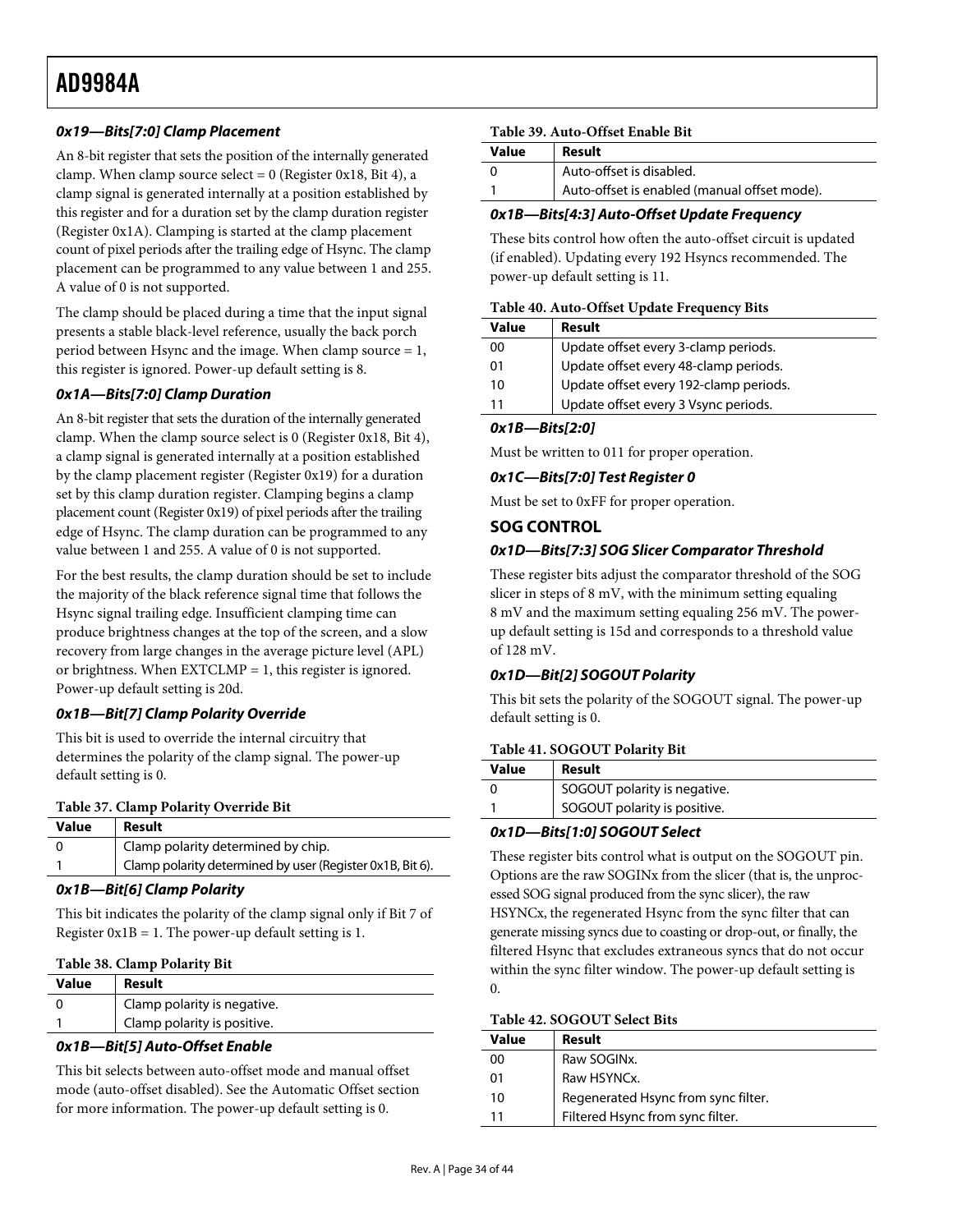# <span id="page-34-0"></span>**INPUT AND POWER CONTROL**

# **0x1E—Bit[7] Channel Select Override**

This bit provides an override to the automatic input channel selection. Power-up default setting is 0.

#### **Table 43. Channel Select Override Bit**

| <b>Value</b> | Result                                                              | de |
|--------------|---------------------------------------------------------------------|----|
|              | Channel input source determined by chip.                            | T. |
|              | Channel input source determined by user,<br>(Register 0x1E, Bit 6). | V. |

#### **0x1E—Bit[6] Channel Select**

This bit selects the active input channel if Bit 7 of Register 0x1E is 1. This selects between Channel 0 data and syncs or Channel 1 data and syncs. Power-up default setting is 0.

#### **Table 44. Channel Select Bit**

| Value | Result                                 |
|-------|----------------------------------------|
|       | Channel 0 data and syncs are selected. |
|       | Channel 1 data and syncs are selected. |

## **0x1E—Bit[5] Programmable Bandwidth**

This bit selects between a low or high input bandwidth; having a low input bandwidth is useful in limiting noise for lower frequency inputs. The power-up default setting is 1. Low analog input bandwidth is ~7 MHz; high analog input bandwidth is  $\sim$ 300 MHz.

#### **Table 45. Programmable Bandwidth Bit**

| Value | Result                       |
|-------|------------------------------|
|       | Low analog input bandwidth.  |
|       | High analog input bandwidth. |

## **0x1E—Bit[4] Power-Down Control Select**

This bit determines whether power-down is controlled manually or automatically by the chip. If automatic control is selected (by setting this bit to 1), the AD9984A's decision is based on the status of the some of the sync detect bits (Register 0x24, Bit 2, Bit 3, Bit 6, and Bit 7). If either an Hsync or a sync-on-green input is detected on any input, the chip powers up or powers down. For manual control, the AD9984A allows the flexibility of control through both a dedicated pin and a register bit. The dedicated pin allows a hardware watchdog circuit to control power-down, whereas the register bit allows power-down to be controlled by software. With manual power-down control, the polarity of the power-down pin must be set (Register 0x1E, Bit 2) whether it is used or not. If unused, it is recommended to set the polarity to active high and hardwire the pin to ground with a 10 kΩ resistor.

#### **Table 46. Power-Down Control Select Bit**

| Value | Result                                                     |
|-------|------------------------------------------------------------|
|       | Manual power-down control (user determines<br>power-down). |
|       | Auto power-down control (chip determines<br>power-down).   |

# **0x1E—Bit[3] Power-Down**

This bit is used to manually place the chip in power-down mode. It is only used if manual power-down control is selected (Register 0x1E, Bit  $4 = 0$ ). Both the state of this register bit and the power-down pin (Pin 17) are used to control manual power-down. (See the [Power Management](#page-18-2) section for more etails on power-down.)

# **Table 47. Power-Down Bit**

| <b>Value</b> | <b>Pin 17</b> | Result            |
|--------------|---------------|-------------------|
|              |               | Normal operation. |
|              |               | Power-down.       |

#### **0x1E—Bit[2] Power-Down Pin Polarity**

This bit defines the polarity of the power-down pin (Pin 17). It is only used if manual power-down control is selected (Register 0x1E, Bit  $4 = 0$ ).

#### **Table 48. Power-Down Pin Polarity Bit**

| Value | Result                      |
|-------|-----------------------------|
|       | PWRDN polarity is negative. |
|       | PWRDN polarity is positive. |

#### **0x1E—Bit[1] Power-Down Fast Switching Control**

This bit controls a special fast switching mode. With this bit, the AD9984A can stay active during power-down and only puts the outputs in high impedance. This option is useful when the data outputs from two chips are connected on a PCB and the user wants to instantaneously switch between the two.

#### **Table 49. Power-Down Fast Switching Control Bit**

| Value | Result                                                                        |
|-------|-------------------------------------------------------------------------------|
|       | Normal power-down operation.                                                  |
|       | The chip stays powered up, and the outputs are put<br>in high impedance mode. |

# **0x1E—Bit[0] SOGOUT High Impedance Control**

This bit controls whether or not the SOGOUT output pin is in high impedance when in power-down mode. In most cases, SOGOUT is not put in high impedance during normal operation because it is usually needed for sync detection by the graphics controller. The option to put SOGOUT in high impedance is included mainly to allow for factory testing modes.

#### **Table 50. SOGOUT High Impedance Control Bit**

| Value | Result                                                |
|-------|-------------------------------------------------------|
|       | The SOGOUT operates as normal during power-down.      |
|       | The SOGOUT is in high impedance during<br>power-down. |

# **OUTPUT CONTROL**

## **0x1F—Bits[7:5] Output Mode**

These bits choose between three options for the output mode. In 4:4:4 mode, RGB is standard. In 4:2:2 mode, YCbCr is standard, which reduces the number of output pins from 30 to 20. In 4:4:4 DDR output mode, the data is in RGB mode, but changes on every clock edge. The power-up default setting is 100.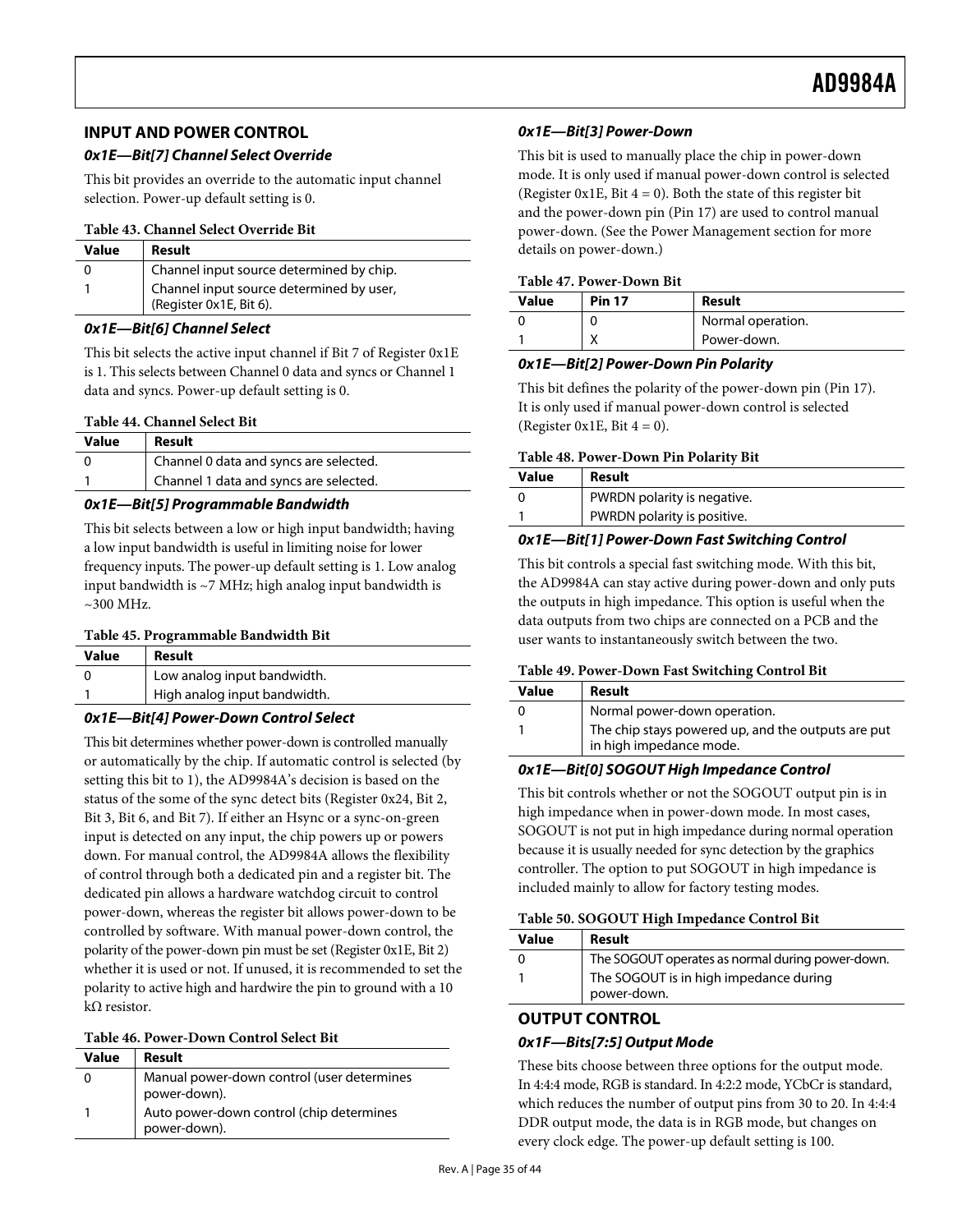#### <span id="page-35-0"></span>**Table 51. Output Mode Bits**

| <b>Value</b> | Result            |
|--------------|-------------------|
| 100          | 4:4:4 RGB mode.   |
| 101          | 4:2:2 YCbCr mode. |
| 110          | 4:4:4 DDR mode.   |

#### **0x1F—Bit[4] Primary Output Enable**

This bit places the primary output in active or high impedance mode. The power-up default setting is 1.

#### **Table 52. Primary Output Enable Bit**

| Value | Result                                    |
|-------|-------------------------------------------|
|       | Primary output is in high impedance mode. |
|       | Primary output is enabled.                |

#### **0x1F—Bit[3] Secondary Output Enable**

This bit places the secondary output in active or high impedance mode.

The secondary output is designated when using either 4:2:2 or 4:4:4 DDR. In these modes, the data on the blue output channel is the secondary output while the output data on the red and green channels are the primary output. Secondary output is always a DDR YCbCr data mode. See the [Output Formatter](#page-20-2) section and [Table 12](#page-20-1). The power-up default setting is 0.

#### **Table 53. Secondary Output Enable Bit**

| Value | Result                                      |
|-------|---------------------------------------------|
|       | Secondary output is in high impedance mode. |
|       | Secondary output is enabled.                |

# **0x1F—Bits[2:1] Output Drive Strength**

These two bits select the drive strength for all the high speed digital outputs (except VSOUT, A0, and O/E FIELD). Higher drive strength results in faster rise/fall times and, in general, makes it easier to capture data. Lower drive strength results in slower rise/fall times and helps to reduce EMI and digitally generated power supply noise. The power-up default setting is 10.

#### **Table 54. Output Drive Strength Bits**

| <b>Value</b> | Result                        |
|--------------|-------------------------------|
| 00           | Low output drive strength.    |
| 01           | Medium output drive strength. |
| 1x           | High output drive strength.   |
|              |                               |

#### **0x1F—Bit[0] Output Clock Invert**

This bit allows inversion of the output clock. The power-up default setting is 0.

#### **Table 55. Output Clock Invert Bit**

| Value | Result                   |
|-------|--------------------------|
|       | Noninverted pixel clock. |
|       | Inverted pixel clock.    |

# **0x20—Bits[7:6] Output Clock Select**

These bits selects the optional output clocks such as a fixed 40 MHz internal clock, a 2× clock, a 90° phase-shifted clock, or the normal pixel clock. The power-up default setting is 00.

#### **Table 56. Output Clock Select Bits**

| <b>Value</b> | Result                         |
|--------------|--------------------------------|
| 00           | Pixel clock.                   |
| 01           | 90° phase-shifted pixel clock. |
| 10           | 2x pixel clock.                |
| 11           | 0.5x pixel clock.              |

#### **0x20—Bit[5] Output High Impedance**

This bit puts all outputs (except SOGOUT) in a high impedance state. The power-up default setting is 0.

#### **Table 57. Output High Impedance Bit**

| Value | Result                                              |
|-------|-----------------------------------------------------|
|       | Normal outputs.                                     |
|       | All outputs (except SOGOUT) in high impedance mode. |

## **0x20—Bit[4] SOGOUT High Impedance**

This bit allows the SOGOUT pin to be placed in high impedance mode. The power-up default setting is 0.

#### **Table 58. SOGOUT High Impedance Bit**

| Value | Result                                |
|-------|---------------------------------------|
|       | Normal drive.                         |
|       | SOGOUT pin is in high impedance mode. |
|       |                                       |

#### **0x20—Bit[3] Field Output Polarity**

This bit sets the polarity of the field output bit. The power-up default setting is 1.

#### **Table 59. Field Output Polarity Bit**

| Value | Result                                            |
|-------|---------------------------------------------------|
|       | Active low = even field, active high = odd field. |
|       | Active low = odd field, active high = even field. |

# **SYNC PROCESSING 0x20—Bit[2] PLL Sync Filter Enable**

This bit selects which signal the PLL uses. It can select between raw versions of HSYNCx/SOGINx and filtered versions of Hsync/SOG. The filtering of the Hsync and SOG can eliminate nearly all extraneous transitions that have traditionally caused PLL disruption. The power-up default setting is 0.

# **Table 60. PLL Sync Filter Enable Bit**

| Value | Result                          |  |
|-------|---------------------------------|--|
|       | PLL uses raw HSYNCx or SOGINx.  |  |
|       | PLL uses filtered Hsync or SOG. |  |
|       |                                 |  |

#### **0x20—Bit[1] Sync Processing Input Select**

This bit selects whether the sync processor uses a raw sync or a regenerated Hsync for the following functions: coast, Hsyncs per Vsync count, field detection, and Vsync duration counts. Using the regenerated Hsync is recommended.

#### **Table 61. Sync Processing Input Select Bit**

| Value | Result                                                    |
|-------|-----------------------------------------------------------|
| O     | Sync processing uses raw HSYNCx or SOGINX.                |
|       | Sync processing uses the internally regenerated<br>Hsvnc. |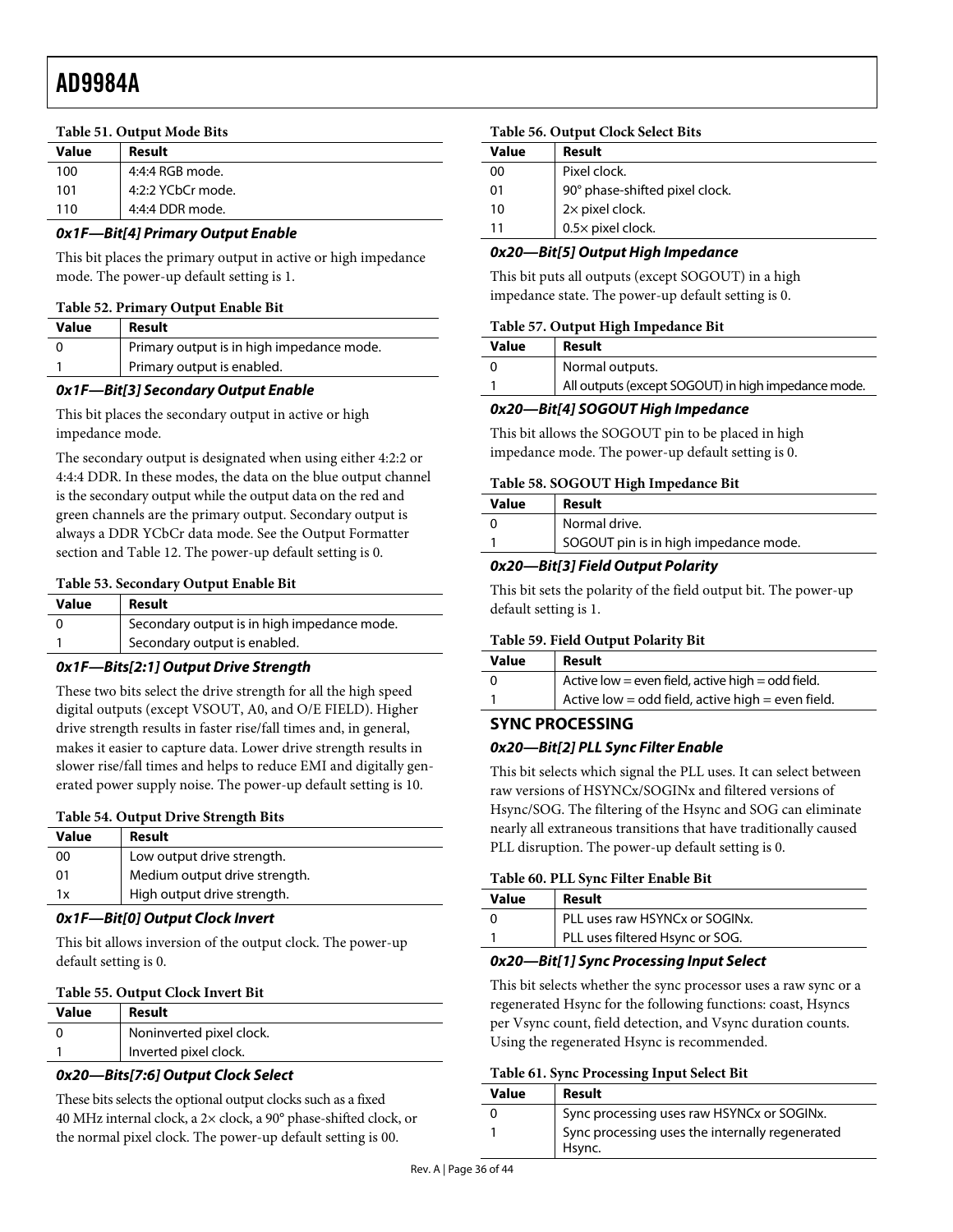# <span id="page-36-0"></span>**0x20—Bit[0]**

Must be set to 1 for proper operation.

# **0x21—Bits[7:0]**

Must be set to default.

# **0x22—Bits[7:0]**

Must be set to default.

# **0x23—Bits[7:0] Sync Filter Window Width**

This 8-bit register sets the window of time for the regenerated Hsync leading edge (in 25 ns steps) and the time that sync pulses are allowed to pass through. Therefore, with the default value of 10, the window width is ±250 ns. The goal is to set the window width to reject extraneous pulses (see the [Sync Processing](#page-15-2) section). As with the sync separator threshold, the 25 ns multiplier value is somewhat variable. The maximum variability over all operating conditions is ±20% (20 ns to 30 ns).

# **DETECTION STATUS**

# **0x24—Bit[7] HSYNC0 Detection**

This bit is used to indicate when activity is detected on the HSYNC0 input pin. If HSYNC0 is held high or low, activity is not detected. The sync processing block diagram [\(Figure 9](#page-15-1)) shows where this function is implemented.

#### **Table 62. HSYNC0 Detection Bit**

| Value | Result                |
|-------|-----------------------|
|       | No activity detected. |
|       | Activity detected.    |

### **0x24—Bit[6] HSYNC1 Detection**

This bit is used to indicate when activity is detected on the HSYNC1 input pin. If HSYNC1 is held high or low, activity is not detected. [Figure 9](#page-15-1) shows where this function is implemented.

## **Table 63. HSYNC1 Detection Results**

| <b>Value</b> | Result                |
|--------------|-----------------------|
|              | No activity detected. |
|              | Activity detected.    |
|              |                       |

# **0x24—Bit[5] VSYNC0 Detection**

This bit is used to indicate when activity is detected on the VSYNC0 input pin. If VSYNC0 is held high or low, activity is not detected. [Figure 9](#page-15-1) shows where this function is implemented.

|  |  | <b>Table 64. VSYNC0 Detection Results</b> |  |
|--|--|-------------------------------------------|--|
|--|--|-------------------------------------------|--|

| Value | Result                |
|-------|-----------------------|
|       | No activity detected. |
|       | Activity detected.    |

# **0x24—Bit[4] VSYNC1 Detection**

This bit is used to indicate when activity is detected on the VSYNC1 input pin. If VSYNC1 is held high or low, activity is not detected. [Figure 9](#page-15-1) shows where this function is implemented.

#### **Table 65. VSYNC1 Detection Bit**

| Value | Result                |
|-------|-----------------------|
|       | No activity detected. |
|       | Activity detected.    |

## **0x24—Bit[3] SOGIN0 Detection**

This bit is used to indicate when activity is detected on the SOGIN0 pin. If SOGIN0 is held high or low, activity is not detected. [Figure 9](#page-15-1) shows where this function is implemented.

#### **Table 66. SOGIN0 Detection Bit**

| <b>Value</b> | Result                |
|--------------|-----------------------|
|              | No activity detected. |
|              | Activity detected.    |

## **0x24—Bit[2] SOGIN1 Detection**

This bit is used to indicate when activity is detected on the SOGIN1 input pin. If SOGIN1 is held high or low, activity is not detected. [Figure 9](#page-15-1) shows where this function is implemented.

#### **Table 67. SOGIN1 Detection Bit**

| <b>Value</b> | Result                |
|--------------|-----------------------|
|              | No activity detected. |
|              | Activity detected.    |

## **0x24—Bit[1] COAST Detection**

This bit detects activity on the EXTCK/COAST pin. It indicates that one of the two signals is active, but it does not indicate which one. A dc signal is not detected.

# **Table 68. COAST Detection Bit**

| <b>Value</b> | Result                |
|--------------|-----------------------|
|              | No activity detected. |
|              | Activity detected.    |

## **0x24—Bit[0] CLAMP Detection**

This bit is used to indicate when activity is detected on the external CLAMP pin. If external CLAMP is held high or low, activity is not detected.

#### **Table 69. CLAMP Detection Bit**

| Value | Result                |
|-------|-----------------------|
|       | No activity detected. |
|       | Activity detected.    |

# **POLARITY STATUS**

## **0x25—Bit[7] HSYNC0 Polarity**

This bit indicates the polarity of HSYNC0 input.

#### **Table 70. HSYNC0 Polarity Bit**

| Value | Result                       |
|-------|------------------------------|
|       | HSYNC0 polarity is negative. |
|       | HSYNC0 polarity is positive. |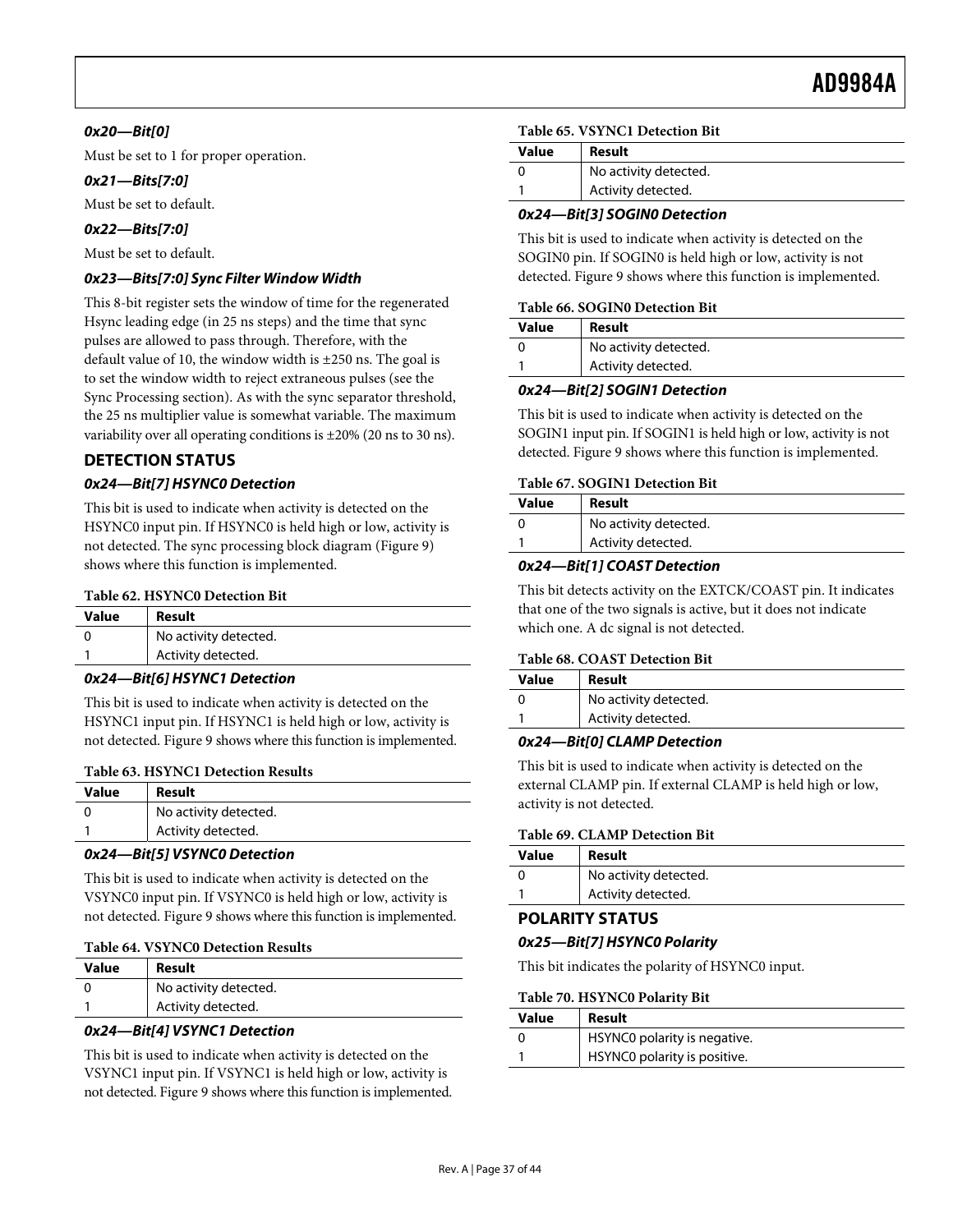# <span id="page-37-0"></span>**0x25—Bit[6] HSYNC1 Polarity**

This bit indicates the polarity of HSYNC1 input.

#### **Table 71. HSYNC1 Polarity Bit**

| <b>Value</b> | Result                       |
|--------------|------------------------------|
|              | HSYNC1 polarity is negative. |
|              | HSYNC1 polarity is positive. |

#### **0x25—Bit[5] VSYNC0 Polarity**

This bit indicates the polarity of VSYNC0 input.

#### **Table 72. VSYNC0 Polarity Bit**

| Value | Result                       |
|-------|------------------------------|
|       | VSYNC0 polarity is negative. |
|       | VSYNC0 polarity is positive. |

#### **0x25—Bit[4] VSYNC1 Polarity**

This bit indicates the polarity of VSYNC1 input.

#### **Table 73. VSYNC1 Polarity Bit**

| Value | Result                       |
|-------|------------------------------|
|       | VSYNC1 polarity is negative. |
|       | VSYNC1 polarity is positive. |

#### **0x25—Bit[3] COAST Polarity**

This bit indicates the polarity of the external COAST signal.

#### **Table 74. COAST Polarity Bit**

<span id="page-37-1"></span>

| Value | Result                      |  |
|-------|-----------------------------|--|
|       | COAST polarity is negative. |  |
|       | COAST polarity is positive. |  |
|       |                             |  |

## **0x25—Bit[2] CLAMP Polarity**

This bit indicates the polarity of the CLAMP signal.

#### **Table 75. CLAMP Polarity Bit**

| Value    | Result                      |
|----------|-----------------------------|
| $\Omega$ | CLAMP polarity is negative. |
|          | CLAMP polarity is positive. |

#### **0x25—Bit[1] Extraneous Pulse Detection**

A second output from the Hsync filter, this status bit tells whether extraneous pulses are present on the incoming sync signal. Often, extraneous pulses are used for copy protection, so this status bit can be used for this purpose.

#### **Table 76. Extraneous Pulse Detection Bit**

| Value | Result                                             |
|-------|----------------------------------------------------|
|       | No extraneous pulses detected during active Hsync. |
|       | Extraneous pulses detected during active Hsync.    |

#### **0x25—Bit[0] Sync Filter Lock**

When this bit is set to 1, the sync filter is locked. When set to 0, the sync filer is unlocked.

# **HSYNC COUNT**

#### **0x26—Bits[7:0] Hsyncs per Vsync MSBs**

This register contains the 8 MSBs of the 12-bit counter that reports the number of Hsyncs per Vsync on the active input. It is useful for determining the mode and is an aid in setting the PLL divide ratio.

#### **0x27—Bits[7:4] Hsyncs per Vsync LSBs**

This register contains the four LSBs of the 12-bit counter that reports the number of Hsyncs per Vsync on the active input.

## **TEST REGISTERS**

#### **0x28—Bits[7:0] Test Register 1**

Must be written to 0xBF for proper operation.

#### **0x29—Bits[7:0] Test Register 2**

Must be written to 0x02 for proper operation.

#### **0x2A—Bits[7:0] Test Register 3**

Read only bits for future use.

#### **0x2B—Bits[7:0] Test Register 4**

Read only bits for future use.

#### **0x2C—Bits[7:5] Offset Hold**

Must be written to default 0x00 for proper operation.

#### **0x2C—Bit[4] Auto-Offset Hold**

This bit controls whether the auto-offset function runs continuously or only once and holds the result. Continuous updates are recommended because they allow the AD9984A to compensate for drift over time, temperature, and so on. If onetime updates are preferred, they should be performed every time the part is powered up and when there is a mode change. To perform a one-time update, auto-offset must first be enabled (Register 0x1B, Bit 5). Next, this bit (auto-offset hold) must first be set to 0 to let the auto-offset function operate and settle to a final value. Auto-offset hold should then be set to 1 to hold the offset values that the auto circuitry calculates. The AD9984A auto-offset circuit's maximum settle time is 10 updates. For example, if the update frequency is set to once every 192 Hsyncs, the maximum settling time is 1920 Hsyncs (10  $\times$ 192 Hsyncs).

# **Table 77. Auto-Offset Hold Bit**

| <b>Value</b> | Result                                                                    |  |  |
|--------------|---------------------------------------------------------------------------|--|--|
|              | Allows auto-offset to continuously update.                                |  |  |
|              | Disables auto-offset updates and holds the current<br>auto-offset values. |  |  |
|              |                                                                           |  |  |

#### **0x2C—Bits[3:0]**

Must be written to 0x0 for proper operation.

## **0x2D—Bits[7:0] Test Register 5**

Read/write bits for future use. Must be written to 0xE8 for proper operation.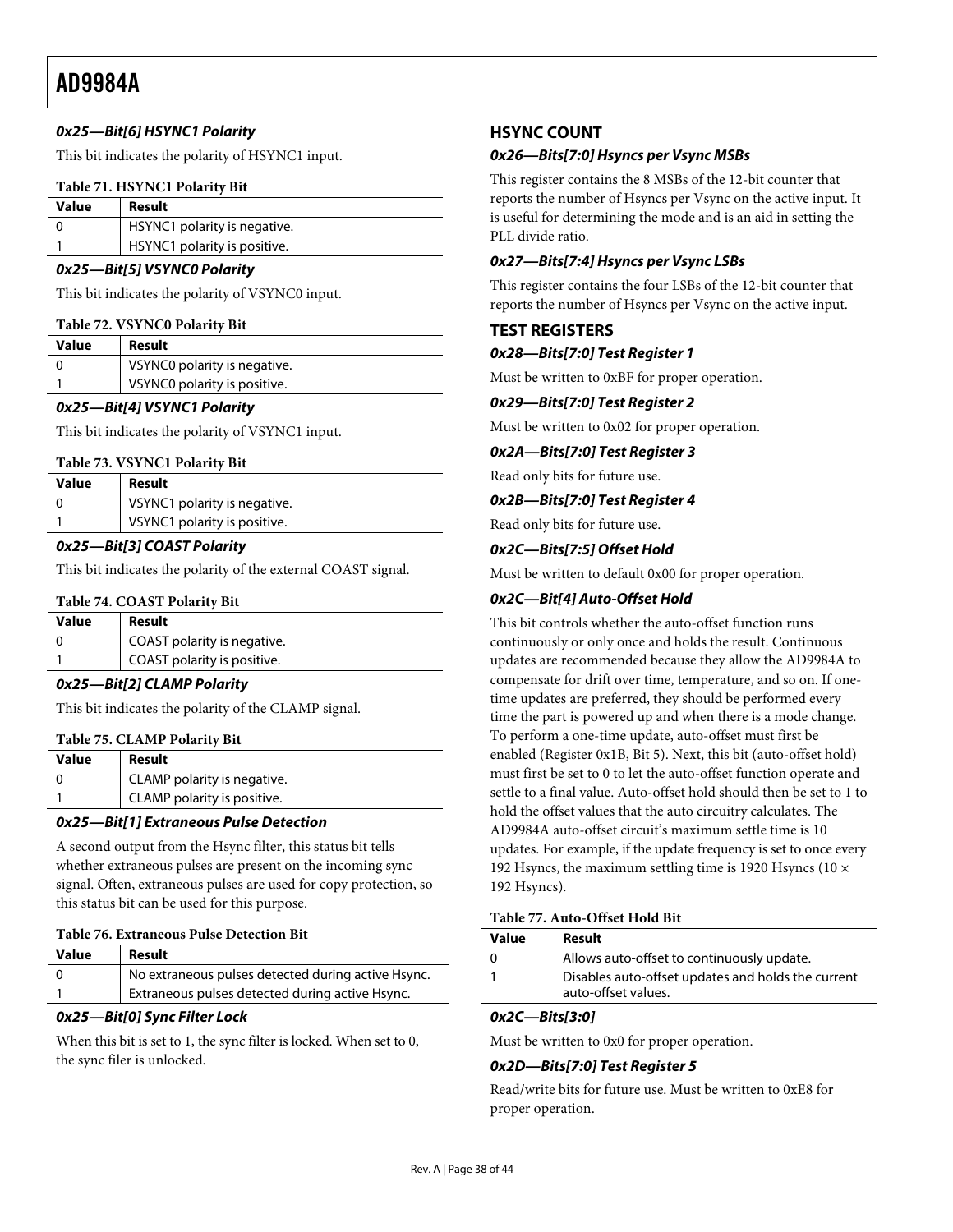# **0x2E—Bits[7:0] Test Register 6**

Read/write bits for future use. Must be written to 0xE0 for proper operation.

# **0x34—Bit[2] SOG Filter Enabler**

When this bit is set to 1, the SOG does not pass pulses less than 250 ns in width. This reduces spurious signals that can improperly drive the PLL circuit. Default for this bit is 0 or off.

# **0x36—Bit[0] VCO Gear Select**

This bit allows the VCO to select a lower gear to run lower pixel clocks while remaining in a more linear range.

#### **Table 78. VCO Gear Select Bit**

| Value | Result                          |
|-------|---------------------------------|
|       | Normal VCO setting.             |
|       | Enables lower VCO clock output. |
|       |                                 |

#### **0x3C—Bits[7:4] Test Bits**

Must be set to 0x0 for proper operation.

## <span id="page-38-0"></span>**0x3C—Bit[3] Auto Gain Matching Hold**

This bit controls whether the auto gain matching function runs continuously or runs once and holds the result. Continuous updates are recommended because they allow the AD9984A to compensate for drift over time, temperature, and so on.

If one-time updates are preferred, they should be performed every time the part is powered up and when there is a mode change. To perform a one-time update, auto gain matching must first be enabled (Register 0x3C, Bits[2:0]). Next, this bit (auto gain matching hold) must first be set to 1 to let the auto gain matching function operate and settle to a final value.

The auto gain matching hold bit should then be set to 0 to hold the gain values that the auto circuitry calculates. The AD9984A auto gain matching circuit's maximum settle time is 10 updates. For example, if the update frequency is set to once every 64 Hsyncs, the maximum settling time would be 640 Hsyncs ( $10 \times 64$  Hsyncs).

#### **Table 79. Auto Gain Matching Hold Bit**

|  | <b>Value</b>                                    | Result                                                                |  |
|--|-------------------------------------------------|-----------------------------------------------------------------------|--|
|  | 0 <sup>1</sup>                                  | Disables auto gain updates and holds the current<br>auto gain values. |  |
|  |                                                 | Allows auto gain to update continuously.                              |  |
|  | <sup>1</sup> The power-up default setting is 0. |                                                                       |  |

# **0x3C—Bits[2:0] Auto Gain Matching Enable**

These bits enable or disable the auto gain matching function.

#### **Table 80. Auto Gain Matching Enable Bits**

| Value | Result                       |
|-------|------------------------------|
| 000   | Auto gain matching disabled. |
| 110   | Auto gain matching enabled.  |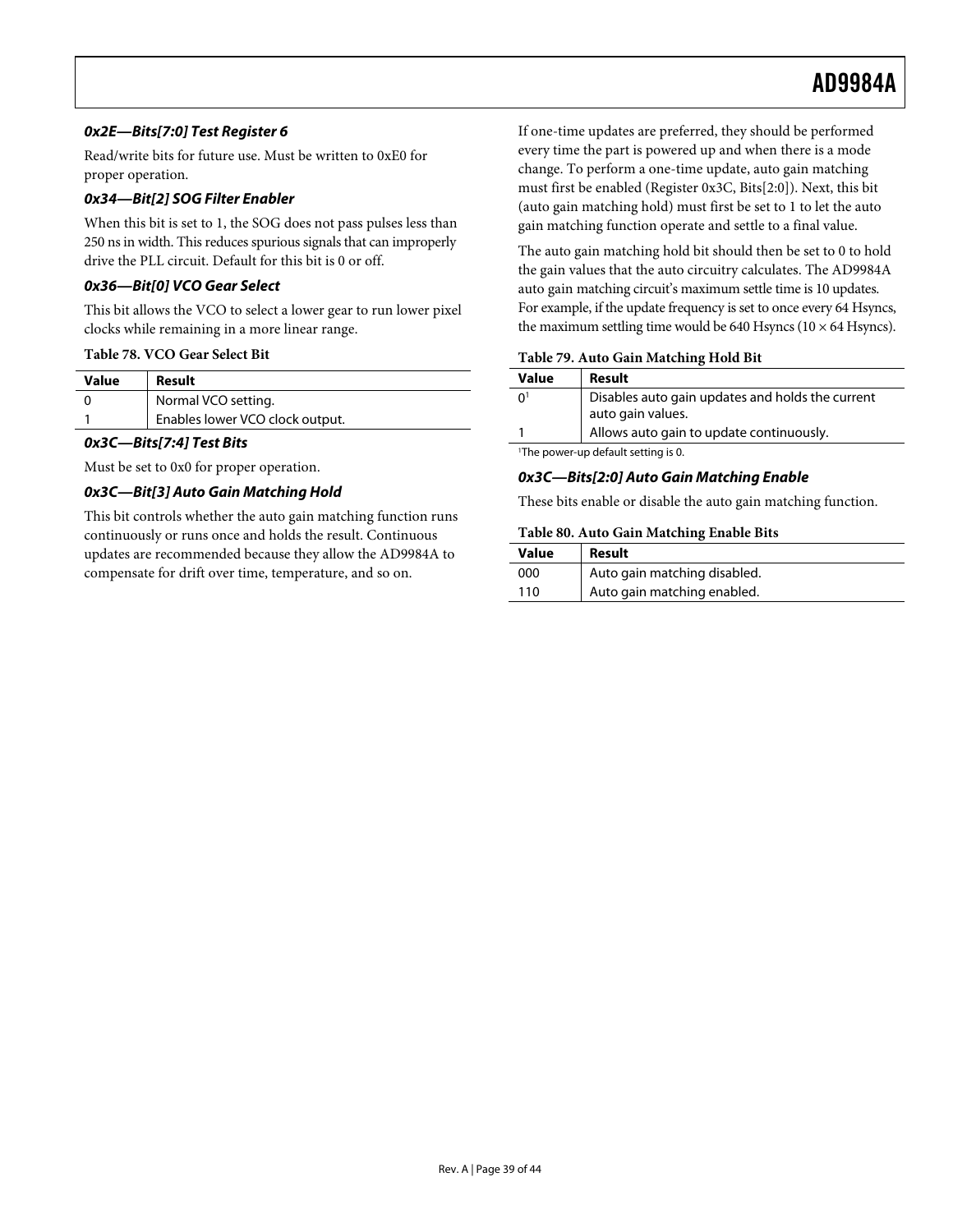# <span id="page-39-1"></span><span id="page-39-0"></span>PCB LAYOUT RECOMMENDATIONS

The AD9984A is a high precision, high speed, analog device. To achieve the maximum performance from the part, it is important to have a well laid-out board. The section provides a guide for designing a board using the AD9984A.

# **ANALOG INTERFACE INPUTS**

Use the following layout techniques on the graphics inputs:

- Minimize the trace length running into the graphics inputs. This is accomplished by placing the AD9984A as close as possible to the graphics VGA connector. Long input trace lengths are undesirable because they pick up noise from the board and other external sources.
- Place the 75  $\Omega$  termination resistors (see [Figure 4](#page-10-1)) as close as possible to the AD9984A chip. Any additional trace length between the termination resistors and the input of the AD9984A increases the magnitude of reflections, which corrupts the graphics signal.
- Use 75  $\Omega$  matched impedance traces. Trace impedances other than 75  $\Omega$  also increase the chance of reflections.
- The AD9984A has a very high input bandwidth (300 MHz). While desirable for acquiring a high resolution PC graphics signal with fast edges, it also means that it captures any high frequency noise. Therefore, it is important to reduce the amount of noise that is coupled to the inputs. Avoid running any digital traces near the analog inputs.
- Due to the high bandwidth of the AD9984A, using a lowpass filter with the analog inputs can help to reduce noise. (for many applications, filtering is unnecessary.) Experiments have shown that placing a ferrite bead (specifically, the Fair-Rite 2508051217Z0) in series prior to the 75  $\Omega$  termination resistor is helpful in filtering excess noise. However, an application could work best with a different bead value. Alternatively, placing a 100  $\Omega$  to 120  $\Omega$  resistor between the 75 Ω termination resistor and the input coupling capacitor is beneficial.

## **Power Supply Bypassing**

It is recommended to bypass each power supply pin with a 0.1 μF capacitor. An exception is when two or more supply pins are adjacent to each other. For these groupings of powers/grounds, it is only necessary to have one bypass capacitor. The fundamental idea is to have a bypass capacitor within ~0.5 cm of each power pin. Also, avoid placing the capacitor on the opposite side of the PC board from the AD9984A, because doing so interposes resistive vias in the path.

The bypass capacitors should be physically located between the power plane and the power pin. Current should flow from the power plane to the capacitor to the power pin. Do not make the power connection between the capacitor and the power pin. Placing a via underneath the capacitor pads, down to the power plane, is generally the best approach.

It is particularly important to maintain low noise and good stability of the PV<sub>D</sub> (the clock generator supply). Abrupt changes in  $PV<sub>D</sub>$ can result in similar changes in sampling clock phase and frequency. This can be avoided by paying careful attention to regulation, filtering, and bypassing. It is desirable to provide separate regulated supplies for each of the analog circuitry groups ( $V_D$  and  $PV_D$ ).

Some graphic controllers use substantially different levels of power when active (during active picture time), and when idle (during horizontal and vertical sync periods). This can result in a measurable change in the voltage supplied to the analog supply regulator, which can in turn produce changes in the regulated analog supply voltage. This can be mitigated by regulating the analog supply, or at least PV<sub>D</sub>, from a different, cleaner, power source (for example, from a 12 V supply).

It is also recommended to use a single ground plane for the entire board. Experience has repeatedly shown that noise performance is the same or better with a single ground plane. Using multiple ground planes can be detrimental because each separate ground plane is smaller, and long ground loops can result.

In some cases, using separate ground planes is unavoidable. For these cases, place at least a single ground plane under the part. The location of the split should be at the receiver of the digital outputs. In this case, it is even more important to place components wisely because the current loops become much longer (current takes the path of least resistance). An example of a current loop is power plane to AD9984A to digital output trace, to digital data receiver, to digital ground plane, to analog ground plane.

# **PLL**

Place the PLL loop filter components as close to the FILT pin as possible. Do not place any digital or other high frequency traces near these components. Use the values suggested in the data sheet with 10% tolerances or less.

# **OUTPUTS (BOTH DATA AND CLOCKS)**

Try to minimize the trace length that the digital outputs have to drive. Longer traces have higher capacitance and require more instantaneous current to drive, which creates more internal digital noise. Shorter traces reduce the possibility of reflections.

Adding a series resistor of 50  $\Omega$  to 200  $\Omega$  can suppress reflections, reduce EMI, and reduce the current spikes inside of the AD9984A. If series resistors are used, place them as close to the AD9984A pins as possible (although try not to add vias or extra length to the output trace to get the resistors closer).

If possible, limit the capacitance driven by each digital output to less than 10 pF. This is easily accomplished by keeping traces short and connecting the outputs to only one device. Loading the outputs with excessive capacitance increases the current transients inside of the AD9984A and creates more digital noise on its power supplies.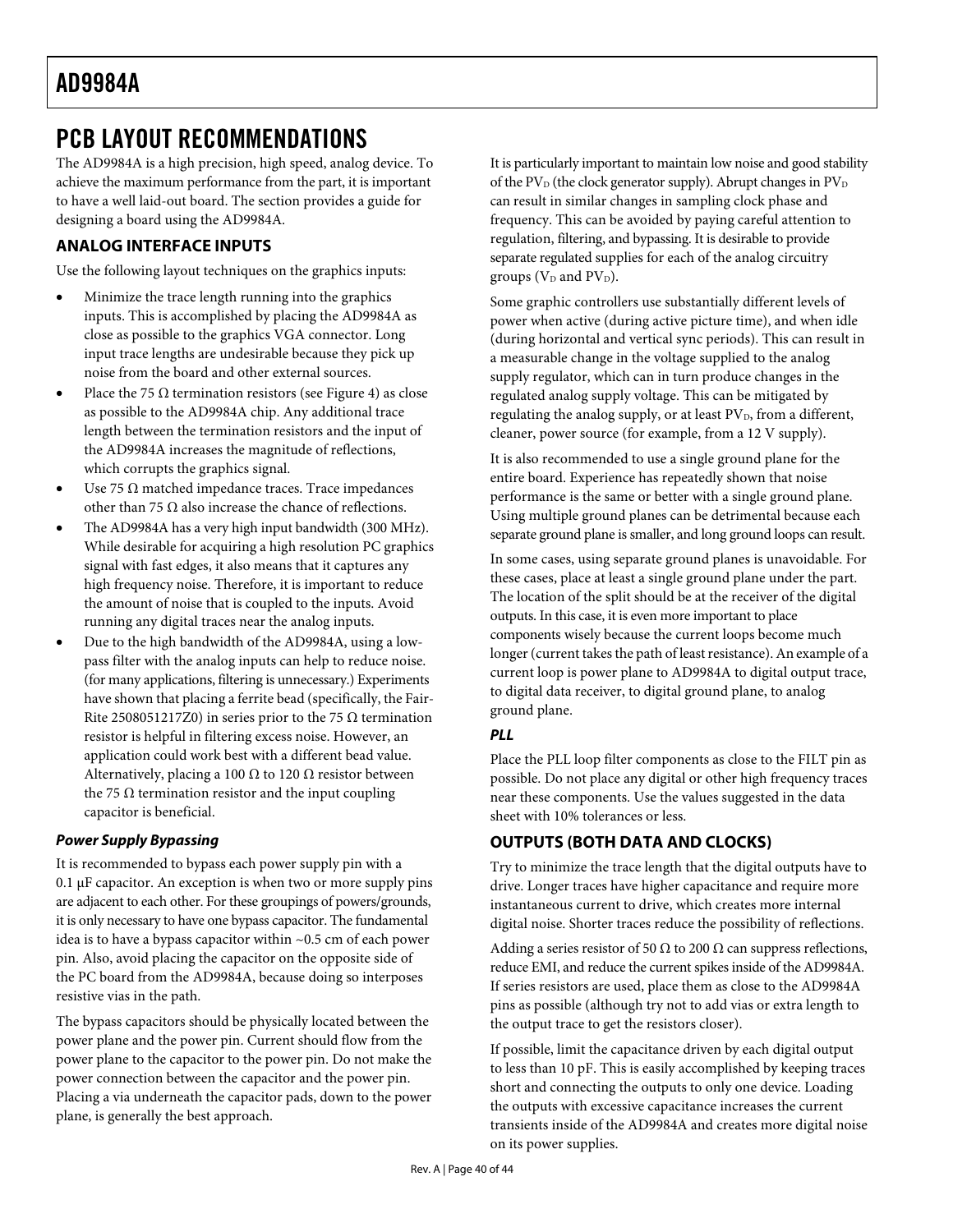# <span id="page-40-0"></span>**DIGITAL INPUTS**

Digital inputs on the AD9984A (HSYNC0, HSYNC1, VSYNC0, VSYNC1, SOGIN0, SOGIN1, SDA, SCL, and CLAMP) are designed to work with 3.3 V signals, but are tolerant of 5 V signals. Therefore, no extra components need to be added if using 5 V logic.

Any noise that gets onto the Hsync input trace adds jitter to the system. Therefore, minimize the trace length and do not run any digital or other high frequency traces near it.

# **Reference Bypass**

The AD9984A has two reference voltages that must be bypassed for proper operation of the ADC. REFLO and REFHI are connected to each other through a 10 μF capacitor. These references are used by the ADC circuitry to assure the greatest stability. Place them as close to the AD9984A pin as possible.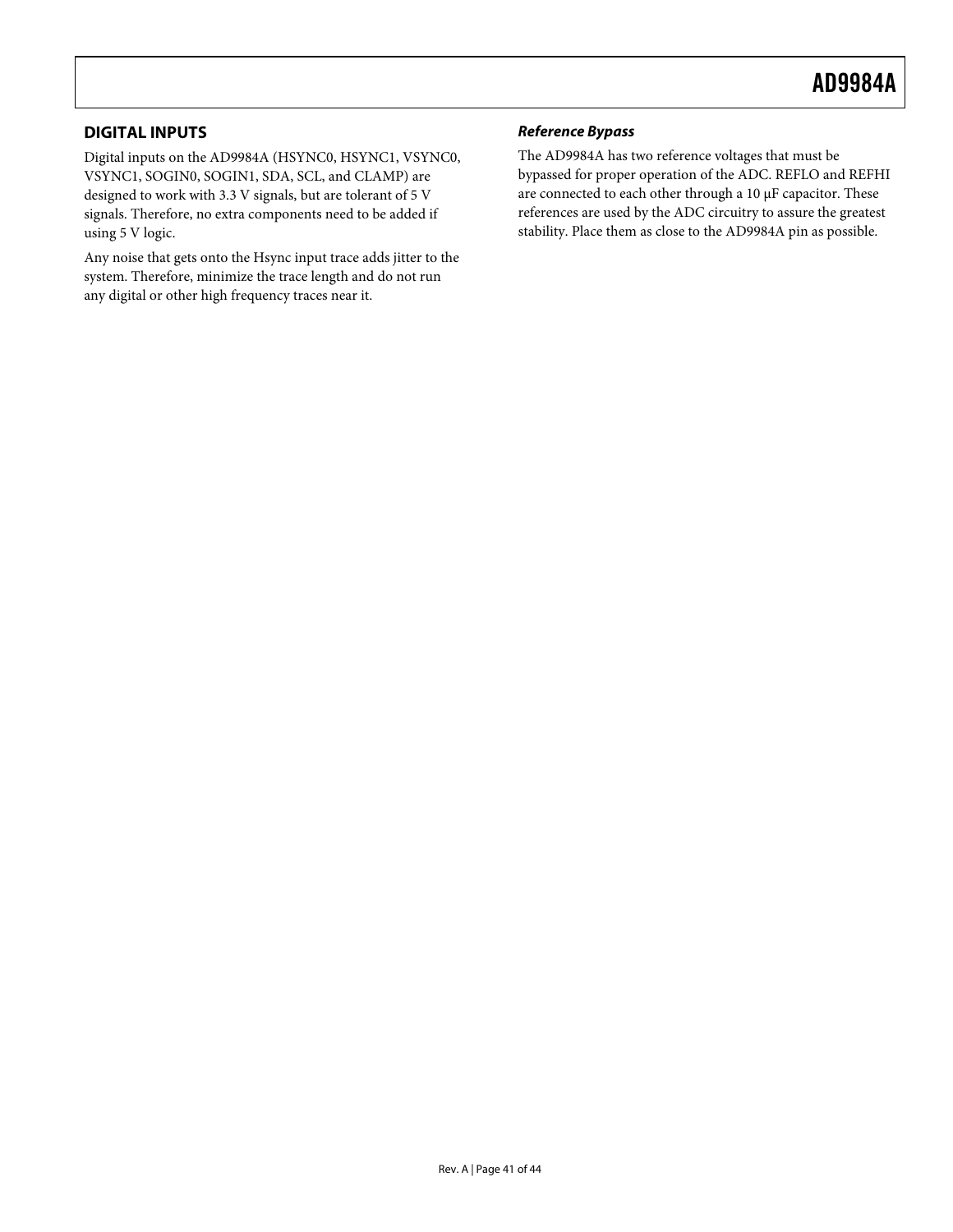# <span id="page-41-0"></span>OUTLINE DIMENSIONS



Figure 21. 64-Lead Lead Frame Chip Scale Package [LFCSP] 9 mm × 9 mm Body and 0.75 mm Package Height (CP-64-21) Dimensions shown in millimeters

# **ORDERING GUIDE**

| Model                        | <b>Temperature Range</b>         | <b>Package Description</b>                    | <b>Package Option</b> |
|------------------------------|----------------------------------|-----------------------------------------------|-----------------------|
| AD9984AKSTZ-1401             | $0^{\circ}$ C to 70 $^{\circ}$ C | 80-Lead Low Profile Quad Flat Package [LQFP]  | ST-80-2               |
| AD9984AKSTZ-170 <sup>1</sup> | $0^{\circ}$ C to 70 $^{\circ}$ C | 80-Lead Low Profile Quad Flat Package [LQFP]  | ST-80-2               |
| AD9984AKCPZ-1401             | $0^{\circ}$ C to 70 $^{\circ}$ C | 64-Lead Lead Frame Chip Scale Package [LFCSP] | $CP-64-21$            |
| AD9984AKCPZ-1701             | $0^{\circ}$ C to 70 $^{\circ}$ C | 64-Lead Lead Frame Chip Scale Package [LFCSP] | $CP-64-21$            |
| AD9984A/PCBZ <sup>1</sup>    |                                  | <b>Evaluation Board [LQFP]</b>                |                       |

 $1 Z =$  RoHS Compliant Part.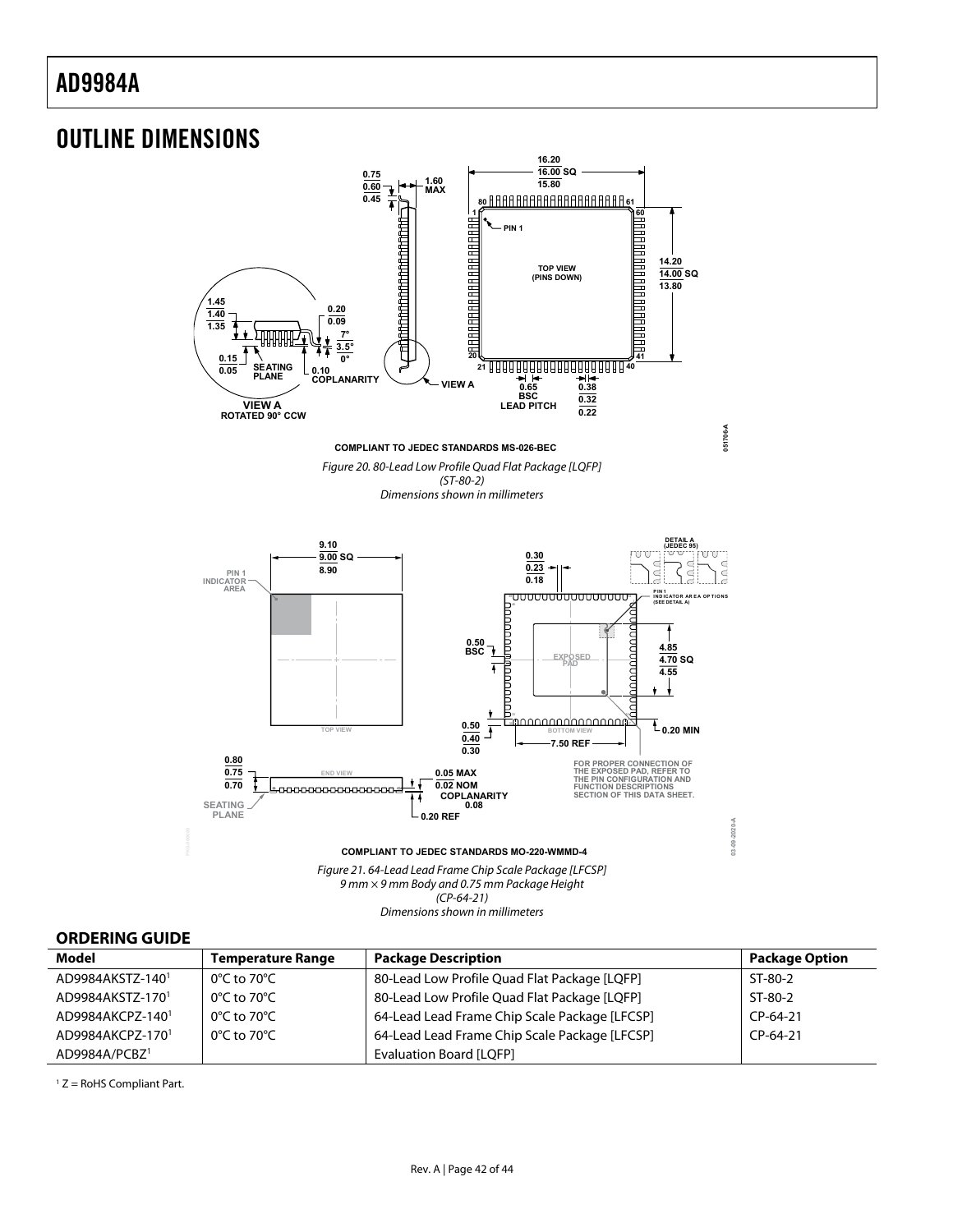# **NOTES**